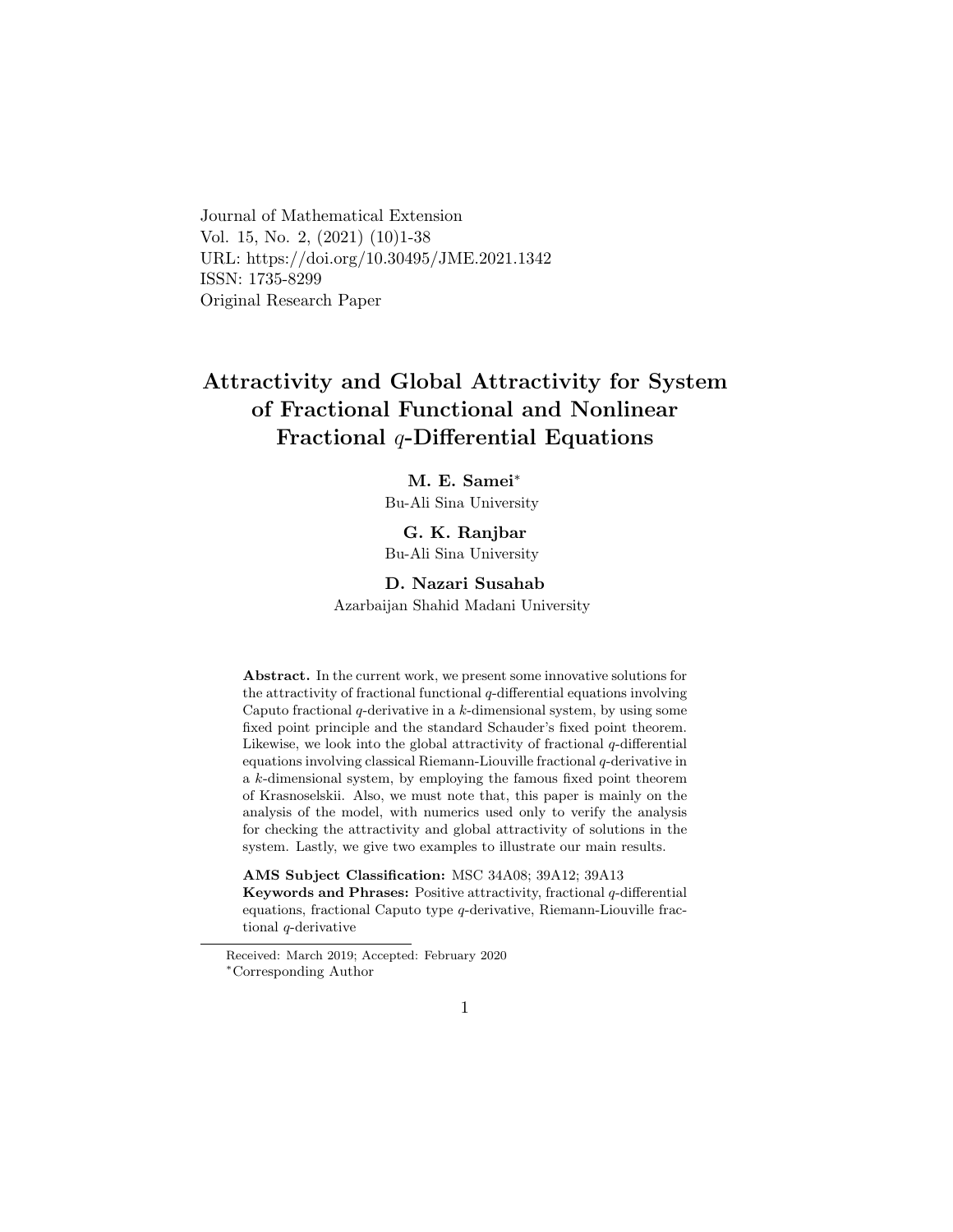## 1 Introduction

Fractional calculus and q-calculus are one of the significant branches in mathematical analysis and have countless applications  $[2, 3, 9, 26,$  $[2, 3, 9, 26,$  $[2, 3, 9, 26,$  $[2, 3, 9, 26,$  $[2, 3, 9, 26,$  $[2, 3, 9, 26,$ [28,](#page-35-1) [33\]](#page-36-0). Similarly, the subject of fractional differential equations ranges from the theoretical views of existence and uniqueness of solutions to the analytical and mathematical methods for finding solutions  $\left[4, 6, \right]$  $\left[4, 6, \right]$  $\left[4, 6, \right]$ [7,](#page-33-4) [10,](#page-34-1) [11,](#page-34-2) [13–](#page-34-3)[16,](#page-34-4) [18,](#page-34-5) [24\]](#page-35-2). During the last two decades, the fractional differential equations and inclusions, in two type differential and  $q$ differential, were developed intensively by many authors for a variety of subjects [\[1,](#page-33-5) [5,](#page-33-6) [8,](#page-34-6) [12,](#page-34-7) [19,](#page-35-3) [23,](#page-35-4) [32,](#page-36-1) [34,](#page-36-2) [38–](#page-36-3)[42\]](#page-37-0). There are many published papers about the attractivity of solutions for fractional and fractional functional differential equations [\[17,](#page-34-8) [21,](#page-35-5) [22,](#page-35-6) [31,](#page-36-4) [43\]](#page-37-1).

The subject of q-difference equations introduced in 1910 by Jackson [\[25\]](#page-35-7). In 2011, Chen *et al.* studied the attractivity of the fractional functional differential equation and the global attractivity of the nonlinear fractional differential equation with boundary value condition  ${}^cD^{\alpha}x(t) =$  $h_1(t, x_t)$ ,  $x(t) = \varphi(t)$ , and  $D^{\alpha}u(t) = h_2(t, u(t))$ ,  $D^{\alpha-1}u(t)|_{t=t_0} = u_0$ , for each  $t \geq t_0$  and all  $t_0 - \delta \leq t \leq t_0$ , respectively, where  $t_0 \geq 0$ ,  $\delta > 0$ ,  $\alpha \in (0,1)$ ,  $u_0$  is a constant, <sup>c</sup>D is the standard Caputo fractional derivative, D is the standard Riemann-Liouvill fractional derivative, function  $\varphi$  belongs to  $C([t_0 - \delta, t_0], \mathbb{R})$ ,  $h_1$  and  $h_2$  map  $(t_0, \infty) \times C([-\delta, 0], \mathbb{R})$ and  $(t_0, \infty) \times \mathbb{R}$  into  $\mathbb{R}$ , respectively, are function with some properties [\[21,](#page-35-5) [22\]](#page-35-6).

In 2013, Baleanu et al. by using fixed-point methods, studied the existence and uniqueness of a solution for the nonlinear fractional differential equation boundary-value problem  $D^{\alpha}u(t) = f(t, u(t))$  with a Riemann-Liouville fractional derivative via the different boundaryvalue problems  $u(0) = u(T)$ , and the three-point boundary condition  $u(0) = \beta_1 u(b)$  and  $u(T) = \beta_2 u(b)$ , where  $T > 0$ ,  $t \in [0, T]$ ,  $0 < \alpha < 1$ ,  $b \in (0, T)$  and  $0 < \beta_1 < \beta_2 < 1$  [\[18\]](#page-34-5). Also, Zhao *et al.* reviewed the nonlocal  $q$ -integral boundary value problem of nonlinear fractional q-derivatives equation

$$
(D_q^{\alpha}f)(t) + T(t, f(t)) = 0,
$$

with conditions  $f(0) = 0$  and  $f(1) = \mu I_q^{\beta} f(\eta)$ , for  $t \in (0,1)$  and  $q \in$  $(0, 1)$ , where  $\alpha \in (1, 2], \beta \in (0, 2], \eta \in (0, 1)$ , positive real number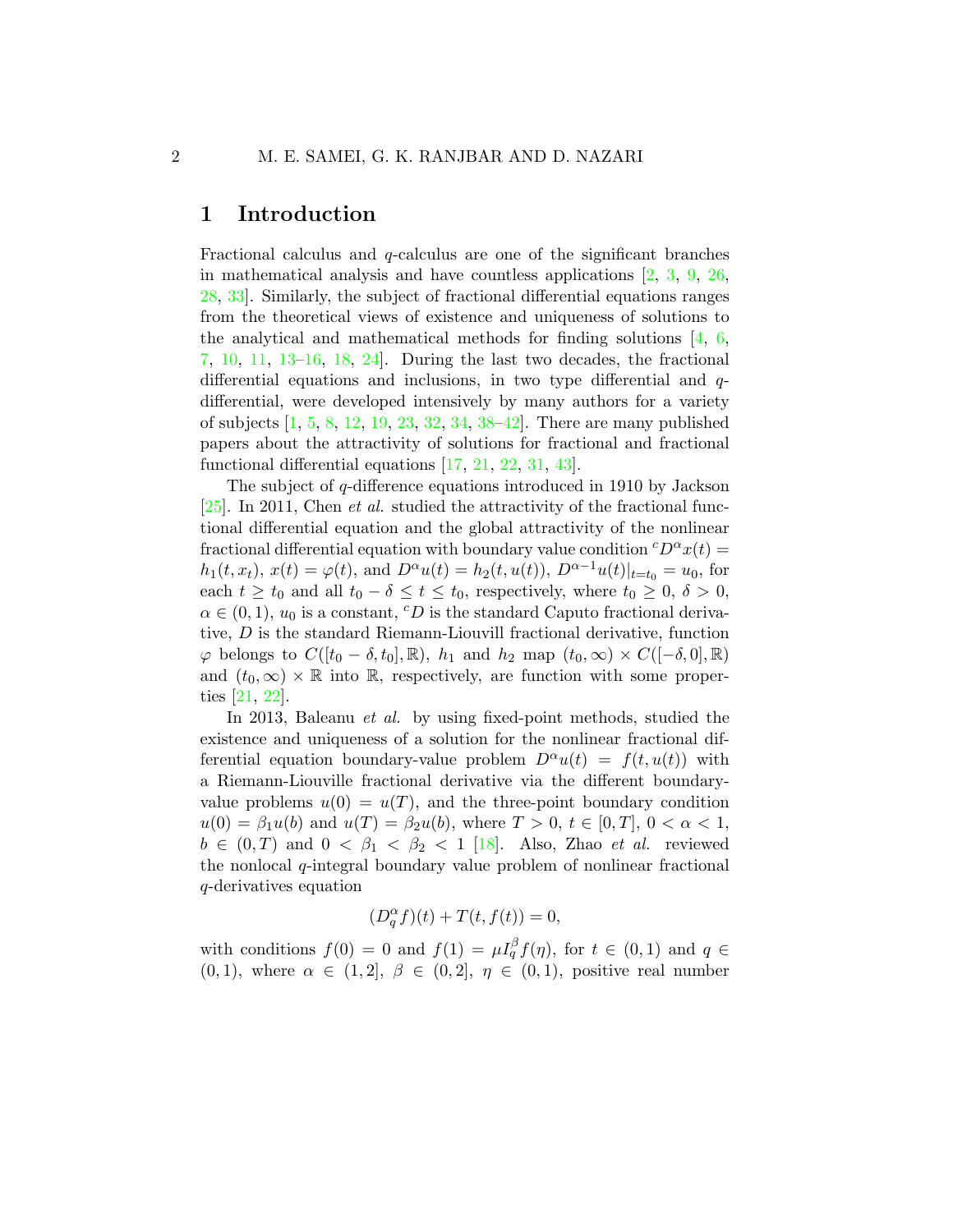$\mu$ ,  $D_q^{\alpha}$  is the q-derivative of Riemann-Liouville type of order  $\alpha$  and T maps  $[0, 1] \times [0, \infty)$  to  $[0, \infty)$  is continuous [\[41\]](#page-36-5). In 2015, Agarwal *et al.* analyzed the existence of solutions for the Caputo fractional differential inclusion with the boundary value conditions

$$
\begin{cases}\n^c D^{\sigma}u(t) \in F(t, u(t), {}^c D^{\alpha}u(t)), \\
u(0) = 0, \quad u(1) + u'(1) = \int_0^{\eta} u(s) \, ds,\n\end{cases}
$$

such that  $0 < \eta < 1$ ,  $1 < \sigma \leq 2$ ,  $0 < \alpha < 1$ ,  $\sigma - \alpha > 1$  and  ${}^cD^{\sigma}u(t) \in$  $F(t, u(t))$  under conditions  $u(0) = a \int_0^{\nu} u(s) ds$  and  $x(1) = b \int_0^{\eta} u(s) ds$ , where  $\nu, \eta \in (0,1), \sigma \in (1,2], a, b \in \mathbb{R}$  [\[4\]](#page-33-2). In 2016, Ahmad *et al.* investigate the existence of solutions for a a q-antipriodic boundary value problem of fractional q-difference inclusions given by

$$
\left\{\begin{array}{l} ^{c}D_{q}^{\alpha }f(t)\in T\left( t,f(t),D_{q}f(t),D_{q}^{2}f(t)\right) ,\\ f(0)+f(1)=0,\\ D_{q}f(0)+D_{q}f(1)=0,\\ D_{q}^{2}f(0)+D_{q}^{2}f(1)=0, \end{array}\right.
$$

for  $t \in [0,1]$ , where  $\alpha \in (2,3], \beta \in [0,3], {}^{c}D_{q}^{\alpha}$  denote Caputo fractional q-derivative,  $q \in (0,1)$  and T maps  $[0,1] \times A$  to  $\mathcal{P}(\mathbb{R})$  is a multivalued map with  $P(\mathbb{R})$  a class of all subsets of  $\mathbb{R}$ , where  $A = \mathbb{R}^3$  [\[5\]](#page-33-6).

In 2017, Losada et al. by applying the Schauder fixed point theorem in conjunction with the technique of measure of non-compactness, presented some alternative results concerning with the existence and attractivity dependence of solutions for the following of nonlinear fractional functional differential equations

$$
\begin{cases}\n C_D^{\alpha} u(t) = \sum_{i=1}^m C_D^{\alpha_i} T_i(t, u_t) + f_0(t, u_t), & t \in (t_0, \infty), \\
 u(t) = \varphi(t), & t \in [t_0 - \delta, t_0],\n\end{cases}
$$

where  ${}^C D^{\alpha}$  and  ${}^C D^{\alpha_i}$  denote Caputo's fractional derivative of order  $\alpha > 0$  and  $\alpha_i \in (0, \alpha)$ , respectively,  $\delta$  is a positive constant,  $\varphi$  belongs to  $C([t_0 - \delta, t_0], \mathbb{R})$  and for all  $i \in \{1, 2, \ldots, m\}$  and  $T_i$  maps  $I \times C([\delta, 0], \mathbb{R})$ into R, such that  $I = [t_0, \infty)$ , is a given function [\[31\]](#page-36-4). After that, in 2018, Zhou et al. studied the existence and attractivity of fractional evolution equations with Riemann-Liouville fractional derivative

$$
L D_{0^+}^{\alpha} u(t) = Au(t) + f(t, u(t)),
$$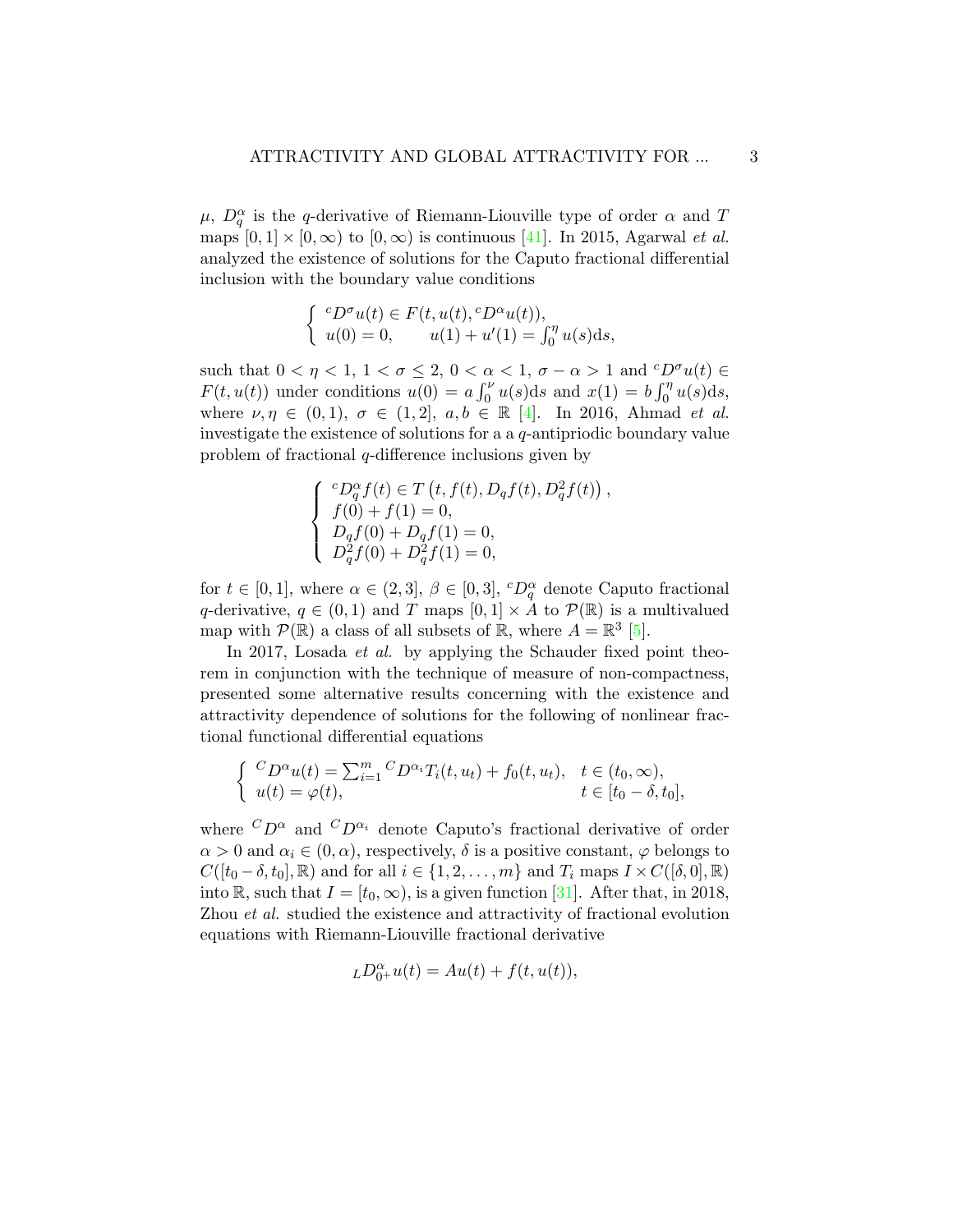$I_{0^+}^{1-\alpha}u(0) = u_0$ , for all  $t \in [0, \infty)$ , where  $_LD_{0^+}^{\alpha}$  and  $I_{0^+}^{1-\alpha}$  are is Riemann-Liouville fractional derivative of order  $\alpha \in (0,1)$ , and Riemann-Liouville fractional integral of order  $1 - \alpha$ , respectively, A is the infinitesimal generator of a  $C_0$ -semigroup of bounded linear operators  $\{\tau(t)\}_{t\geq0}\subset X$ , f maps  $[0, \infty) \times X$  into X is a given function, and  $u_0 \in X$  where X is a Banach space [\[43\]](#page-37-1).

In 2019, Balkani et al. studied the existence of approximate solutions for the fractional q-difference equation

$$
({}^cD_q^{\sigma}u)(t) = w(t, u(t), I_q^{\alpha}u(t)),
$$

with the q-integral boundary value conditions  $u(0)u(1) = 0$ , where  ${}^cD_q^{\sigma}$ denote the fractional q-derivative of the Caputo type of order  $\sigma, t \in [0,1]$ ,  $\sigma \in (1,2], q \in (0,1)$   $\alpha \in (0,2]$  and  $w : [0,1] \times \mathbb{R}^2 \to \mathbb{R}$  is a continuous map  $[19]$ . In Addition to, Samei *et al.* discussed the fractional hybrid q-differential inclusions

$$
{}^{c}D_q^{\alpha}\left(\frac{x}{f(t,x,I_q^{\alpha_1}x,\cdots,I_q^{\alpha_n}x)}\right)\in F\left(t,x,I_q^{\beta_1}x,\cdots,I_q^{\beta_k}x\right),
$$

with the boundary conditions  $x(0) = x_0$  and  $x(1) = x_1$ , where 1 <  $\alpha \leq 2, q \in (0,1), x_0, x_1 \in \mathbb{R}, \alpha_i > 0, \text{ for } i = 1, 2, \ldots, n, \beta_j > 0, \text{ for }$  $j = 1, 2, \ldots, k, n, k \in \mathbb{N}, \ ^cD_q^{\alpha}$  denotes Caputo type q-derivative of order  $\alpha, I_q^\beta$  denotes Riemann-Liouville type q-integral of order  $\beta, f: J \times \mathbb{R}^n \to$  $(0, \infty)$  is continuous and  $F: J \times \mathbb{R}^k \to P(\mathbb{R})$  is multifunction [\[40\]](#page-36-6). Also, Ntouyas et al. [\[32\]](#page-36-1) studied the existence and uniqueness of solutions for a multi-term nonlinear fractional  $q$ -integro-differential equations under some boundary conditions

$$
{}^cD_q^{\alpha}x(t) = w(t, x(t), (\varphi_1 x)(t), (\varphi_2 x)(t),
$$
  

$$
{}^cD_q^{\beta_1}x(t), {}^cD_q^{\beta_2}x(t), \dots, {}^cD_q^{\beta_n}x(t)).
$$

Similar results have been presented in other studies [\[27,](#page-35-8) [30,](#page-35-9) [36,](#page-36-7) [37,](#page-36-8) [39\]](#page-36-9).

In this article, motivated by [\[17,](#page-34-8) [31\]](#page-36-4), among these achievements, we are working to stretch out the analytical and computational methods of check of attractivity of fractional functional q-differential equations in a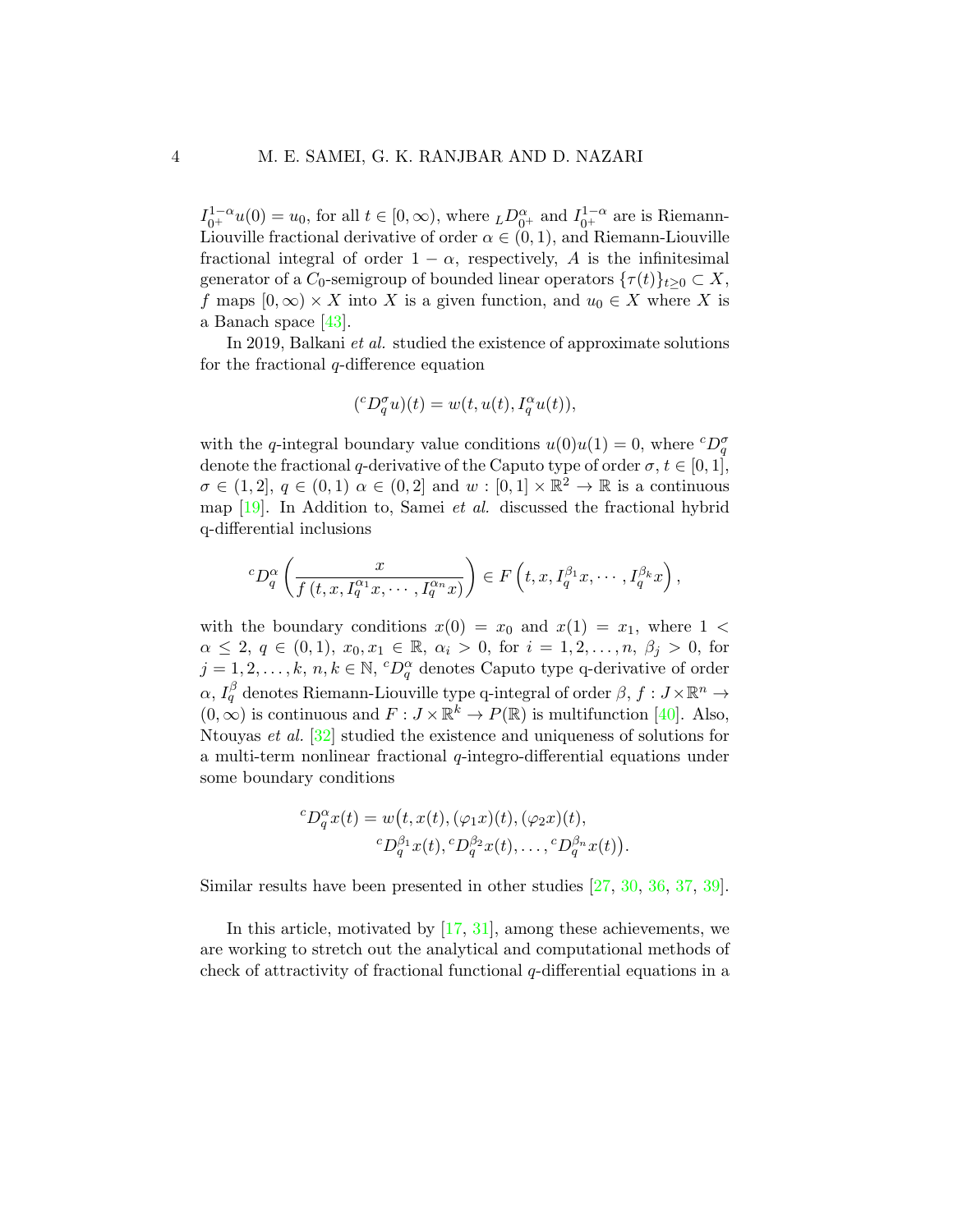k-dimensional system with boundary value conditions

<span id="page-4-0"></span>
$$
\begin{cases}\nc_{D_q^{\alpha_1}u_1}(t) = F_1(t, u_1, u_2, \dots, u_{k_t}), & t \in J, \\
u_1(t) = \varphi_1(t), & t \in [t_0 - \delta, t_0], \\
c_{D_q^{\alpha_2}u_2}(t) = F_2(t, u_1, u_2, \dots, u_{k_t}), & t \in J, \\
u_2(t) = \varphi_2(t), & t \in [t_0 - \delta, t_0], \\
\vdots \\
c_{D_q^{\alpha_k}u_k}(t) = F_k(t, u_1, u_2, \dots, u_{k_t}), & t \in J, \\
u_k(t) = \varphi_k(t), & t \in [t_0 - \delta, t_0],\n\end{cases} (1)
$$

where  $\alpha_i \in I = (0,1)$ ,  $t_0 \in \overline{J} = [t_0,\infty)$ ,  $\delta > 0$  is a real constant,  ${}^cD_q$ is the standard Caputo fractional type of q-derivative, functions  $\varphi_i$  in  $C([t_0-\delta,t_0],\mathbb{R}^n)$ , and  $F_i: J \times C_k \to \mathbb{R}^n$  is a function, for any i belongs to  $N_k = \{1, 2, ..., k\}$ , where  $J = (t_0, \infty)$  and

$$
\mathcal{C}^k = \prod_{i \in N_k} C(\overline{J}_{-\delta}, \mathbb{R}^n),
$$

where  $J_{-\delta} = [-\delta, 0]$ . We define function  $u_t$  by  $u_t(\eta) = u(t + \eta)$  for u in  $C\left(\overline{J}_{-d}^{\infty}\right)$  $(\infty, \infty)$ , where  $\eta \in \overline{J}_{-\delta}, t \in \overline{J}$ , and  $\overline{J}^{\infty}_{-\delta} = [t_0 - \delta, \infty)$ . Also, we investigate the global attractivity of nonlinear fractional  $q$ -differential equations in a  $k$ -dimensional system with boundary value conditions

<span id="page-4-1"></span>
$$
\begin{cases}\nD_q^{\alpha_1}u_1(t) = G_1(t, u_1(t), u_2(t), \dots, u_k(t)), & t \in J, \\
D_q^{\alpha_1-1}u_1(t) = u_1^0, & t = t_0, \\
D_q^{\alpha_2}u_2(t) = G_2(t, u_1(t), u_2(t), \dots, u_k(t)), & t \in J, \\
D_q^{\alpha_2-1}u_2(t) = u_2^0, & t = t_0, \\
\vdots \\
D_q^{\alpha_k}u_k(t) = \theta_k(t, u_1(t), u_2(t), \dots, u_k(t)), & t \in J, \\
D_q^{\alpha_k-1}u_k(t) = u_k^0, & t = t_0,\n\end{cases}
$$
\n(2)

where  $\alpha_i \in I$ ,  $t \in J$ ,  $D_q$  is the Riemann-Liouville fractional q-derivative,  $u_i^0$  are constants for all  $i \in N_k$ , and  $G_i: J \times \mathcal{R}_k \to \mathbb{R}^n$  is an integrable function where  $\mathcal{R}^k = \prod_{i \in N_k} \mathbb{R}^n$ . The functions  $F_i$  and  $G_i$  in Eq. [\(1\)](#page-4-0)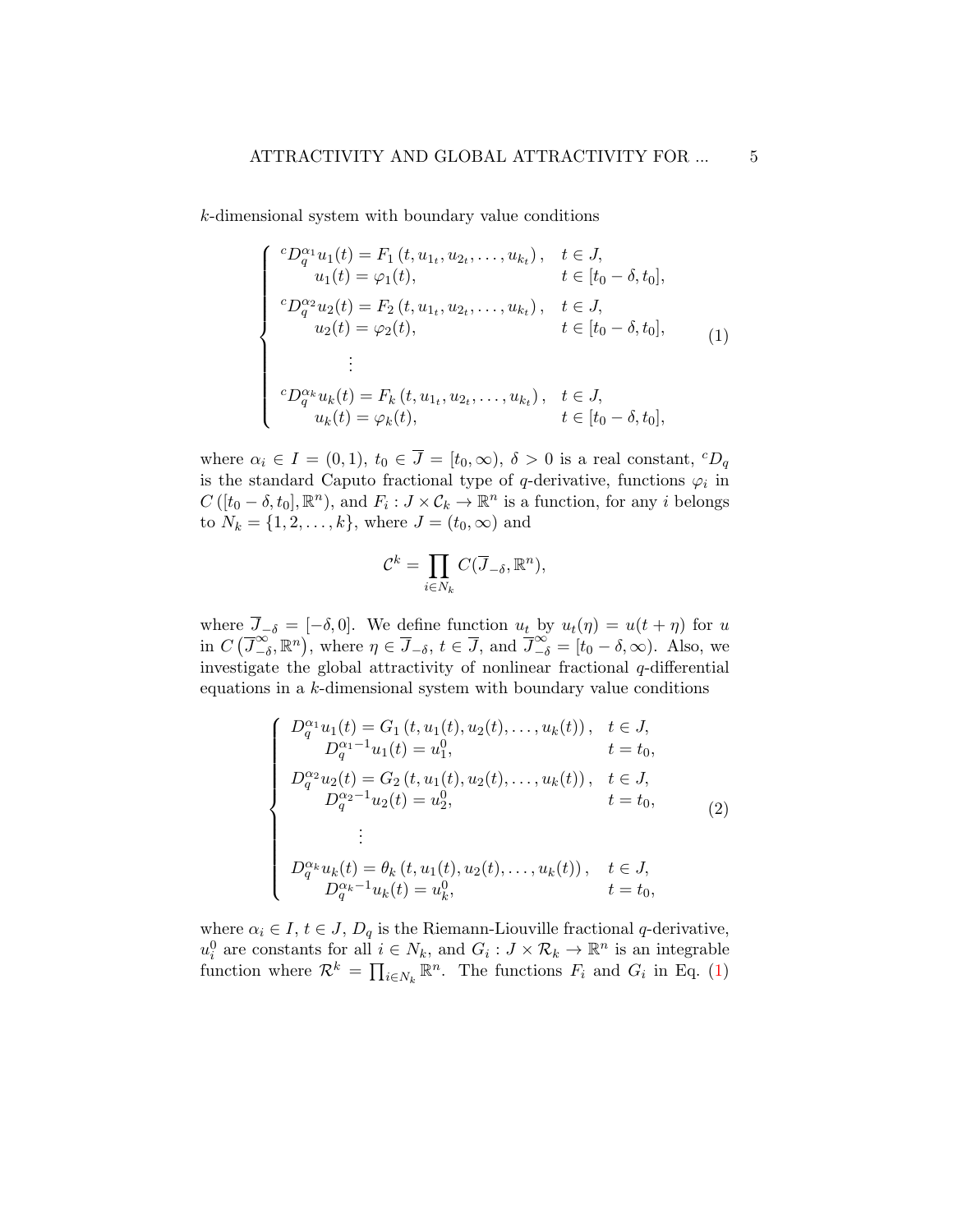and [\(2\)](#page-4-1) have some properties for  $i \in N_k$  which will be defined in Sec. [3.](#page-9-0)

The rest of the paper is arranged as follows: In Sec. [2,](#page-5-0) we recall some preliminary concepts, fundamental results of q-calculus and some theorems which were used in the our results. Sec. [3](#page-9-0) is devoted to the main results, while example illustrating the obtained results and algorithm for the problems are presented in Sec. [4.](#page-25-0) Finally in Sec. [5,](#page-32-0) we state the conclusion.

### <span id="page-5-0"></span>2 Preliminaries

Below, we recall some known facts on the fractional  $q$ -calculus and fun-damental results of it (for more information, consider [\[2,](#page-33-0) [9,](#page-34-0) [25,](#page-35-7) [33\]](#page-36-0)). Then, some well-known theorems of fixed point theorem and definition are expressed.

Let  $q \in (0,1)$  and  $a \in \mathbb{R}$ . Define  $[a]_q = \frac{1-q^a}{1-q}$  $\frac{1-q^{\alpha}}{1-q}$  [\[25\]](#page-35-7). The power function  $(a - b)_q^n$  with  $n \in \mathbb{N}_0$  is

$$
(a - b)_{q}^{(n)} = \prod_{k=0}^{n-1} (a - bq^k)
$$

and  $(a - b)_q^{(0)} = 1$  where  $a, b \in \mathbb{R}$  and  $\mathbb{N}_0 := \{0, 1, 2, \ldots\}$  [\[33\]](#page-36-0). Also, for  $\alpha \in \mathbb{R}$  and  $a \neq 0$ , we have

$$
(a - b)_q^{(\alpha)} = a^{\alpha} \prod_{k=0}^{\infty} \frac{a - bq^k}{a - bq^{\alpha + k}}.
$$

If  $b = 0$ , then it is clear that  $a^{(\alpha)} = a^{\alpha}$  (Algorithm [1\)](#page-6-0). The q-Gamma function is given by

$$
\Gamma_q(x) = \frac{(1-q)^{(x-1)}}{(1-q)^{x-1}},
$$

where  $x \in \mathbb{R} \setminus \{0, -1, -2, \dots\}$  [\[25\]](#page-35-7). Note that,  $\Gamma_q(x+1) = [x]_q \Gamma_q(x)$ . The value of q-Gamma function,  $\Gamma_q(x)$ , for input values q and x with counting the number of sentences  $n$  in summation by simplifying analysis. For this design, we prepare a pseudo-code description of the technique for estimating  $q$ -Gamma function of order  $n$  which show in Algorithm [2.](#page-6-1)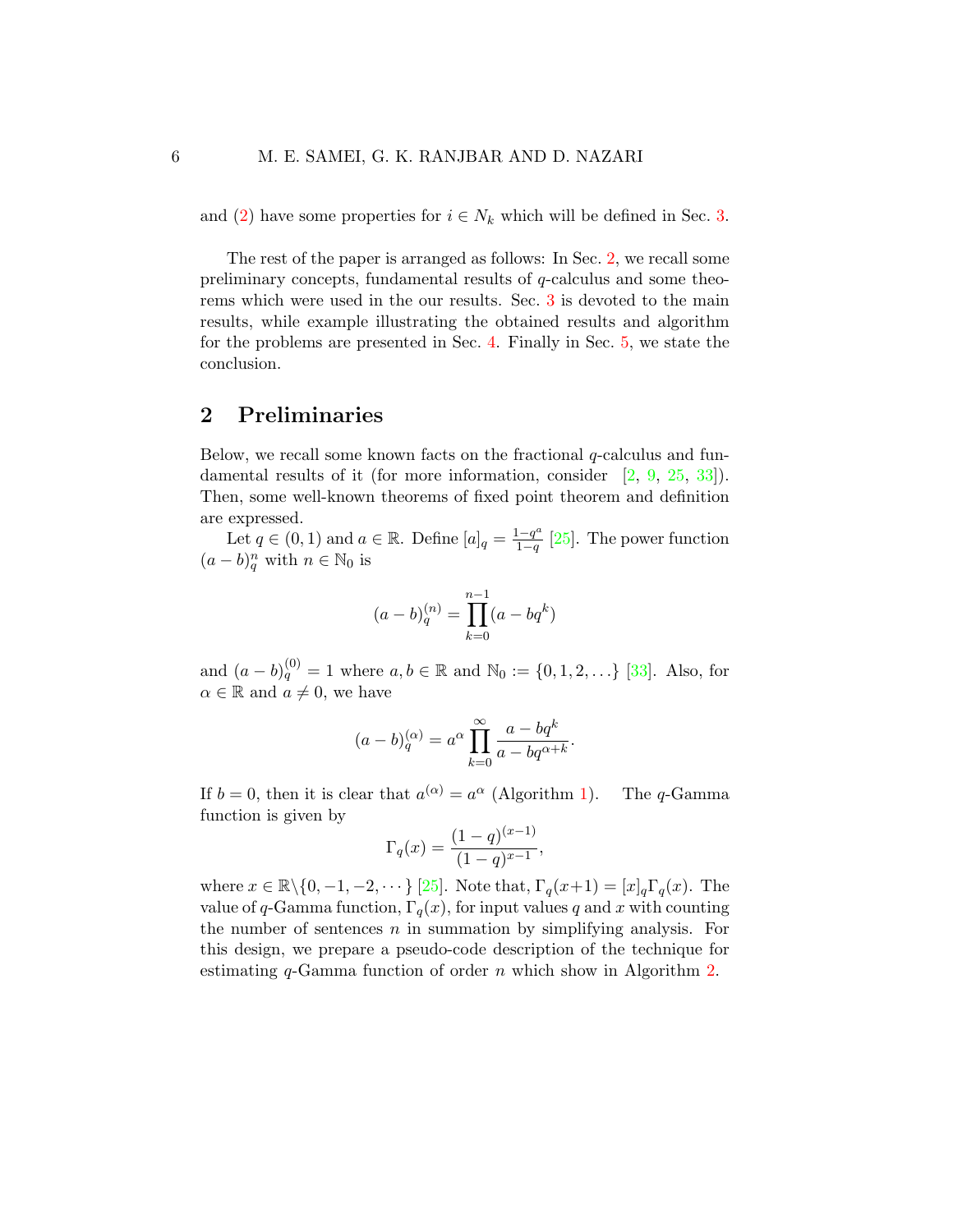<span id="page-6-0"></span>**Algorithm 1** The proposed method for calculated  $(a - b)_{q}^{(\alpha)}$ 

Input:  $a, b, \alpha, n, q$ 1:  $s \leftarrow 1$ 2: if  $n = 0$  then 3:  $p \leftarrow 1$ 4: else 5: for  $k = 0$  to n do 6:  $s \leftarrow s * (a - b * a^k) / (a - b * q^{\alpha + k})$ 7: end for 8:  $p \leftarrow a^{\alpha} * s$ 9: end if **Output:**  $(a-b)^{(\alpha)}$ 

# **Algorithm 2** The proposed method for calculated  $\Gamma_q(x)$

For any positive number  $\alpha$  and  $\beta$ , the q-Beta function define by

<span id="page-6-1"></span>
$$
B_q(\alpha, \beta) = \int_0^1 (1 - qs)_q^{(\alpha - 1)} s^{\beta - 1} \, \mathrm{d}_q s. \tag{3}
$$

For function  $f$ , the  $q$ -derivative is defined by

$$
(D_q f)(x) = \frac{f(x) - f(qx)}{(1 - q)x}
$$

and  $(D_q f)(0) = \lim_{x\to 0} (D_q f)(x)$  which is shown in Algorithm [3](#page-7-0) [\[2\]](#page-33-0).

**Input:** *n*, *q* ∈ (0, 1), *x* ∈  $\mathbb{R}\setminus\{0, -1, 2, \cdots\}$ 1:  $p \leftarrow 1$ 2: for  $k = 0$  to n do 3:  $p \leftarrow p(1 - q^{k+1})(1 - q^{x+k})$ 4: end for 5:  $\Gamma_q(x) \leftarrow p/(1-q)^{x-1}$ **Output:**  $\Gamma_q(x)$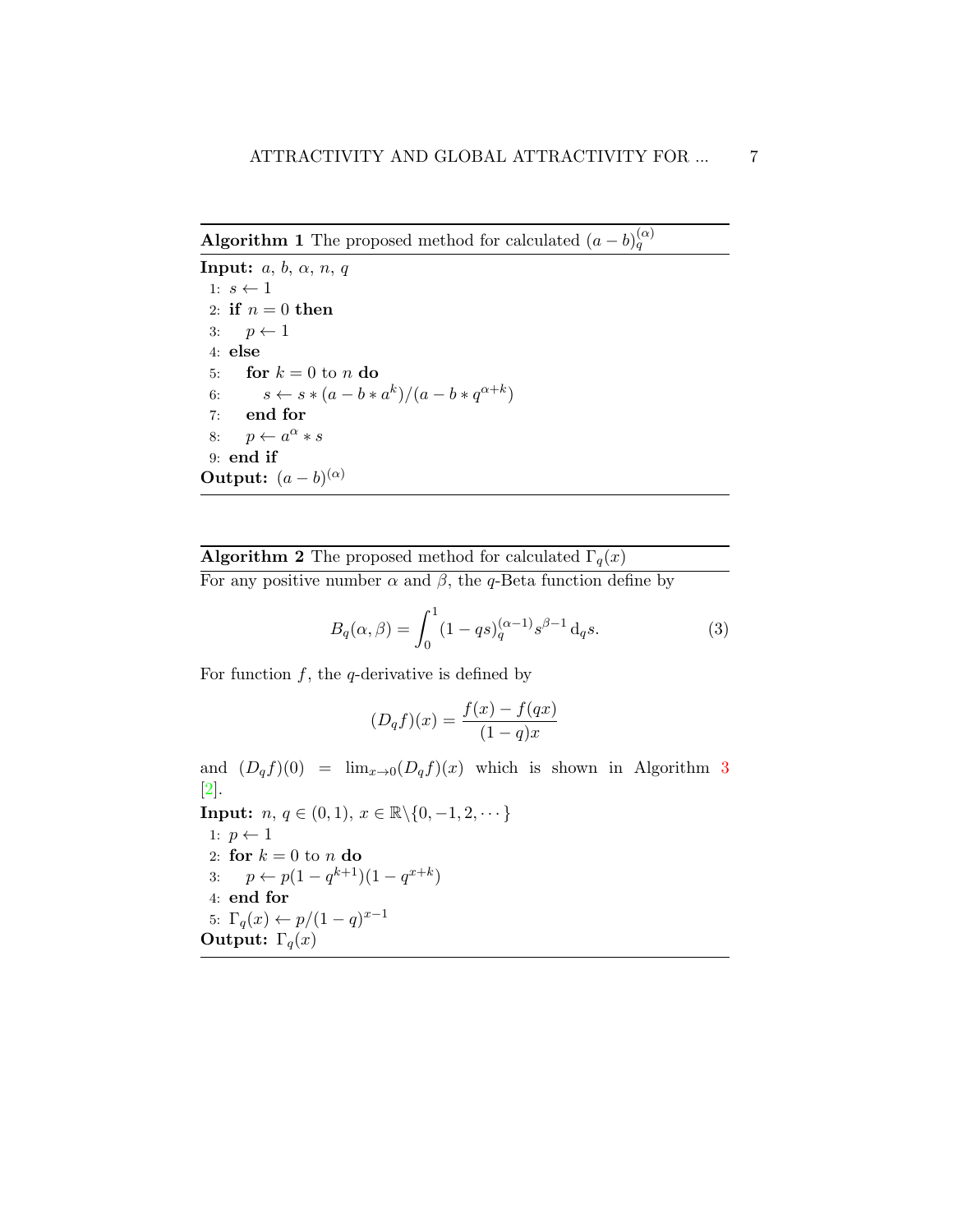<span id="page-7-0"></span>**Algorithm 3** The proposed method for calculated  $(D_q f)(x)$ 

**Input:**  $q \in (0, 1), f(x), x$ 1: syms  $z$ 2: if  $x = 0$  then 3:  $g \leftarrow \lim((f(z) - f(q * z))/( (1 - q)z), z, 0)$ 4: else 5:  $g \leftarrow (f(x) - f(q * x))/(1 - q)x)$ 6: end if Output:  $(D_q f)(x)$ 

Also, the higher order  $q$ -derivative of a function  $f$  is defined by

$$
(D_q^n f)(x) = D_q(D_q^{n-1} f)(x),
$$

for all  $n \geq 1$ , where  $(D_q^0 f)(x) = f(x)$  [\[2\]](#page-33-0). The *q*-integral of a function f defined on  $[0, b]$  is define by

$$
I_q f(x) = \int_0^x f(s) d_q s = x(1-q) \sum_{k=0}^\infty q^k f(xq^k),
$$

for  $x \in [0, b]$ , provided that the sum converges absolutely [\[2\]](#page-33-0). If  $a \in [0, b]$ , then

$$
\int_{a}^{b} f(u) d_{q}u = I_{q}f(b) - I_{q}f(a) = (1-q)\sum_{k=0}^{\infty} q^{k} \left[ bf(bq^{k}) - af(aq^{k}) \right],
$$

whenever the series exists. The operator  $I_q^n$  is given by  $(I_q^0 f)(x) = f(x)$ and  $(I_q^n f)(x) = (I_q(I_q^{n-1} f))(x)$  for all  $n \geq 1$  [\[2\]](#page-33-0). It has been proved that  $(D_q(I_qf))(x) = f(x)$  and  $(I_q(D_qf))(x) = f(x) - f(0)$  whenever f is continuous at  $x = 0$  [\[2\]](#page-33-0). The fractional Riemann-Liouville type qintegral of the function f on [0, 1], of  $\alpha \geq 0$  is given by  $(I_q^0 f)(x) = f(x)$ and

$$
\begin{aligned} (\mathcal{I}_q^{\alpha} f)(x) &= \frac{1}{\Gamma_q(\alpha)} \int_0^x (t - qs)^{(\alpha - 1)} f(s) \, \mathrm{d}_q s \\ &= t^{\alpha} (1 - q)^{\alpha} \sum_{k=0}^\infty q^k \frac{\prod_{i=1}^{k-1} (1 - q^{\alpha + i})}{\prod_{i=1}^{k-1} (1 - q^{i+1})} f(xq^k), \end{aligned}
$$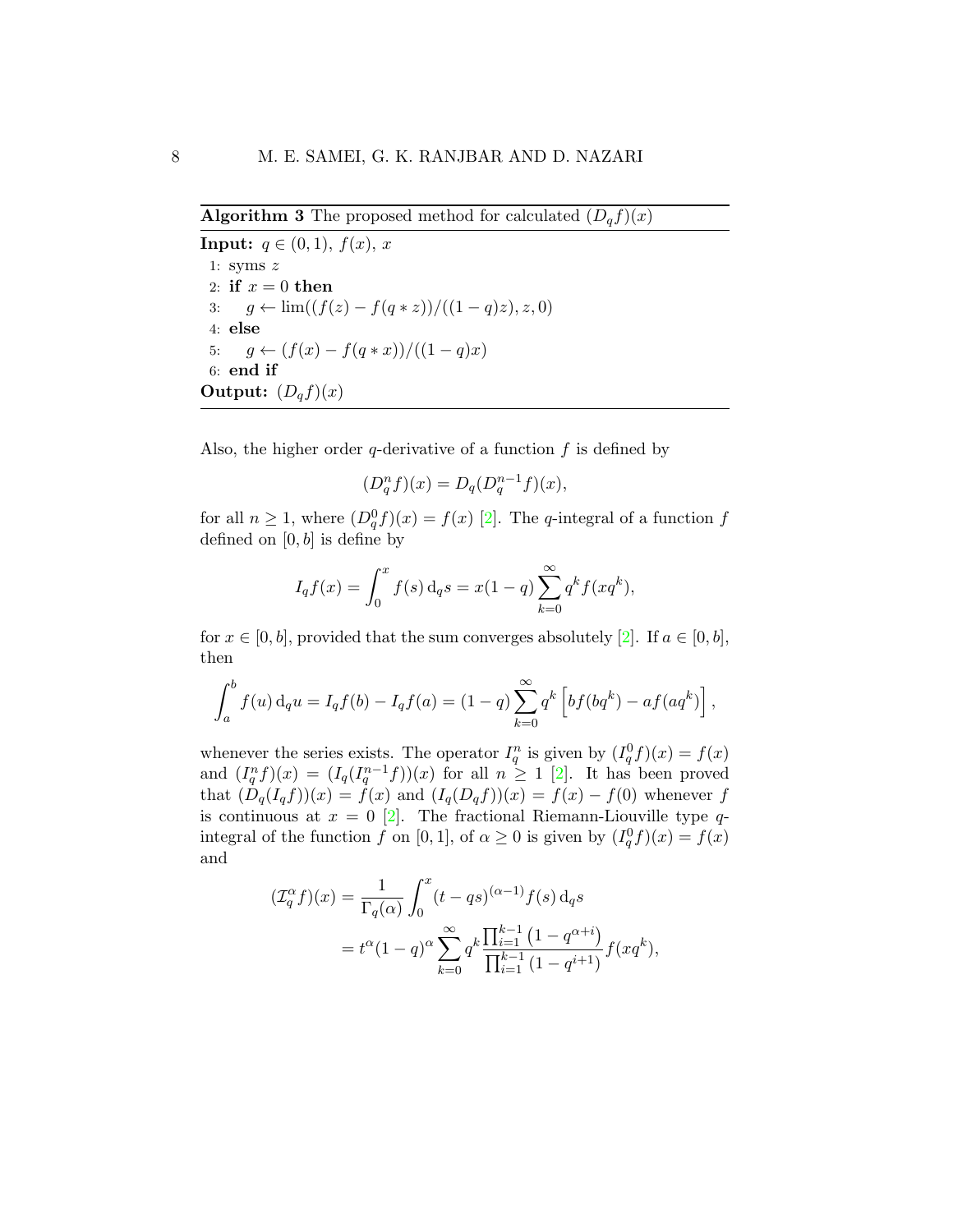for  $x \in [0,1]$  and  $\alpha > 0$  [\[5,](#page-33-6) [9,](#page-34-0) [23\]](#page-35-4). Also, the fractional Caputo type  $q$ -derivative of the function  $f$  is given by

$$
\begin{aligned} \left(^{c}D_{q}^{\alpha}f\right)(x) &= \left(I_{q}^{[\alpha]-\alpha}(D_{q}^{[\alpha]}f)\right)(x) \\ &= \frac{1}{\Gamma_{q}\left([\alpha]-\alpha\right)} \int_{0}^{x} (x - qs)^{([\alpha]-\alpha-1)} \left(D_{q}^{[\alpha]}f\right)(s) \,\mathrm{d}_{q}s, \end{aligned} \tag{4}
$$

for  $x \in [0,1]$  and  $\alpha > 0$  [\[5,](#page-33-6) [23\]](#page-35-4). It has been proved that  $(I_q^{\beta}(I_q^{\alpha}f))(x) =$  $(I_q^{\alpha+\beta}f)(x)$ , and  $(D_q^{\alpha}(I_q^{\alpha}f))(x) = f(x)$ , where  $\alpha, \beta \geq 0$  [\[23\]](#page-35-4). By using Algorithm [2,](#page-6-1) we can calculate  $(I_q^{\alpha} f)(x)$  which is shown in Algorithm [4.](#page-8-0)

<span id="page-8-0"></span>**Algorithm 4** The proposed method for calculated  $(\mathcal{I}_q^{\sigma} f)(x)$ 

**Input:**  $q \in (0, 1), \sigma, x, n, f(x)$ , 1:  $p \leftarrow 0$ 2: for  $k = 0$  to n do 3:  $s1 \leftarrow 1$ 4:  $s2 \leftarrow 1$ 5: **for**  $i = 0$  to  $k - 1$  **do** 6:  $s1 \leftarrow s1 \times (1 - q^{i+\sigma})$ 7:  $s2 \leftarrow s2 \times (1 - q^{i+1})$ 8: end for 9:  $p \leftarrow P + q^k * s1 * f(x * q^k)/s2$ 10: end for 11:  $g \leftarrow round((x^{\sigma}) * ((1-q)^{\sigma}) * p, 6)$ Output:  $(I_q^{\alpha} f)(x)$ 

In the following, we point out and improvement of the well-known fixed point theorem of Schauder and Krasnoselskii, respectively, due to Burton which one can get those in  $[20, 29, 35]$  $[20, 29, 35]$  $[20, 29, 35]$  $[20, 29, 35]$ .

<span id="page-8-1"></span>**Theorem 2.1.** Consider a nonempty subset A of the Banach space  $\mathcal{X}$ . The completely continuous self-map  $\Theta: A \to \mathcal{X}$  has a fixed point, whenever A is closed, bounded and convex.

<span id="page-8-2"></span>**Theorem 2.2.** The operator equation  $H_1(u) + H_2(u) = u$  has a solution in a nonempty A subset of Banach space  $\mathcal X$  whenever A is closed, convex and bounded, where self-map  $H_1$  define on  $\mathcal X$  is a contraction with constant  $k < 1$ , function  $H_2$  maps A into X is a continuous which  $H_2(A)$  resides in a compact subset of X such that  $u = H_1(u) + H_2(v)$ and  $v \in A$  implies  $u \in A$ .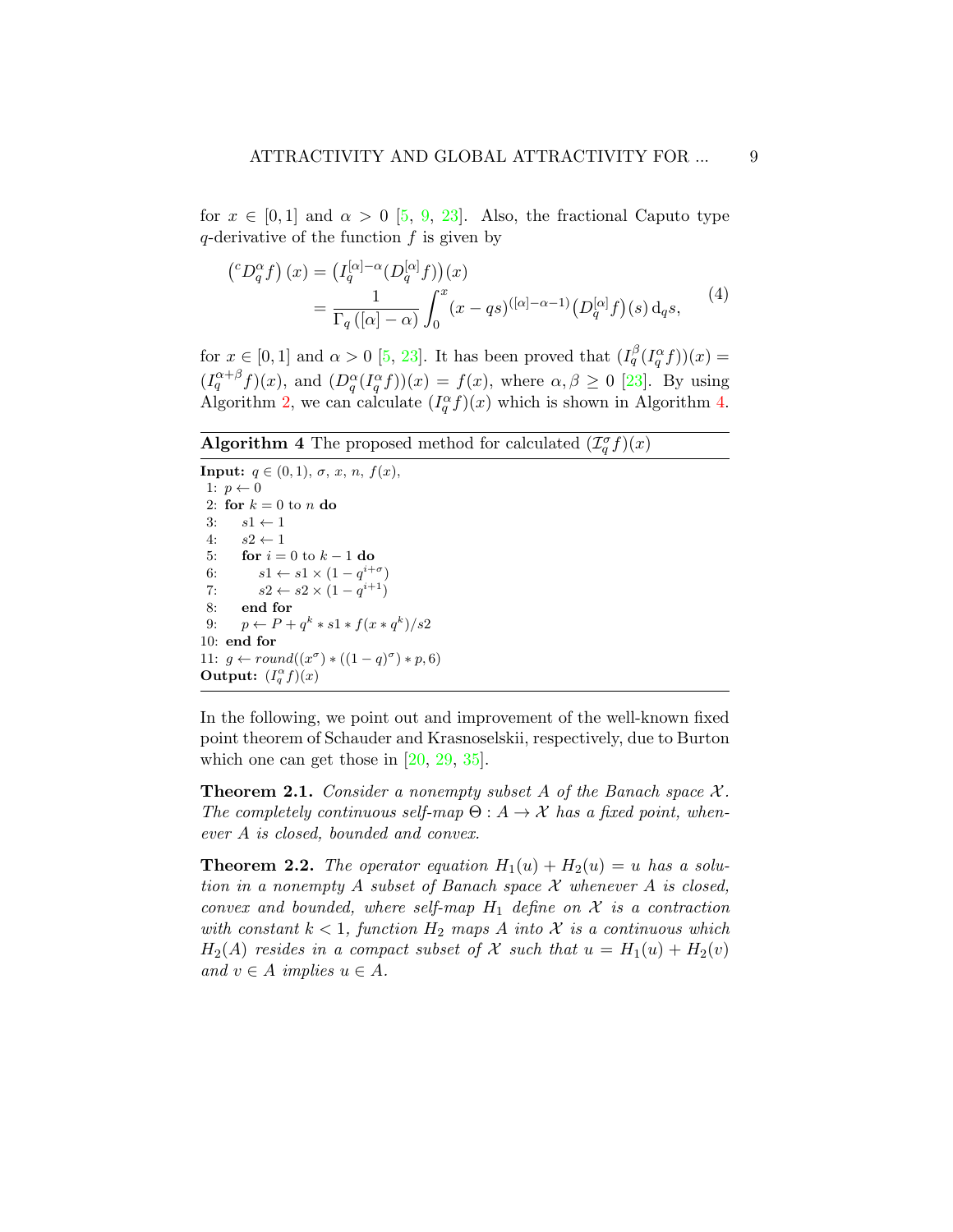The solution  $(u_1(t), u_2(t), \ldots, u_k(t))$  of the problem [\(1\)](#page-4-0) and  $u(t)$  of the problem [\(2\)](#page-4-1) are said to be attractive and globally attractive, whenever if there exists a constant  $c_i^0(t_0) > 0$  such that  $|\varphi_i(s)| \leq c_i^0$  for all  $i \in N_k$ ,  $s \in \overline{J}_{-\delta}^{t_0} = [t_0 - \delta, t_0]$ , then  $\lim_{t \to \infty} u_i(t, t_0, \varphi_i)$  tends to zero and each solution tends to zero as  $t \to \infty$ , respectively. We consider the Banach space of all continuous functions define on  $J$  into  $\mathbb{R}^n$  endowed with the norm  $||u|| = \sup_{t \in J} |u(t)|$ , and denote by  $\mathcal{A} = C(J, \mathbb{R}^n)$ , where |.| is a norm on  $\mathbb{R}^n$  somehow that is suitable complete. It is readable that the product space  $(A^k, \|.\|_*)$  is also a Banach space, where  $A^k = \prod_{i \in N_k} A$ and

$$
||(u_1, u_2, \dots, u_k)||_* = \sum_{i=1}^k ||u_i||.
$$

## <span id="page-9-0"></span>3 Main results

In this section by using the last two results and basic definition, we investigate attractive solutions and zero solution of the problem [\(1\)](#page-4-0) and [\(2\)](#page-4-1), respectively.

### 3.1 Attractivity of solution for the problem  $(1)$

Let  $\overline{J}_{-\delta}^0 = [-\delta, 0]$ . Consider the problem [\(1\)](#page-4-0) and the supremum norm

$$
||u_t|| = \sup \Big\{ |u(t + \eta)| \, : \, \eta \in \overline{J}_{-\delta}^0 \Big\},\,
$$

for almost all  $t \in J$ , Lebesgue measurable functions  $F_i(t, u_{1_t}, x_{2_t}, \ldots, u_{k_t})$ with respect to t on  $\overline{J}$  and continuous functions  $F_i(t, \varphi_1, \varphi_2, \ldots, \varphi_k)$  with respect to  $\varphi_i$  on C for i and j belong to  $N_k$ . For finding the attractivity of solution of problem  $(1)$ , we consider the equivalent system of equations

$$
u_i(t) = \varphi_i(t_0) + \frac{1}{\Gamma_q(\alpha_i)} \int_{t_0}^t (t - qs)^{(\alpha_i - 1)} \widetilde{F}_i(s, u_{i_s}) d_q s,
$$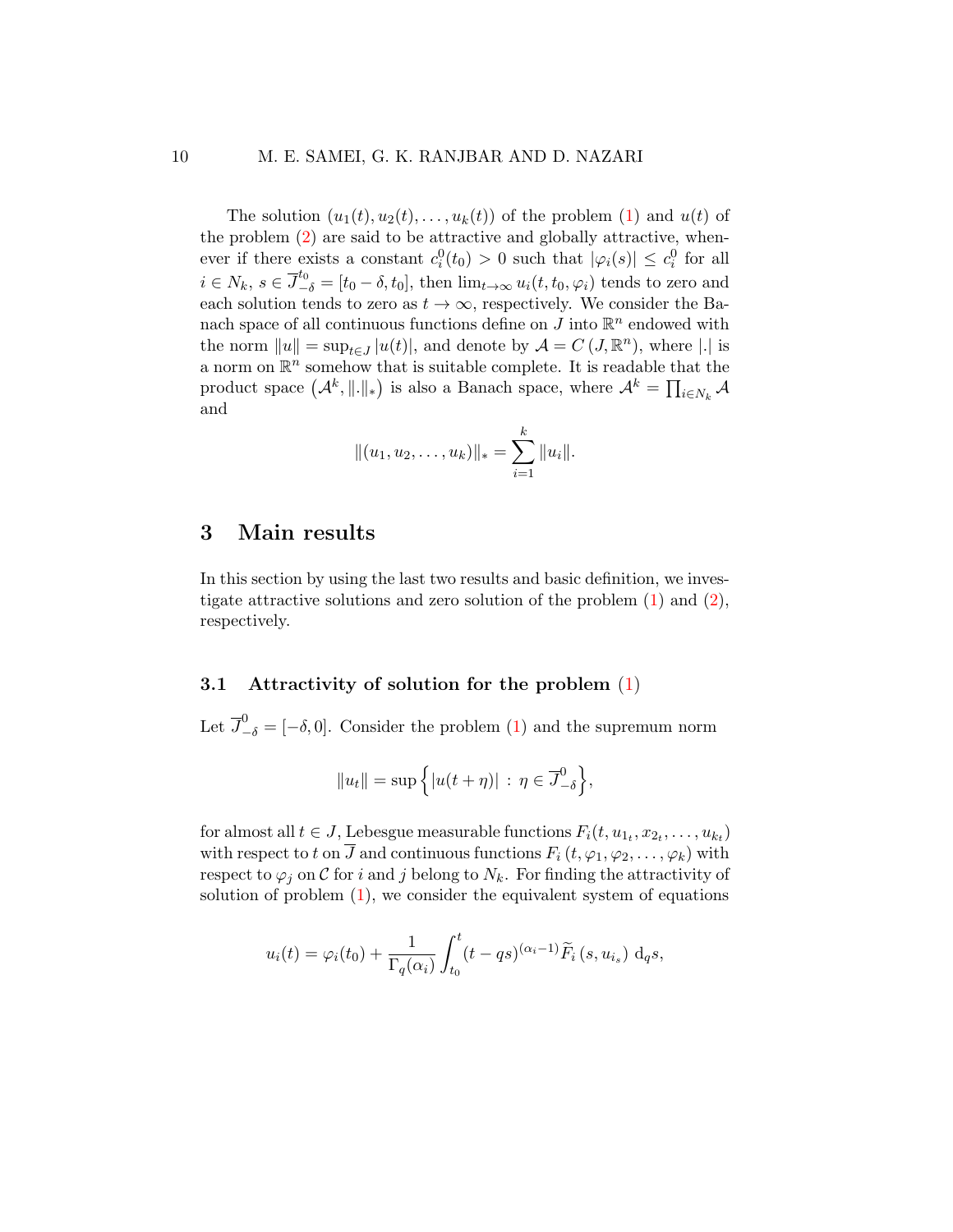and  $u_i(t) = \varphi_i(t)$  for almost all  $t \in J$  and each  $t \in \overline{J}^{t_0}_{-}$  $\frac{u_0}{-\delta}$ , respectively, or

$$
u_i(t) = \frac{1}{\Gamma_q(\alpha_i)} \int_{t_0}^t (t - qs)^{(\alpha_i - 1)}
$$

$$
\times \left[ \frac{\varphi_i(t_0)}{\Gamma_q(1 - \alpha_i)} (s - t_0)^{-\alpha_i} + \widetilde{F}_i (s, u_{i_s}) \right] d_q s,
$$

and  $u_i(t) = \varphi_i(t)$  for almost all  $t \in J$  and all  $t \in \overline{J}^{t_0}_{-}$  $\frac{\mu_0}{-\delta}$ , respectively, for  $i \in N_k$ , where

$$
\widetilde{F}_i(s, u_{i_s}) = F_i(s, u_{1_s}, u_{2_s}, \ldots, u_{k_s}).
$$

We take the operator  $\Theta : \mathcal{A}^k \to \mathcal{A}^k$  by

$$
\Theta(u_1, u_2, \ldots, u_k)(t) = (\widetilde{\theta}_1(t), \widetilde{\theta}_2(t), \cdots, \widetilde{\theta}_k(t)),
$$

where

$$
\widetilde{\theta}_i(t) = \varphi_i(t_0) + \frac{1}{\Gamma_q(\alpha_i)} \int_{t_0}^t (t - qs)^{(\alpha_i - 1)} \widetilde{F}_i(s, u_{i_s}) \, \mathrm{d}_q s,
$$

and  $\widetilde{\theta}_i(t) = \varphi_i(t)$  whenever  $t \in J$  and  $t \in \overline{J}^{t_0}_{-}$  $\frac{u_0}{-\delta}$ , respectively, for  $i \in N_k$ , where  $\widetilde{\theta}_i(t) = \theta_i(u_1, u_2, \dots, u_k)$  (t). By simple to go over that, we accept  $(u_1(t), u_2(t), \ldots, u_k(t))$  is a solution of the problem [\(1\)](#page-4-0) if and only if  $(u_1(t), u_2(t), \ldots, u_k(t))$  is a fixed point of the operator  $\Theta$ .

<span id="page-10-0"></span>**Theorem 3.1.** Let  $\overline{J}_{-\delta}^{\infty} = [t_0 - \delta, \infty)$ . The problem [\(1\)](#page-4-0) has at least one attractive solution  $(u_1, u_2, \ldots, u_k)$  with  $u_i \in C(\overline{J}^{\infty}_{-i})$  $\sum_{-\delta}^{\infty}$ ,  $\mathbb{R}^n$ ) for all  $i \in N_k$ , whenever, for each  $i \in N_k$ , there exist  $\beta_{1i} > 0$  and  $\kappa_{1i}$  belong to  $(0, \alpha_i)$ such that

$$
\left|\varphi_i(t_0) + \frac{1}{\Gamma_q(\alpha_i)} \int_{t_0}^t (t - qs)^{(\alpha_i - 1)} \widetilde{F}_i(s, u_{i_s}) \, \mathrm{d}_q s\right| \le (t - t_0)^{-\beta_{1i}},
$$

for all  $t \in J$  and  $F_i \in L^{\frac{1}{\kappa_{1i}}} (J \times \mathcal{C}^k)$  where

$$
F_i(s, u_{i_s}) = F_i(s, u_{1_s}, u_{2_s}, \dots, u_{k_s}).
$$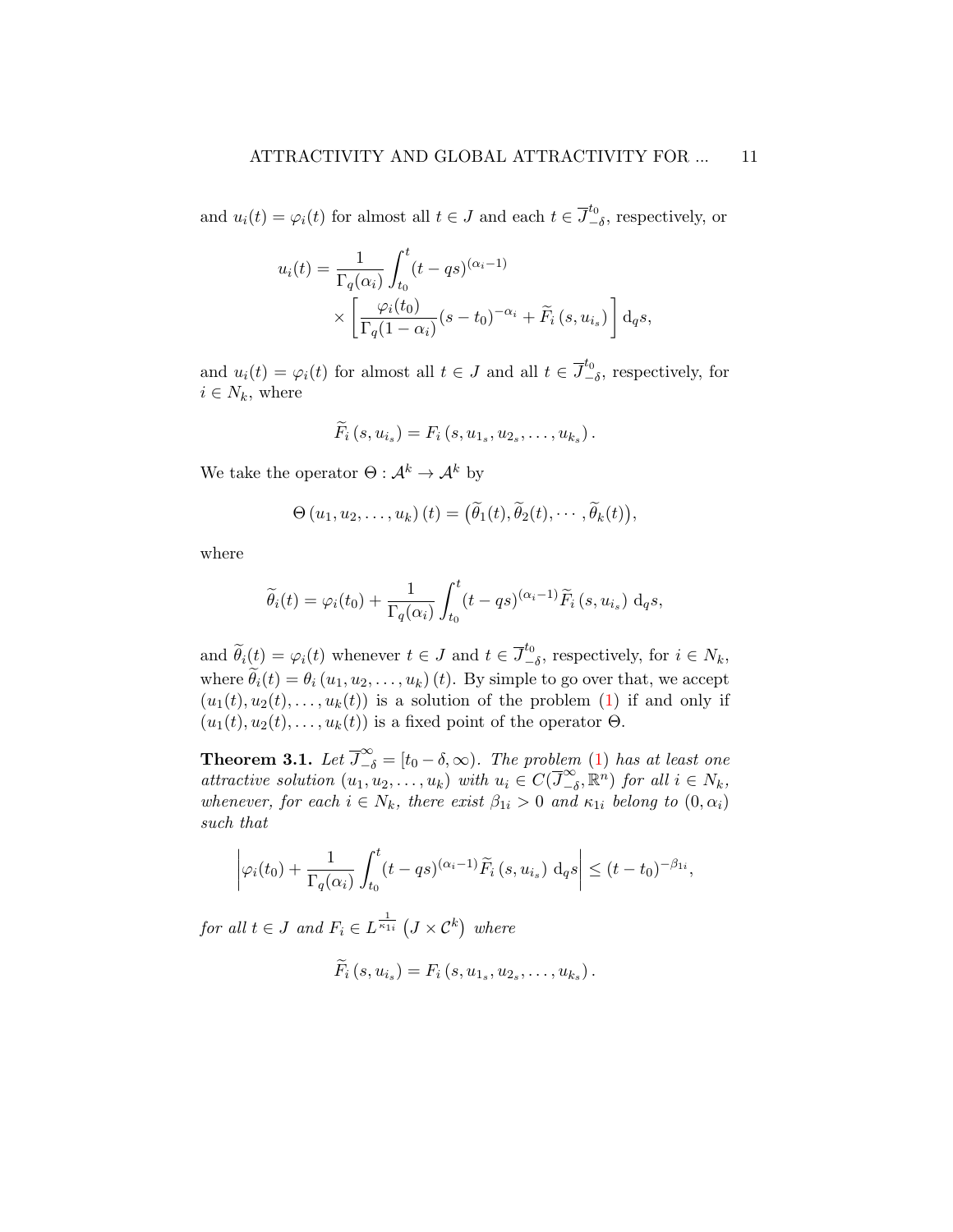**Proof.** Let  $\Omega_1$  is the set of all  $(u_1, u_2, \ldots, u_k)$  with  $u_i \in C(\overline{J}_{-i}^{\infty})$  $\sum_{-\delta}^{\infty}$ ,  $\mathbb{R}^{n}$ ), such that  $|u_i(t)| \le (t - t_0)^{-\beta_{1i}}$ , for all  $i \in N_k$  and  $t \in [\tau_1, \infty)$ , where  $\tau_1 > t_0$  is a constant. It is clear that  $\Omega_1 \subseteq \mathcal{R}^k$  is a closed, bounded and convex. We show that the operator  $\Theta$  has a fixed point in  $S_1$ . This implies that the problem  $(1)$  has a solution. Note that,

$$
|\theta_i(u_1, u_2, \dots, u_k)(t)| \le (t - t_0)^{-\beta_{1i}},
$$

for all i in  $N_k$  and so  $\Theta(\Omega_1) \subset \Omega_1$ . At present, we prove that  $\Theta$  is continuous. Assume that  $(u_1^m, u_2^m, \dots, u_k^m)$  for all  $m \ge 1$ , and  $(u_1, u_2, \dots, u_k)$ belong to  $\Omega_1$  such that  $\lim_{m\to\infty} |u_i^m(t) - u_i(t)| = 0$  for all  $i \in N_k$ . Then, we have

$$
\lim_{m\to\infty} F_i(t, u_1^m, u_2^m, \dots, u_{kt}^m) = F_i(t, u_1, u_2, \dots, u_{kt}),
$$

for all i and  $t \in J$ . Choose  $\tilde{\tau}_1 \in J$  such that  $(t - t_0)^{-\beta_{1i}} < \frac{\varepsilon}{2}$  whenever  $\tilde{\tau}_1 \leq t$ , where  $\varepsilon > 0$  be given. Let  $\lambda_{1i} = \frac{\alpha_i - 1}{1 - \kappa_{1i}}$  $\frac{\alpha_i-1}{1-\kappa_{1i}}$  and note that  $1+\lambda_{1i}>0$ for  $i \in N_k$ . Also, we obtain

$$
\tilde{\theta}_{i}(u_{i}^{m})(t) - \tilde{\theta}_{i}(u_{i})(t)\Big| \leq \frac{1}{\Gamma_{q}(\alpha_{i})} \int_{t_{0}}^{t} (t - qs)^{(\alpha_{i} - 1)} \Big| \tilde{F}_{i}(u_{i_{s}}^{m}) - \tilde{F}_{i}(u_{i_{s}}) \Big| d_{q}s
$$
\n
$$
\leq \frac{1}{\Gamma_{q}(\alpha_{i})} \Bigg[ \int_{t_{0}}^{t} \Big[ (t - qs)^{(\alpha_{i} - 1)} \Big]^{\frac{1}{1 - \kappa_{1i}}} d_{q}s \Bigg]^{1 - \kappa_{1i}}
$$
\n
$$
\times \Bigg[ \int_{t_{0}}^{t} \Big| \tilde{F}_{i}(u_{i_{s}}^{m}) - \tilde{F}_{i}(u_{i_{s}}) \Big|^{\frac{1}{\kappa_{1i}}} d_{q}s \Bigg]^{K_{1i}}
$$
\n
$$
\leq \frac{1}{\Gamma_{q}(\alpha_{i})} \Bigg[ \frac{1}{1 + \lambda_{1i}} (t - t_{0})^{1 + \lambda_{1i}} \Bigg]^{1 - \kappa_{1i}}
$$
\n
$$
\times \Bigg[ \int_{t_{0}}^{\tilde{\tau}_{1}} \Big| \tilde{F}_{i}(u_{i_{s}}^{m}) - \tilde{F}_{i}(u_{i_{s}}) \Big|^{\frac{1}{\kappa_{1i}}} d_{q}s \Bigg]^{K_{1i}}
$$
\n
$$
\leq \frac{1}{\Gamma_{q}(\alpha_{i})} \Bigg[ \frac{1}{1 + \lambda_{1i}} (\tilde{\tau}_{1} - t_{0})^{1 + \lambda_{1i}} \Bigg]^{1 - \kappa_{1i}} (\tilde{\tau}_{1} - t_{0})^{\kappa_{1i}}
$$
\n
$$
\times \sup_{s \in [t_{0}, \tilde{\tau}_{1}]} \Big| \tilde{F}_{i}(u_{i_{s}}^{m}) - \tilde{F}_{i}(u_{i_{s}}) \Big|,
$$

 $\overline{\phantom{a}}$  $\overline{\phantom{a}}$  $\overline{\phantom{a}}$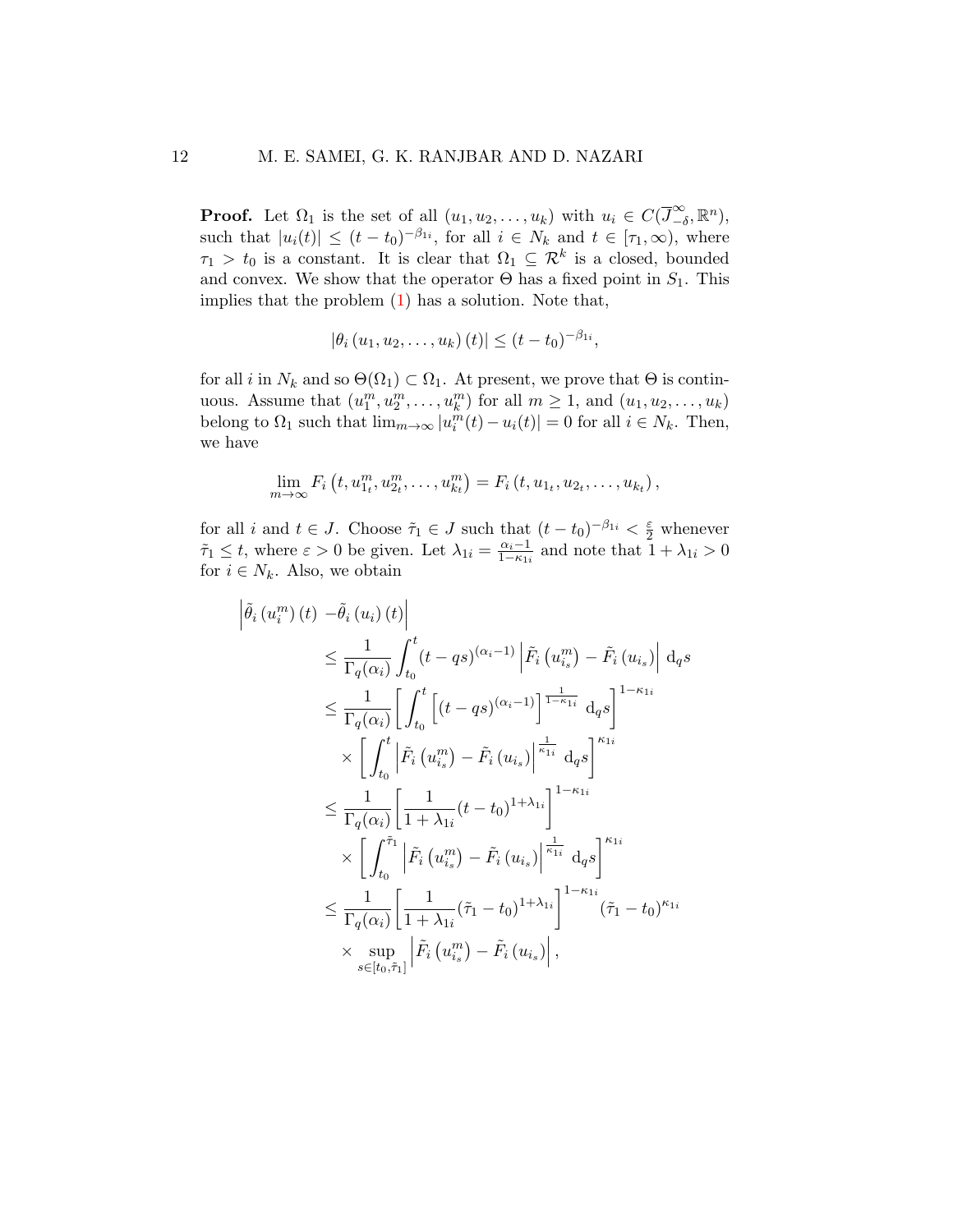for  $t \in (t_0, \tilde{\tau}_1]$ , where

$$
\tilde{\theta}_i(u_i^m)(t) = (u_1^m, u_2^m, \dots, u_k^m)(t),
$$

 $\tilde{\theta}_{i}(u_{i}) (t) = \theta_{i}(u_{1}, u_{2}, \ldots, u_{k}) (t)$ , and

$$
\tilde{F}_i (u_{i_s}^m) = F_i (s, u_{1_s}^m, u_{2_s}^m, \dots, u_{k_s}^m), \n\tilde{F}_i (u_{i_s}) = F_i (s, u_{1_s}, u_{2_s}, \dots, u_{k_s}).
$$

Thus, for all  $t_0 < t \leq \tilde{\tau}_1$ , we have

$$
\lim_{m\to\infty}\left|\tilde{\theta}_i\left(u_i^m\right)(t)-\tilde{\theta}_i\left(u_i\right)(t)\right|=0.
$$

Also, we obtain

$$
\left| \tilde{\theta}_{i} \left( u_{i}^{m} \right) (t) - \tilde{\theta}_{i} \left( u_{i} \right) (t) \right| = \left| \frac{1}{\Gamma_{q}(\alpha_{i})} \int_{t_{0}}^{t} (t - qs)^{(\alpha_{i} - 1)} \tilde{F}_{i} \left( u_{i_{s}}^{m} \right) d_{q} s - \frac{1}{\Gamma_{q}(\alpha_{i})} \int_{t_{0}}^{t} (t - qs)^{(\alpha_{i} - 1)} \tilde{F}_{i} \left( u_{i_{s}} \right) d_{q} s \right|
$$
  

$$
\leq 2(t - t_{0})^{-\beta_{1i}} \leq \varepsilon,
$$

for  $\tilde{\tau}_1 < t$ . Hence, for almost all  $t \in J$ , we have

$$
\lim_{m \to \infty} \left| \tilde{\theta}_i \left( u_i^m \right) (t) - \tilde{\theta}_i \left( u_i \right) (t) \right| = 0.
$$

Therefore, we conclude that  $\theta_i$  is continuous for  $i \in N_k$  and so  $\Theta$  is continuous. Assume that  $\varepsilon > 0$  be given. Since for i in  $N_k$ , we have  $\lim_{t\to\infty}(t-t_0)^{-\beta_{1i}}=0$ , there is a  $\tilde{\tau}_2\in J$  such that  $(t-t_0)^{-\beta_{1i}}<\frac{\varepsilon}{2}$  $rac{\varepsilon}{2}$  for all  $\tilde{\tau}_2 < t$  and  $i \in N_k$ . Let  $\nu_1$  and  $\nu_2$  belong to J somehow that  $\nu_1 < \nu_2$ . At present, we consider three cases.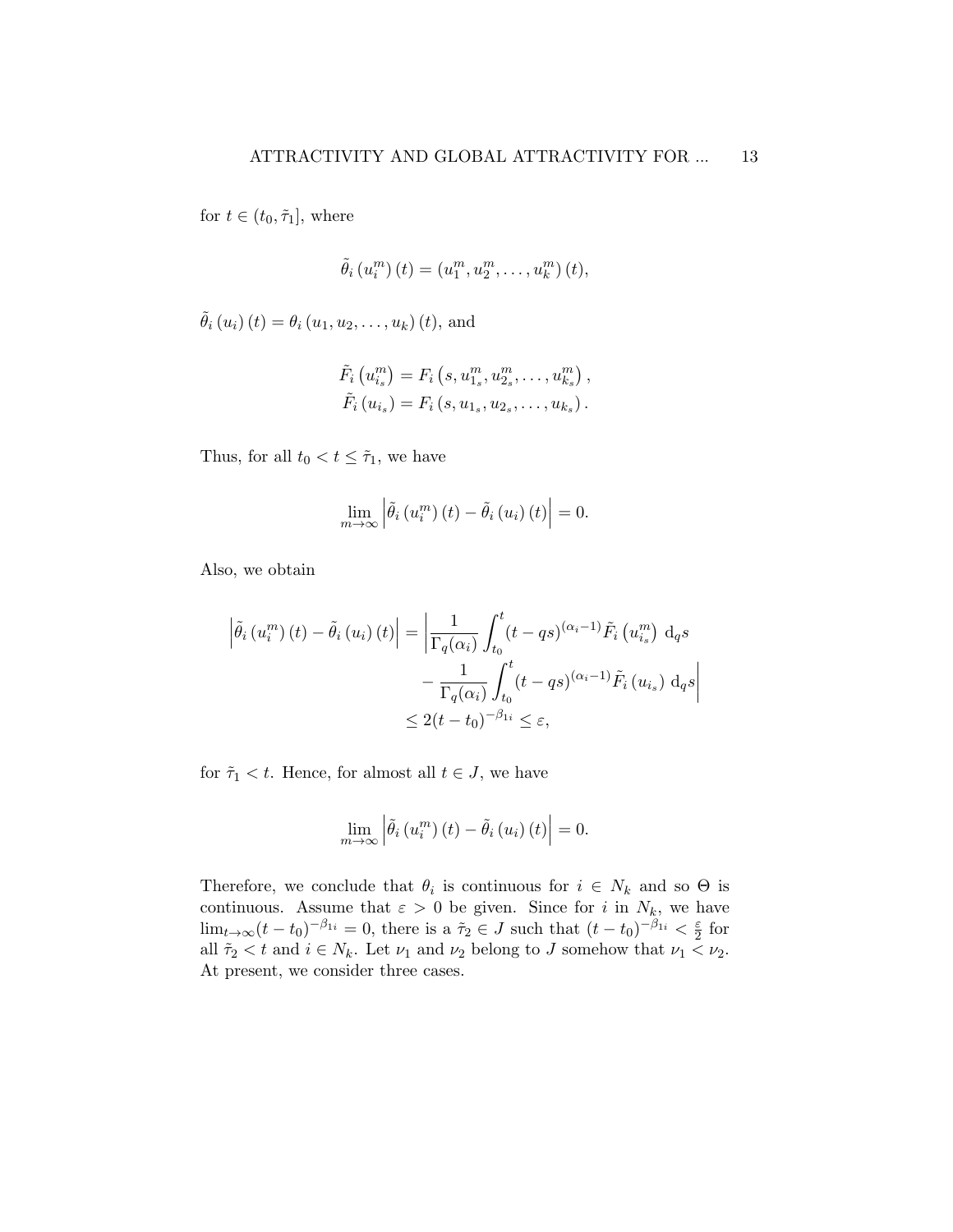1) If  $\nu_1, \nu_2 \in (t_0, \tilde{\tau}_2]$ , then

$$
\begin{split}\n&\left|\tilde{\theta}_{i}\ (u_{i})\ (\nu_{2})-\tilde{\theta}_{i}\ (u_{i})\ (\nu_{1})\right| \\
&\leq \left|\frac{1}{\Gamma_{q}(\alpha_{i})}\int_{t_{0}}^{\nu_{2}}(\nu_{2}-qs)^{(\alpha_{i}-1)}\tilde{F}_{i}\ (u_{i_{s}})\ \mathrm{d}_{q}s\right| \\
&\leq \frac{1}{\Gamma_{q}(\alpha_{i})}\int_{t_{0}}^{\nu_{1}}(\nu_{1}-qs)^{(\alpha_{i}-1)}\tilde{F}_{i}\ (u_{i_{s}})\ \mathrm{d}_{q}s\right| \\
&\leq \frac{1}{\Gamma_{q}(\alpha_{i})}\int_{t_{0}}^{\nu_{1}}\left[(\nu_{1}-qs)^{(\alpha_{i}-1)}-(\nu_{2}-qs)^{(\alpha_{i}-1)}\right]|\tilde{F}_{i}\ (u_{i_{s}})|\ \mathrm{d}_{q}s\right| \\
&+\frac{1}{\Gamma_{q}(\alpha_{i})}\int_{\nu_{1}}^{\nu_{2}}(\nu_{2}-qs)^{(\alpha_{i}-1)}|\tilde{F}_{i}\ (u_{i_{s}})|\ \mathrm{d}_{q}s\right| \\
&\leq \frac{1}{\Gamma_{q}(\alpha_{i})}\left[\int_{t_{0}}^{\nu_{1}}\left[(\nu_{1}-qs)^{(\alpha_{i}-1)}-(\nu_{2}-qs)^{(\alpha_{i}-1)}\right]^{\frac{1}{1-\kappa_{1i}}}\ \mathrm{d}_{q}s\right]^{1-\kappa_{1i}} \\
&\times\left[\int_{t_{0}}^{\nu_{1}}\left|\tilde{F}_{i}\ (u_{i_{s}})\right|^{\frac{1}{\kappa_{1i}}}\ \mathrm{d}_{q}s\right]^{K_{1i}} \\
&\leq \frac{1}{\Gamma_{q}(\alpha_{i})}\left[\int_{\nu_{1}}^{\nu_{2}}(\nu_{2}-qs)^{(\frac{\alpha_{i}-1}{1-\kappa_{1i}})}\ \mathrm{d}_{q}s\right]^{1-\kappa_{1i}} \\
&\leq \frac{1}{\Gamma_{q}(\alpha_{i})}\left[\int_{\nu_{1}}^{\nu_{2}}|\tilde{F}_{i}\ (u_{i_{s}})\right|^{\frac{1}{\kappa_{1i}}}\ \mathrm{d}s\right]^{K_{1i}} \\
&\leq \frac{1}{\Gamma_{q}(\alpha_{i})}\left[\frac{1}{1+\lambda_{1i}}\right]^{1-\kappa_{1i}} \\
&\times\left[(\
$$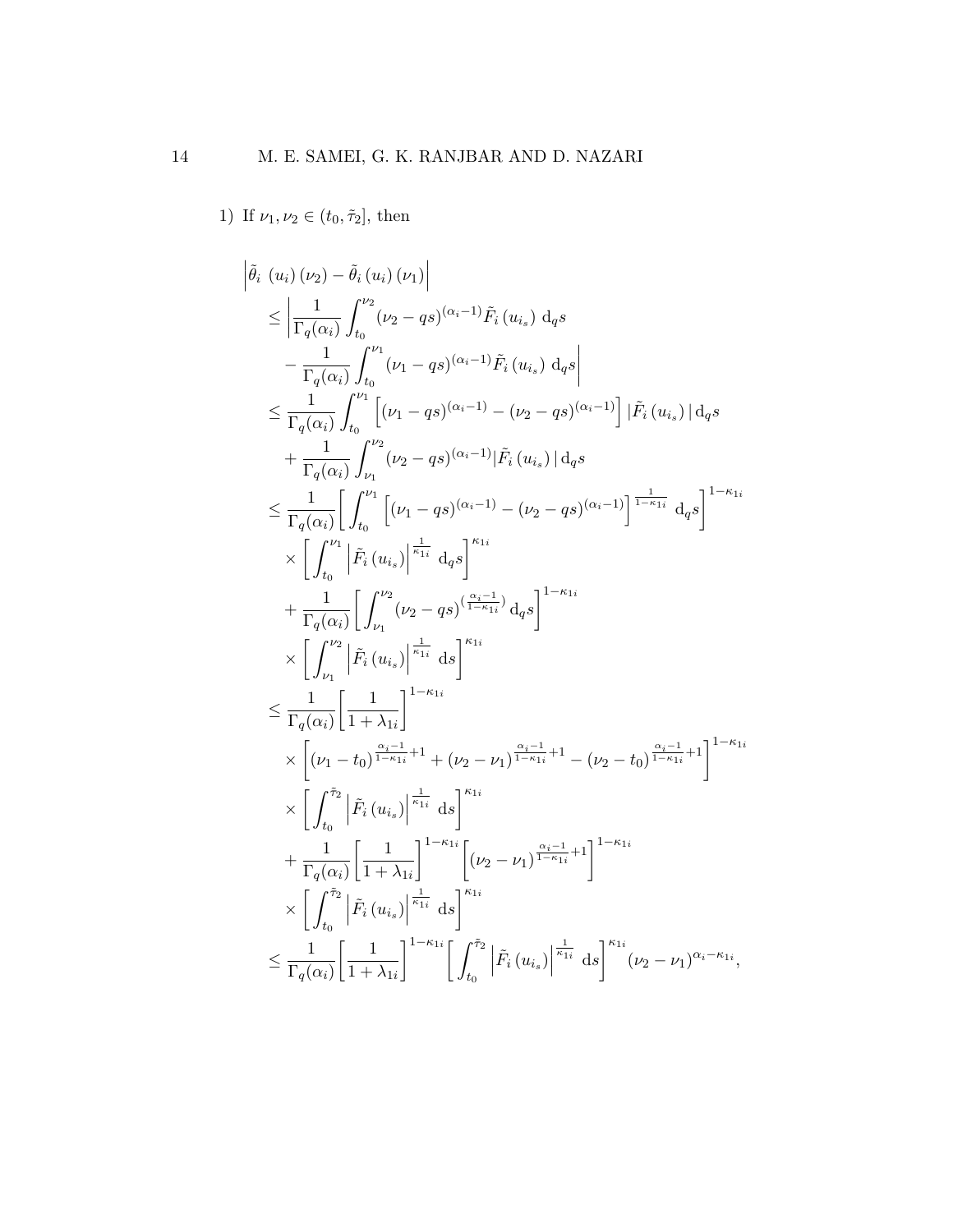and so  $\lim_{\nu_2 \to \nu_1} \left| \tilde{\theta}_i \left( u_i \right) \left( \nu_2 \right) - \tilde{\theta}_i \left( u_i \right) \left( \nu_1 \right) \right|$  $= 0.$ 

2) If 
$$
\nu_1, \nu_2 \in (\tilde{\tau}_2, \infty)
$$
, then

$$
\left| \tilde{\theta}_{i} \left( u_{i} \right) \left( \nu_{2} \right) - \tilde{\theta}_{i} \left( u_{i} \right) \left( \nu_{1} \right) \right| = \left| \frac{1}{\Gamma_{q}(\alpha_{i})} \int_{t_{0}}^{\nu_{2}} (\nu_{2} - qs)^{(\alpha_{i} - 1)} \tilde{F}_{i} \left( u_{i_{s}} \right) \, \mathrm{d}_{q} s \right|
$$

$$
- \frac{1}{\Gamma_{q}(\alpha_{i})} \int_{t_{0}}^{\nu_{1}} (\nu_{1} - qs)^{(\alpha_{i} - 1)} \tilde{F}_{i} \left( u_{i_{s}} \right) \, \mathrm{d}_{q} s \right|
$$

$$
\leq (\nu_{2} - t_{0})^{-\beta_{1i}} + (\nu_{1} - t_{0})^{-\beta_{1i}}
$$

$$
\leq \varepsilon.
$$

3) If  $\nu_1 \in (t_0, \tilde{\tau}_2)$  and  $\nu_2 \in (\tilde{\tau}_2, \infty)$ , then by triangle inequality

$$
\left| \tilde{\theta}_{i} \left( u_{i} \right) \left( \nu_{2} \right) - \tilde{\theta}_{i} \left( u_{i} \right) \left( \nu_{1} \right) \right| \leq \left| \tilde{\theta}_{i} \left( u_{i} \right) \left( \nu_{2} \right) - \tilde{\theta}_{i} \left( u_{i} \right) \left( \tilde{\tau}_{2} \right) \right|
$$

$$
+ \left| \tilde{\theta}_{i} \left( u_{i} \right) \left( \tilde{\tau}_{2} \right) - \tilde{\theta}_{i} \left( u_{i} \right) \left( \nu_{1} \right) \right|,
$$
e get lim
$$
\left| \tilde{\theta}_{i} \left( u_{i} \right) \left( \nu_{2} \right) - \tilde{\theta}_{i} \left( u_{i} \right) \left( \nu_{1} \right) \right| = 0
$$

we get  $\lim_{\nu_2 \to \nu_1} \left| \tilde{\theta}_i(u_1) (\nu_2) - \tilde{\theta}_i(u_1) (\nu_1) \right|$  $= 0.$ 

Regarding all cases, we conclude that the set  $\Theta(\Omega_1)$  is equi-continuous. So,  $\Theta(\Omega_1)$  is relatively compact, because  $\Theta(\Omega_1) \subset \Omega_1$  is uniformly bounded. At present, by employing Theorem [2.1,](#page-8-1) we have the prob-lem [\(1\)](#page-4-0) has a solution  $u(t) = (u_1(t), u_2(t), \ldots, u_k(t)) \in \Omega_1$ , which is fixed point of  $\Theta$ . Hence,  $\lim_{t\to\infty} u(t) = 0$ . Indeed,  $u(t)$  is an attractive solution for the problem  $(1)$ .  $\Box$ 

**Theorem 3.2.** The  $k$ -dimensional system  $(1)$  has at least one attractive solution  $(u_1, u_2, \ldots, u_k)$  with  $u_i \in C(\overline{J}^{\infty}_{-i})$  $\sum_{i=0}^{\infty}$ ,  $\mathbb{R}^{n}$  for all  $i \in N_{k}$ , whenever, for each i there exist  $\beta_{2i} > 0$ ,  $\kappa_{2i} \in (0, \alpha_i)$  and  $\mu_i \in L^{\frac{1}{\kappa_{2i}}}(J_1(0, \infty))$  such that

$$
\frac{1}{\Gamma_q(\alpha_i)} \int_{t_0}^t (t - qs)^{(\alpha_i - 1)} \mu_i(s) (s - t_0)^{-\beta_{2i}} d_q s \le (t - t_0)^{-\beta_{2i}},
$$

and

$$
\left|\frac{\varphi_i(t_0)}{\Gamma_q(1-\alpha_i)}(t-t_0)^{-\alpha_i} + \tilde{F}_i\left(u_{i_t}\right)\right| \leq \mu_i(t) \|u_{i_t}\|,
$$

for each  $i \in N_k$ ,  $t \in J$  and  $u_i \in C(\overline{J}^{\infty}_{-d})$  $\sum_{-\delta}^{\infty}$ ,  $\mathbb{R}^{n}$ ), where

$$
\tilde{F}_i(u_{i_t}) = F_i(t, u_{1_t}, u_{2_t}, \dots, u_{k_t}).
$$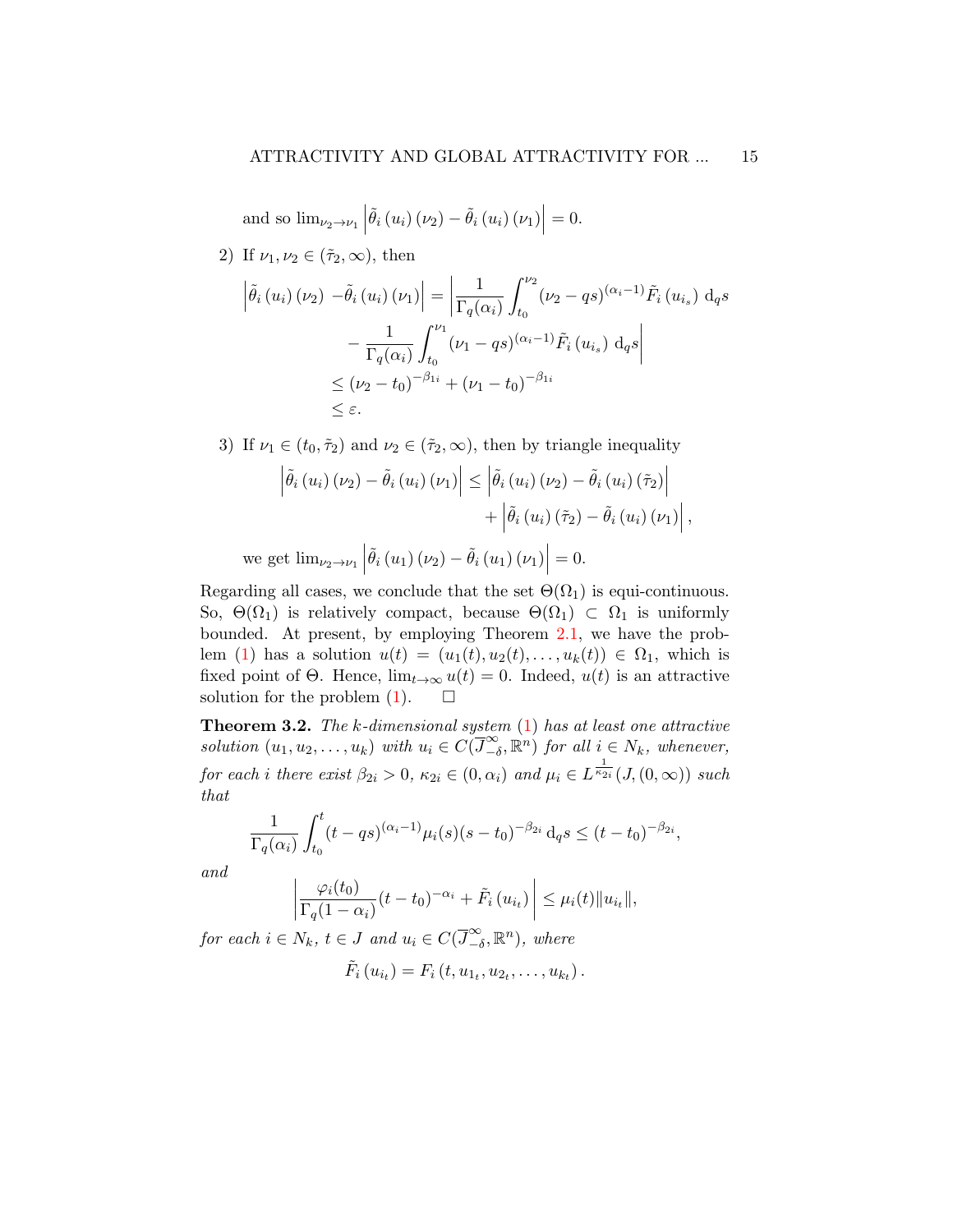**Proof.** By similarly techniques of proof in Theorem [3.1,](#page-10-0) sufficient we consider the set  $\Omega_2$  of all  $(u_1, u_2, \ldots, u_k)$  with  $u_i \in C(\overline{J}_{-i}^{\infty})$  $\sum_{-\delta}^{\infty}$ ,  $\mathbb{R}^{n}$ ) such that  $||u_{i}|| \leq (t-t_0)^{-\beta_{2i}}$  for  $i \in N_k$  and t belongs to  $[\tau, \infty)$ , where  $\tau > t_0$  is a constant, one can show that  $\Theta(\Omega_2) \subset \Omega_2$ ,  $\Theta$  is continuous and  $\Theta(\Omega_2)$  is relatively compact. At present, by applying Theorem [2.1,](#page-8-1) we conclude that the problem [\(1\)](#page-4-0) has a solution  $u(t) = (u_1(t), u_2(t), \ldots, u_k(t)) \in \Omega_2$ which is a fixed point of  $\Theta$ . Hence,  $u(t)$  is an attractive solution, because  $\lim_{t\to\infty} u(t) = 0.$   $\Box$ 

**Theorem 3.3.** The k-dimensional system  $(1)$  has at least one attractive solution  $(u_1, u_2, \ldots, u_k)$  with  $u_i \in C(\overline{J}^{\infty}_{-i})$  $\sum_{i=0}^{\infty} \mathbb{R}^n$ , whenever for each  $i \in N_k$ there exists  $\kappa'_{1i} \in (\alpha_i, 1)$  such that

$$
\left|\frac{\varphi_i(t_0)}{\Gamma_q(1-\alpha_i)}(t-t_0)^{-\alpha_i} + \tilde{F}_i\left(u_{i_t}\right)\right| \leq \frac{\Gamma_q(1+\alpha_i-\kappa'_{1i})}{\Gamma_q(1-\beta'_{1i})}(t-t_0)^{-\beta'_{1i}},
$$

for all  $t \in J$ , where  $\tilde{F}_i(u_{i_t}) = f_i(t, x_{1_t}, x_{2_t}, \dots, x_{k_t}).$ 

**Proof.** We consider the set  $\Omega_3$  of all  $(u_1, u_2, \ldots, u_k)$  and  $u_i \in C(\overline{J}^{\infty}_{-i})$  $\sum_{-\delta}^{\infty}$ ,  $\mathbb{R}^{n}$ ), such that  $|u_i(t)| \le (t - t_0)^{\beta'_{1i} - \alpha_i}$ , for all  $i \in N_k$  and  $t \in [\tau, \infty)$ , where constant  $\tau$  is more than  $t_0$ . Now, by employing a similar techniques in proof of Theorem [3.1,](#page-10-0) we conclude that  $\Theta(\Omega_3)$  subset of  $\Omega_3$ , Function  $\Theta$  is continuous and  $\Theta(\Omega_3)$  is relatively compact. Hence, by employing the Theorem  $2.1$ , we get the problem  $(1)$  has a solution

$$
u(t) = (u_1(t), u_2(t), \dots, u_k(t)) \in \Omega_3,
$$

which is a fixed point of  $\Theta$ . Thus,  $u(t)$  is an attractive solution, because,  $\lim_{t\to\infty}u(t)=0.$   $\Box$ 

#### 3.2 Global attractivity of solution for the system [\(2\)](#page-4-1)

In the second part, we discuss to global attractivity of the k-dimensional system [\(2\)](#page-4-1). Let us, we consider the integrable function

$$
G_i(t, u_1(t), u_2(t), \ldots, u_k(t))
$$

is Lebesgue measurable with respect to t on  $\overline{J}$  and there exists a constant  $\kappa_{1i}$  in  $(0, \alpha_i)$  such that  $G_i \in L^{\frac{1}{\kappa_{1i}}}(J \times \mathcal{R}^k)$  and  $G_i(t, u_1(t), u_2(t), \ldots, u_k(t))$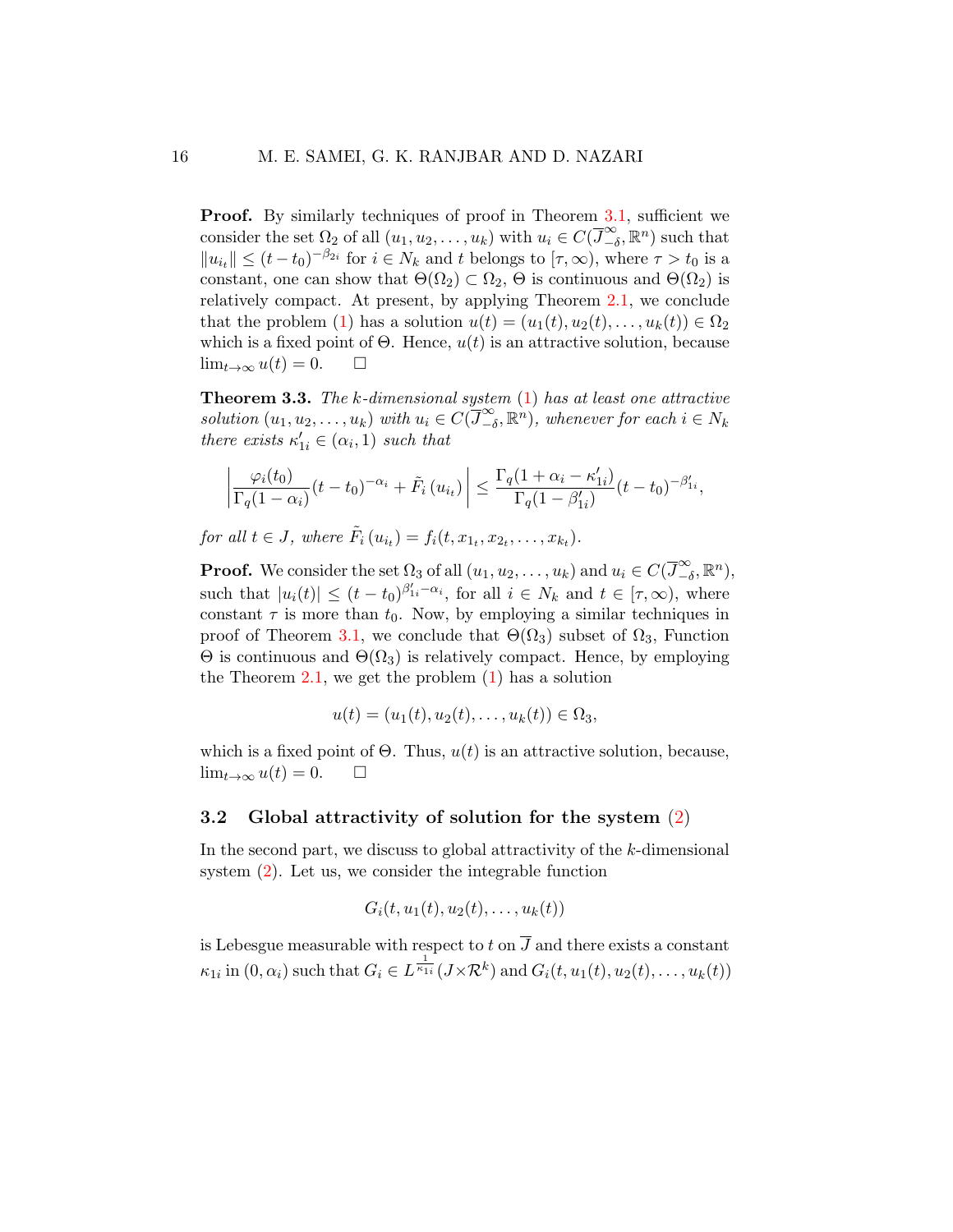is continuous with respect to  $u_j$  on  $\overline{J}$ , for any i and j belong to  $N_k$ . For finding the global attractivity of solution of problem [\(2\)](#page-4-1), we consider the equivalent system of equations

$$
u_i(t) = \frac{u_i^0}{\Gamma_q(\alpha_i)} (t - t_0)^{\alpha_i - 1}
$$
  
+ 
$$
\frac{1}{\Gamma_q(\alpha_i)} \int_{t_0}^t (t - qs)^{(\alpha_i - 1)} \widetilde{G}_i(s, u_i(s)) \, dqs,
$$

for all  $t \in J$  and  $i \in N_k$  where

$$
\widetilde{G}_i(s, u_i(s)) = G_i(s, u_1(s), u_2(s), \ldots, u_k(s)).
$$

We define the operator  $\Theta$  on  $\mathcal{A}^k$  to  $\mathcal{A}^k$  by

$$
\Theta(u_1, u_2, \dots, u_k)(t) = (\widetilde{\theta}_1(t), \widetilde{\theta}_2(t), \cdots, \widetilde{\theta}_k(t)),
$$

where

$$
\widetilde{\theta}_i(t) = \frac{u_i^0}{\Gamma_q(\alpha_i)} (t - t_0)^{\alpha_i - 1} + \frac{1}{\Gamma_q(\alpha_i)} \int_{t_0}^t (t - qs)^{(\alpha_i - 1)} \widetilde{G}_i(s, u_i(s)) \, d_q s,
$$

for each  $i \in N_k$ , where  $\tilde{\theta}_i(t) = \theta_i(u_1, u_2, \dots, u_k)(t)$ . At present, we define two operators

$$
H_1(u_1, u_2, \ldots, u_k)(t) = (\tilde{h}_{11}(u_i), \tilde{h}_{12}(u_i), \ldots, \tilde{h}_{1k}(u_i)),
$$
  

$$
H_2(u_1, u_2, \ldots, u_k)(t) = (\tilde{h}_{21}(u_i), \tilde{h}_{22}(u_i), \ldots, \tilde{h}_{2k}(u_i)),
$$

where

$$
\tilde{h}_{1i}(u_i) = h_{1i}(u_1, u_2, \dots, u_k)(t) = \frac{u_i^0}{\Gamma_q(\alpha_i)}(t - t_0)^{\alpha_i - 1},
$$
\n
$$
\tilde{h}_{2i}(u_i) = h_{2i}(u_1, u_2, \dots, u_k)(t)
$$
\n
$$
= \frac{1}{\Gamma_q(\alpha_i)} \int_{t_0}^t (t - qs)^{(\alpha_i - 1)} \tilde{G}_i(s, u_i(s)) \, d_q s,
$$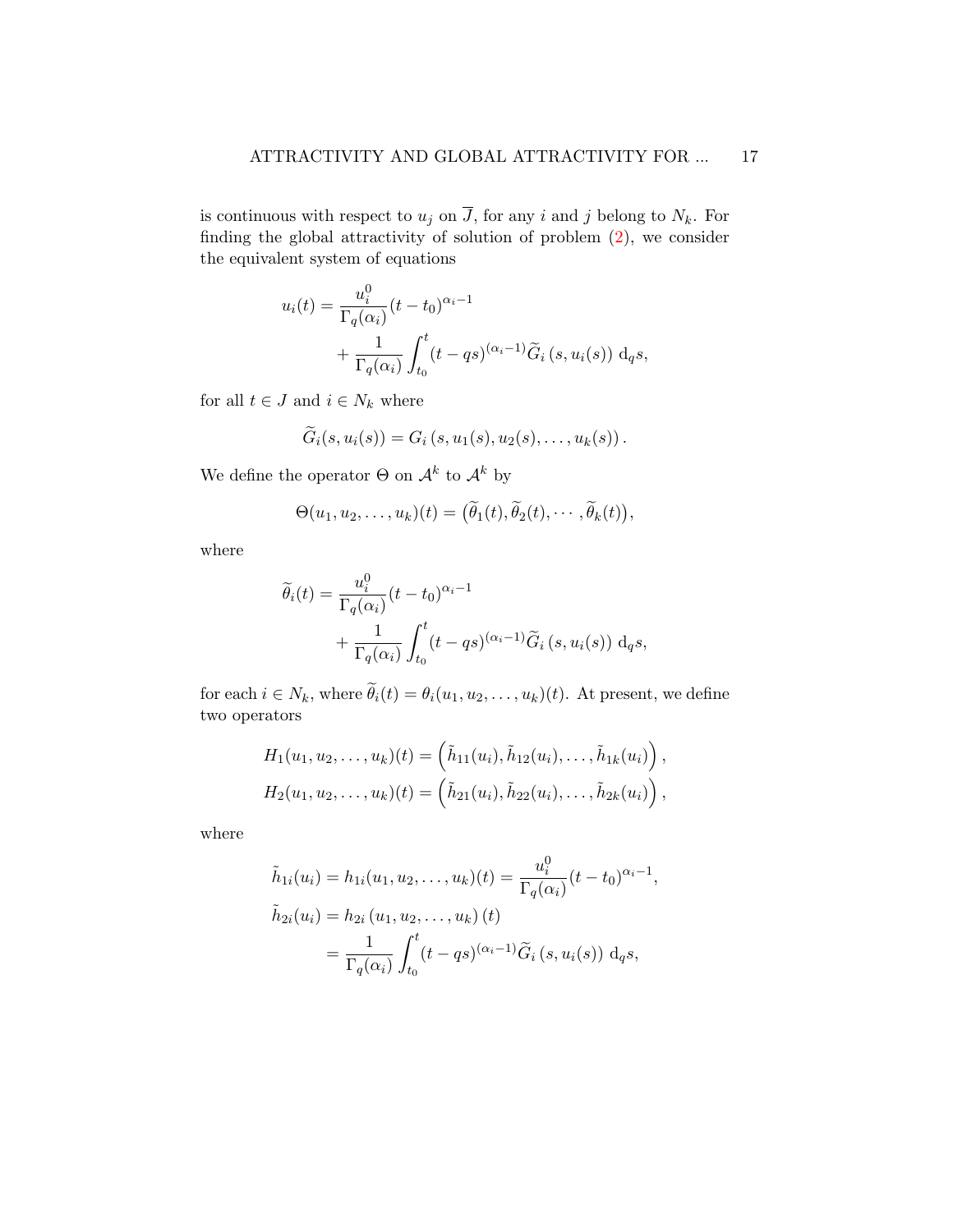for all  $i \in N_k$ . Therefor, it can be concluded that

 $(u_1(t), u_2(t), \ldots, u_k(t)),$ 

is a solution of the  $k$ -dimensional system  $(2)$  if and only if it is a fixed point of the operator Θ. As you can see, the contraction constant of the operator  $H_1$  is zero.

<span id="page-17-0"></span>Theorem 3.4. The zero solution of the k-dimensional system [\(2\)](#page-4-1) is globally attractive, whenever there exist  $\kappa'_{1i} \in (\alpha_i, 1)$  and positive real number  $p_i \geq 0$  such that

$$
\left|\widetilde{G}_i\left(s,u_i(s)\right)\right| \leq p_i(t-t_0)^{-\kappa'_{1i}},
$$

for all  $t \in J$  and  $u_i \in C(J, \mathbb{R}^n)$ , for each  $i \in N_k$ .

**Proof.** We define the set  $\Omega'_1$  of all  $(u_1, u_2, \ldots, u_k)$  with  $u_i$  belong to  $C(J,\mathbb{R}^n)$  such that

$$
|u_i(t)| \le (t - t_0)^{-\kappa'_{1i}},
$$

for all  $i \in N_k$  and  $t \in [t_0 + \tau, \infty)$ , where  $\beta'_{1i} = \frac{1}{2}$  $\frac{1}{2}(\kappa'_{1i}-\alpha_i)$  and  $\tau$  is chosen such that

$$
|u_i^0|\Gamma_q(1+\alpha_i-\kappa'_{1i})\tau^{\frac{1}{2}(\alpha_i-1)}+p_i\Gamma_q(1-\kappa'_{1i})\Gamma_q(\alpha_i)
$$
  

$$
\leq \Gamma_q(\alpha_i)\Gamma_q(1+\alpha_i-\kappa'_{1i}),
$$

for each i belongs to  $N_k$ . Foremost, we prove that  $H_2$  is self-maps on  $\Omega'_1$ . It is leisurely to get over that the subset  $\Omega'_1$  of  $\mathcal{R}^k$  is a bounded, closed and convex. On the other hand,

$$
|h_{2i}(v_1, v_2, \dots, v_k)(t)|
$$
  
\n
$$
\leq \frac{1}{\Gamma_q(\alpha_i)} \int_{t_0}^t (t - qs)^{(\alpha_i - 1)} \left| \tilde{G}_i(s, u_i(s)) \right| d_q s
$$
  
\n
$$
\leq \frac{1}{\Gamma_q(\alpha_i)} \int_{t_0}^t (t - qs)^{(\alpha_i - 1)} p_i(s - t_0)^{-\kappa'_{1i}} ds
$$
  
\n
$$
\leq \frac{p_i \Gamma_q(1 - \kappa'_{1i})}{\Gamma_q(1 + \alpha_i - \kappa'_{1i})} (t - t_0)^{-(\kappa'_{1i} - \alpha_i)},
$$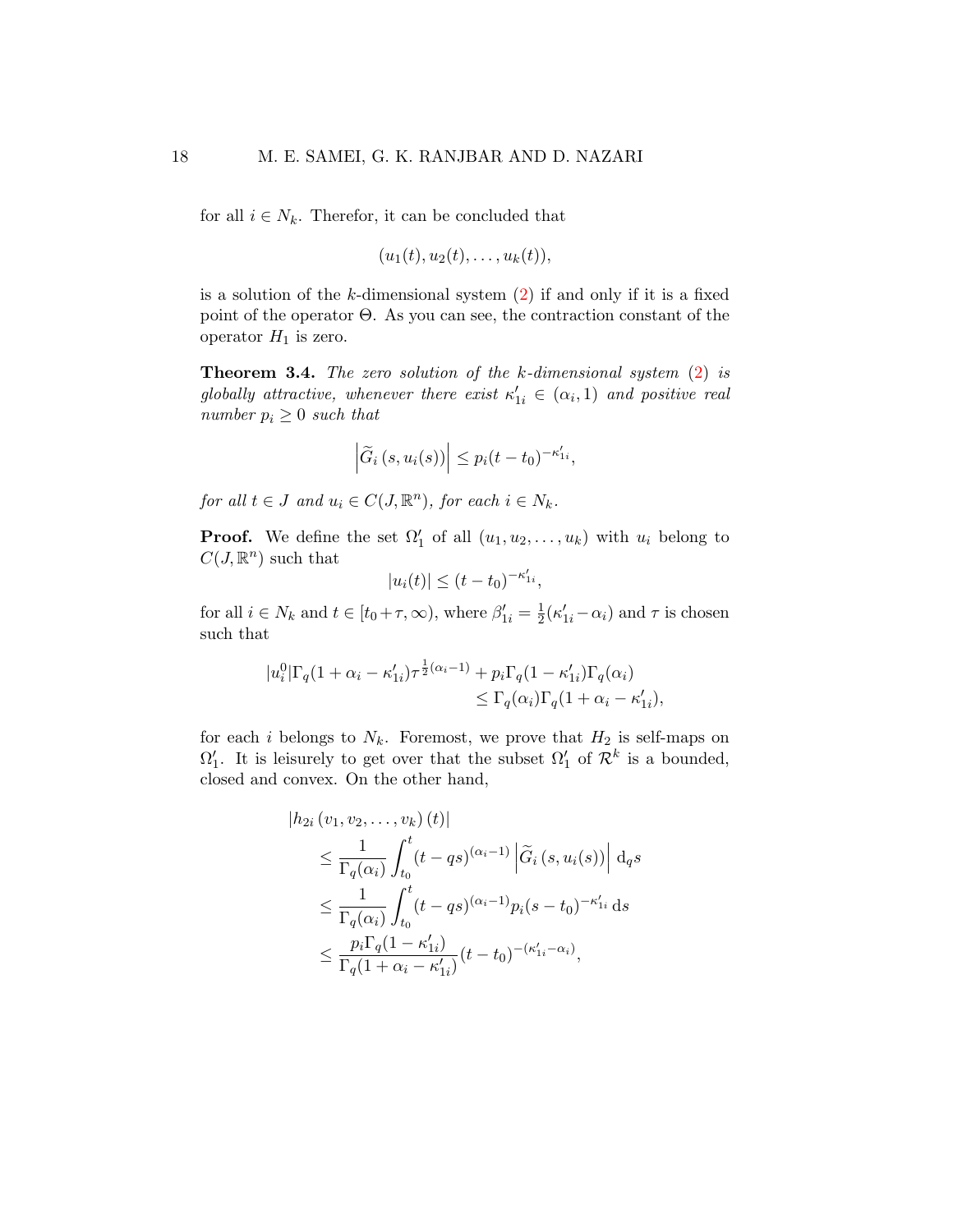and

$$
\frac{p_i \Gamma_q (1 - \kappa'_{1i})}{\Gamma_q (1 + \alpha_i - \kappa'_{1i})} (t - t_0)^{-\frac{1}{2}(\kappa'_{1i} - \alpha_i)} \leq \frac{p_i \Gamma_q (1 - \kappa'_{1i})}{\Gamma_q (1 + \alpha_i - \kappa'_{1i})} \tau^{-\frac{1}{2}(\kappa'_{1i} - \alpha_i)}
$$
  

$$
\leq 1,
$$

for all  $i \in N_k$  and  $t \in [t_0 + \tau, \infty)$ . Thus,

$$
|h_{2i}(v_1, v_2, \dots, v_k)(t)| \le \left[ \frac{p_i \Gamma_q (1 - \kappa'_{1i})}{\Gamma_q (1 + \alpha_i - \kappa'_{1i})} (t - t_0)^{-\frac{1}{2}(\kappa'_{1i} - \alpha_i)} \right] \times (t - t_0)^{-\frac{1}{2}(\kappa'_{1i} - \alpha_i)} \le (t - t_0)^{-\beta'_{1i}},
$$

for almost all  $t \in [t_0 + \tau, \infty)$  and for all  $i \in N_k$ . Hence,  $H_2(\Omega'_1) \subset \Omega'_1$ . Let  $(v_1^m, v_2^m, \ldots, v_k^m)$  for all natural numbers  $m$ , and  $(v_1, v_2, \ldots, v_k)$  belong to  $\Omega'_1$  somehow that  $\lim_{m\to\infty} |v_i^m(t) - v_i(t)| = 0$ . Then, one can get

$$
\lim_{m \to \infty} G_i(t, v_1^m(t), v_2^m(t), \dots, v_k^m(t)) = G_i(t, v_1(t), v_2(t), \dots, v_k(t)),
$$

for all t belongs to  $[t_0 + \tau, \infty)$ . Choose  $\tau_1 \in [t_0 + \tau, \infty)$  such that

$$
\frac{p_i \Gamma_q (1 - \kappa'_{1i})}{\Gamma_q (1 + \alpha_i - \kappa'_{1i})} (\tau_1 - t_0)^{-(\kappa'_{1i} - \alpha_i)} < \frac{\varepsilon}{2},
$$

for all  $t \in (\tau_1, \infty)$ , where  $\varepsilon > 0$  be given. Take  $\lambda'_{1i} = \frac{\alpha_i - 1}{1 - \kappa'_{1i}}$  for  $i \in N_k$ . Therefore, we get

$$
\left| \tilde{h}_{2i} \left( v_i^m \right) (t) - \tilde{h}_{2i} \left( v_i \right) (t) \right| \leq \frac{1}{\Gamma_q(\alpha_i)} \int_{t_0}^t (t - qs)^{(\alpha_i - 1)} \times \left| \tilde{G}_i \left( s, v_i^m(s) \right) - \tilde{G}_i \left( s, v_i(s) \right) \right| \mathbf{d}_q s
$$
\n
$$
\leq \frac{1}{\Gamma_q(\alpha_i)} \left[ \int_{t_0}^t \left[ (t - qs)^{(\alpha_i - 1)} \right]^{1 - \kappa'_{1i}} \mathbf{d}_q s \right]^{1 - \kappa'_{1i}}
$$
\n
$$
\times \left[ \int_{t_0}^t \left| \tilde{G}_i \left( s, v_i^m(s) \right) - \tilde{G}_i \left( s, v_i(s) \right) \right|^{1 - \kappa'_{1i}} \mathbf{d}_q s \right]^{\kappa'_{1i}}
$$
\n
$$
\leq \frac{1}{\Gamma_q(\alpha_i)} \left[ \frac{1}{1 + \lambda'_{1i}} (t - t_0)^{1 + \lambda'_{1i}} \right]^{1 - \kappa'_{1i}}
$$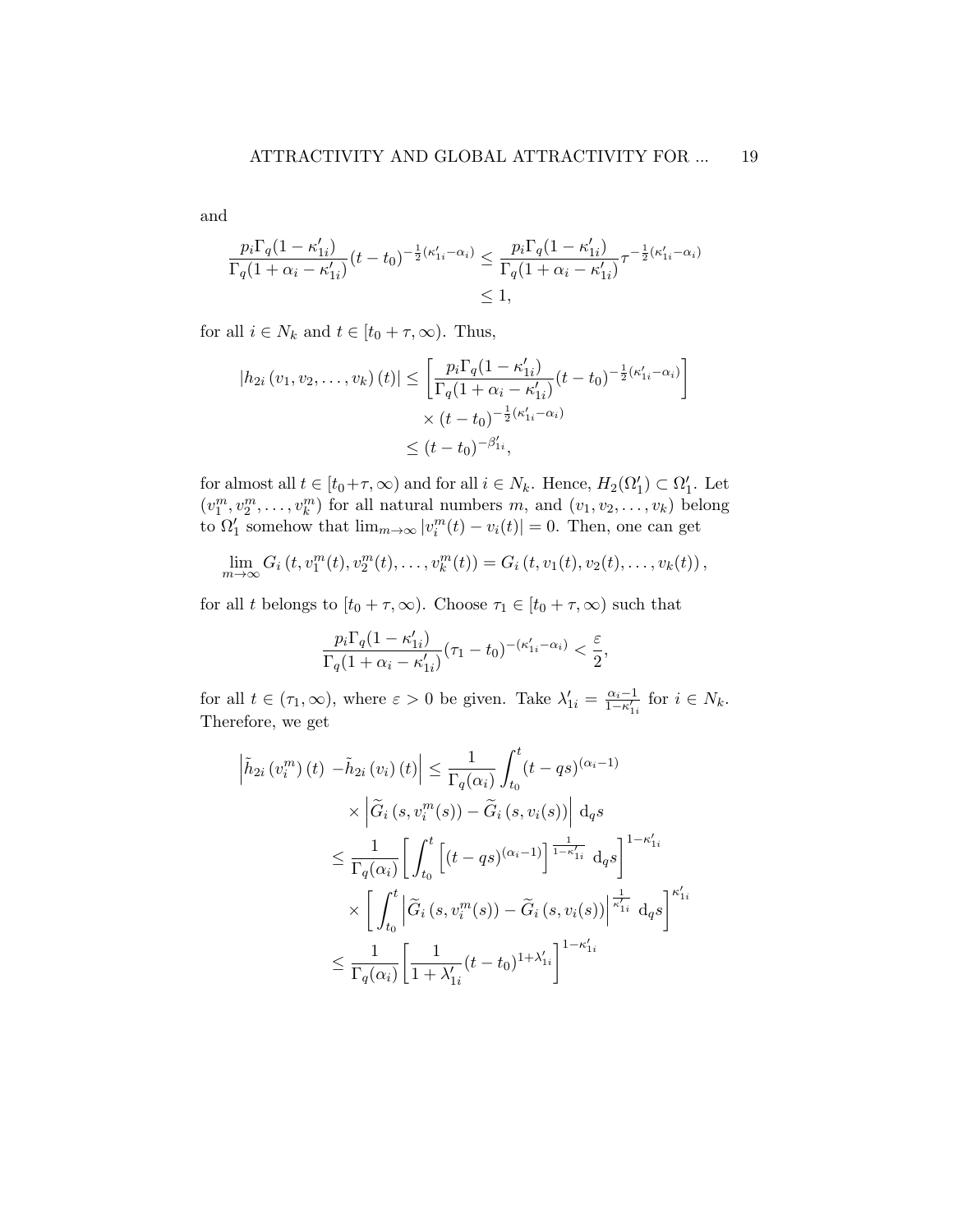$$
\times \left[ \int_{t_0}^{\tau_2} \left| \widetilde{G}_i \left( s, v_i^m(s) \right) - \widetilde{G}_i \left( s, v_i(s) \right) \right| \right|_{\kappa'_{1i}}^{\kappa'_{1i}} ds \right]^{\kappa'_{1i}}
$$

$$
\leq \frac{1}{\Gamma_q(\alpha_i)} \left[ \frac{1}{1 + \lambda'_{1i}} (\tilde{\tau}_2 - t_0)^{1 + \lambda'_{1i}} \right]^{1 - \kappa'_{1i}} (\tau_1 - t_0)^{\kappa'_{1i}}
$$

$$
\times \sup_{s \in [t_0, \tau_1]} \left| \widetilde{G}_i \left( s, v_i^m(s) \right) - \widetilde{G}_i \left( s, v_i(s) \right) \right|,
$$

for all  $t \in [t_0 + \tau, \tau_1]$ , where

$$
\tilde{h}_{2i}(v_i^m)(t) = h_{2i}(v_1^m, v_2^m, \dots, v_k^m)(t),
$$

$$
\tilde{h}_{2i}(v_i)(t) = h_{2i}(v_1, v_2, \dots, v_k)(t), \text{ and}
$$

$$
\tilde{G}_i(s, v_i^m(s)) = G_i(s, v_1^m(s), v_2^m(s), \dots, v_k^m(s)),
$$

$$
\tilde{G}_i(s, v_i(s)) = G_i(s, v_1(s), v_2(s), \dots, v_k(s)).
$$

Hence,

 

$$
\lim_{m\to\infty}\left|\tilde{h}_{2i}\left(v_i^m\right)(t)-\tilde{h}_{2i}\left(v_i\right)(t)\right|=0,
$$

for each  $t \in [t_0 + \tau, \tau_1]$ . Also,

$$
\tilde{h}_{2i}(v_i^m)(t) - \tilde{h}_{2i}(v_i)(t) \leq \frac{1}{\Gamma_q(\alpha_i)} \int_{t_0}^t (t - qs)^{(\alpha_i - 1)} \times \left| \tilde{G}_i(s, v_i^m(s)) - \tilde{G}_i(s, v_i(s)) \right| \, \mathrm{d}_q s
$$
\n
$$
\leq \frac{1}{\Gamma_q(\alpha_i)} \left[ \int_{t_0}^t \left[ (t - qs)^{(\alpha_i - 1)} \right]^\frac{1}{1 - \kappa'_{1i}} \, \mathrm{d}_q s \right]^{1 - \kappa'_{1i}}
$$
\n
$$
\times \left[ \int_{t_0}^t \left| \tilde{G}_i(s, v_i^m(s)) - \tilde{G}_i(s, v_i(s)) \right|^\frac{1}{\kappa'_{1i}} \, \mathrm{d}_q s \right]^{\kappa'_{1i}}
$$
\n
$$
\leq \frac{1}{\Gamma_q(\alpha_i)} \int_{t_0}^t (t - qs)^{(\alpha_i - 1)} \left[ \left| \tilde{G}_i(s, v_i^m(s)) \right| + \left| \tilde{G}_i(s, v_i(s)) \right| \right] \mathrm{d}_q s
$$
\n
$$
\leq \frac{1}{\Gamma_q(\alpha_i)} \int_{t_0}^t (t - qs)^{(\alpha_i - 1)} [2p_i(s - t_0)^{-\kappa'_{1i}}] \, \mathrm{d}_s
$$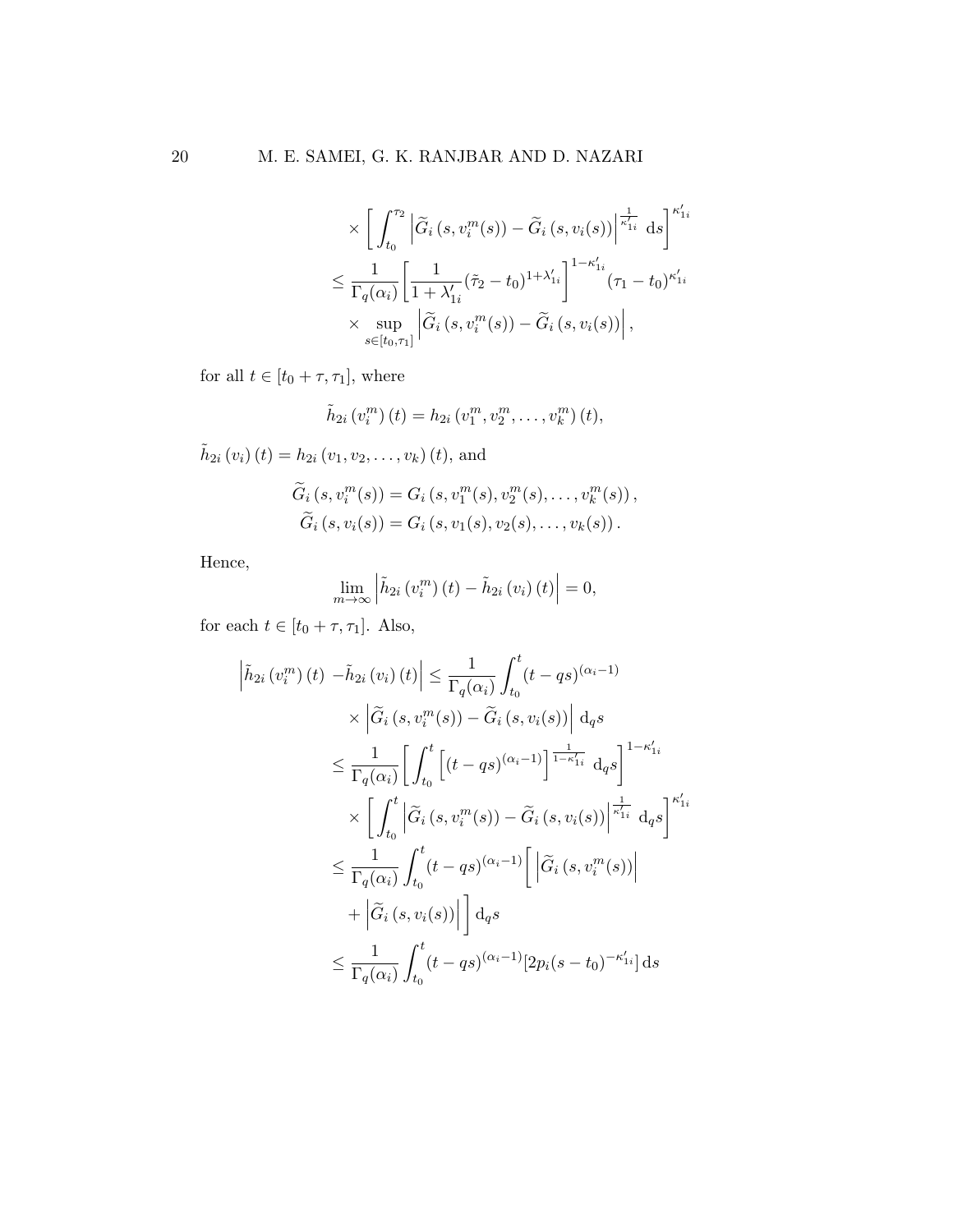$$
\leq \frac{2p_i\Gamma_q(1-\kappa'_{1i})}{\Gamma_q(1+\alpha_i-\kappa'_{1i})}(t-t_0)^{-(\kappa'_{1i}-\alpha_i)}
$$
  

$$
\leq \frac{2p_i\Gamma_q(1-\kappa'_{1i})}{\Gamma_q(1+\alpha_i-\kappa'_{1i})}(\tau_1-t_0)^{-(\kappa'_{1i}-\alpha_i)}
$$
  

$$
\leq \varepsilon,
$$

for all  $t \in [\tau_1, \infty)$ , and so

$$
\lim_{m\to\infty}\left|\tilde{h}_{2i}\left(v_i^m\right)(t)-\tilde{h}_{2i}\left(v_i\right)(t)\right|=0,
$$

for all  $t \in [t_0 + \tau, \infty)$ . Hence, for i in  $N_k$ , function  $h_{2i}$  is continuous on  $[t_0 + \tau, \infty)$ . Therefore,  $H_2$  is also continuous on  $[t_0 + \tau, \infty)$ . Since

$$
\lim_{t \to \infty} (t - t_0)^{-\beta'_{1i}} = 0,
$$

there exists  $\tau'_1 \in (t_0 + \tau, \infty)$  somehow that  $(t-t_0)^{-\beta'_{1i}} < \frac{\varepsilon}{2}$  $\frac{\varepsilon}{2}$  for  $t \in (\tau'_1, \infty)$ , where  $\varepsilon > 0$  be given. Assume that  $t_1, t_2 \in [t_0 + \tau, \infty)$  such that  $t_2 > t_1$ . We consider three cases.

1) If  $t_1, t_2 \in [t_0 + \tau, \tau'_1]$ , then we have

$$
\begin{split}\n\left| \tilde{h}_{2i} \left( v_{i} \right) (t_{2}) - \tilde{h}_{2i} \left( v_{i} \right) (t_{1}) \right| \\
&= \left| \frac{1}{\Gamma_{q}(\alpha_{i})} \int_{t_{0}}^{t_{2}} (t_{2} - qs)^{(\alpha_{i} - 1)} \tilde{G}_{i} \left( s, v_{i}(s) \right) \, \mathrm{d}_{q} s \right| \\
&- \frac{1}{\Gamma_{q}(\alpha_{i})} \int_{t_{0}}^{t_{1}} (t_{1} - qs)^{(\alpha_{i} - 1)} \tilde{G}_{i} \left( s, v_{i}(s) \right) \, \mathrm{d}_{q} s \right| \\
&\leq \frac{1}{\Gamma_{q}(\alpha_{i})} \int_{t_{0}}^{t_{1}} \left[ (t_{1} - qs)^{(\alpha_{i} - 1)} - (t_{2} - qs)^{(\alpha_{i} - 1)} \right] \\
&\times \left| \tilde{G}_{i} \left( s, v_{i}(s) \right) \right| \, \mathrm{d}_{q} s \\
&+ \frac{1}{\Gamma_{q}(\alpha_{i})} \int_{t_{1}}^{t_{2}} (t_{2} - qs)^{(\alpha_{i} - 1)} \left| \tilde{G}_{i} \left( s, v_{i}(s) \right) \right| \, \mathrm{d}_{q} s \\
&\leq \frac{1}{\Gamma_{q}(\alpha_{i})} \left[ \int_{t_{0}}^{t_{1}} \left[ (t_{1} - qs)^{(\alpha_{i} - 1)} - (t_{2} - qs)^{(\alpha_{i} - 1)} \right] \frac{1}{1 - \kappa_{1i}} \, \mathrm{d}_{q} s \right]^{1 - \kappa_{1i}'} \\
&\times \left[ \int_{t_{0}}^{t_{1}} \left| \tilde{G}_{i} \left( s, v_{i}(s) \right) \right| \frac{1}{\kappa_{1i}} \, \mathrm{d}s \right] \right|^{\kappa_{1i}'}\n\end{split}
$$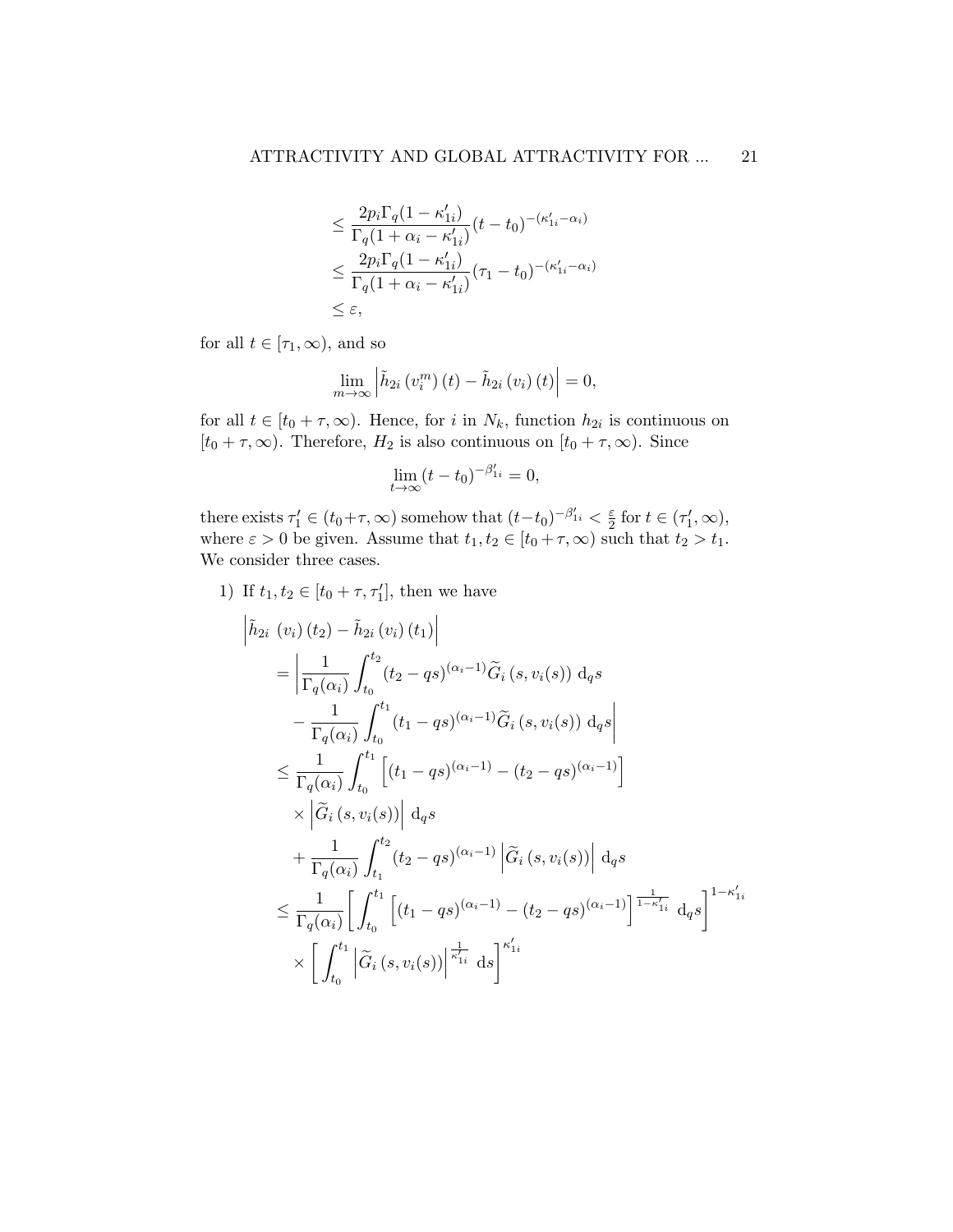$$
+ \frac{1}{\Gamma_{q}(\alpha_{i})} \Bigg[ \int_{t_{1}}^{t_{2}} (t_{2} - s)^{\frac{\alpha_{i}-1}{1-\kappa'_{1i}}} ds \Bigg]^{1-\kappa'_{1i}}
$$
  
\n
$$
\times \Bigg[ \int_{t_{0}}^{t_{1}} \Big|\widetilde{G}_{i}(s, v_{i}(s))\Big|^{\frac{1}{\kappa'_{1i}}} ds \Bigg]^{\kappa'_{1i}}
$$
  
\n
$$
\leq \frac{1}{\Gamma_{q}(\alpha_{i})} \Bigg[ \frac{1}{1+\lambda'_{1i}} \Bigg]^{1-\kappa'_{1i}}
$$
  
\n
$$
\times \Bigg[ (t_{1} - t_{0})^{1+\lambda'_{1i}} - (t_{2} - t_{0})^{1+\lambda'_{1i}} + (t_{2} - t_{1})^{1+\lambda'_{1i}} \Bigg]^{1-\kappa'_{1i}}
$$
  
\n
$$
\times \Bigg[ \int_{t_{0}}^{\tilde{\tau}'_{2}} \Big|\widetilde{G}_{i}(s, v_{i}(s))\Big|^{\frac{1}{\kappa'_{1i}}} ds \Bigg]^{\kappa'_{1i}}
$$
  
\n
$$
+ \frac{1}{\Gamma_{q}(\alpha_{i})} \Bigg[ \frac{1}{1+\lambda'_{1i}} \Bigg]^{1-\kappa'_{1i}} \Bigg[ (t_{2} - t_{1})^{1+\lambda'_{1i}} \Bigg]^{1-\kappa'_{1i}}
$$
  
\n
$$
\times \Bigg[ \int_{t_{0}}^{\tilde{\tau}'_{2}} \Big|\widetilde{G}_{i}(s, v_{i}(s))\Big|^{\frac{1}{\kappa'_{1i}}} ds \Bigg]^{\kappa'_{1i}}
$$
  
\n
$$
\leq \frac{2}{\Gamma_{q}(\alpha_{i})} \Bigg[ \frac{1}{1+\lambda'_{1i}} \Bigg]^{1-\kappa'_{1i}} \Bigg[ \int_{t_{0}}^{\tilde{\tau}'_{2}} \Big|\widetilde{G}_{i}(s, v_{i}(s))\Big|^{\frac{1}{\kappa'_{1i}}} ds \Bigg]^{\kappa'_{1i}}
$$
  
\n
$$
\times (t_{2} - t_{1})^{\alpha_{i}-\kappa'_{1i}},
$$

and so  $\lim_{t_2 \to t_1}$  $\tilde{h}_{2i}\left(v_{i}\right)\left(t_{2}\right)-\tilde{h}_{2i}\left(v_{i}\right)\left(t_{1}\right)\right|$  $= 0.$ 

2) If  $t_1, t_2 \in [\tau'_1, \infty)$ , then

$$
\left| \tilde{h}_{2i} \left( v_i \right) (t_2) - \tilde{h}_{2i} \left( v_i \right) (t_1) \right|
$$
\n
$$
\leq \frac{1}{\Gamma_q(\alpha_i)} \int_{t_0}^{t_2} (t_2 - qs)^{(\alpha_i - 1)} \left| \tilde{G}_i \left( s, v_i(s) \right) \right| \, \mathrm{d}_q s
$$
\n
$$
+ \frac{1}{\Gamma_q(\alpha_i)} \int_{t_0}^{t_1} (t_1 - qs)^{(\alpha_i - 1)} \left| \tilde{G}_i \left( s, v_i(s) \right) \right| \, \mathrm{d}_q s
$$
\n
$$
\leq (t_2 - t_0)^{-\beta'_{1i}} + (t_1 - t_0)^{-\beta'_{1i}}
$$
\n
$$
\leq \varepsilon.
$$

3) If  $t_1 \in [t_0 + \tau, \tau'_1)$  and  $t_2 \in (\tau'_1, \infty)$ , then by triangular inequality,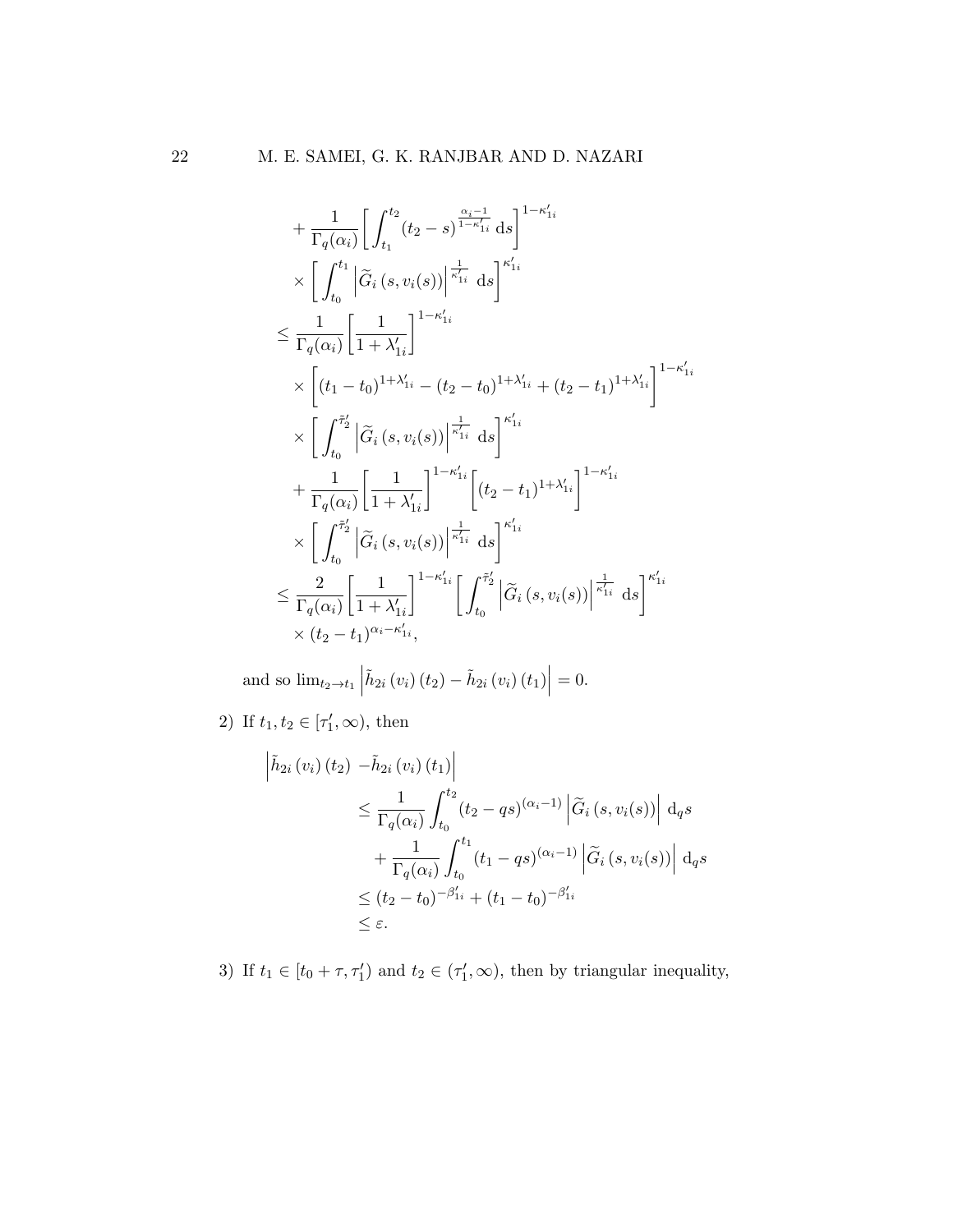we get

$$
\left| \tilde{h}_{2i} \left( v_{i} \right) \left( t_{2} \right) - \tilde{h}_{2i} \left( v_{i} \right) \left( t_{1} \right) \right| \leq \left| \tilde{h}_{2i} \left( v_{i} \right) \left( t_{2} \right) - \tilde{h}_{2i} \left( v_{i} \right) \left( \tilde{\tau}_{2}^{\prime} \right) \right| + \left| \tilde{h}_{2i} \left( v_{i} \right) \left( \tilde{\tau}_{2}^{\prime} \right) - \tilde{h}_{2i} \left( v_{i} \right) \left( t_{1} \right) \right|,
$$

and so 
$$
\lim_{t_2 \to t_1} \left| \tilde{h}_{2i} (v_i) (t_2) - \tilde{h}_{2i} (v_i) (t_1) \right| = 0.
$$

Thus, by regarding all cases, we conclude that  $H_2(\Omega_1')$  is equi-continuous. Thus,  $H_2(\Omega_1')$  is relatively compact, because the subset  $H_2(\Omega_1')$  of  $\Omega_1'$ is uniformly bounded. At present, we consider  $u = (u_1, u_2, \dots, u_k)$  and  $v = (v_1, v_2, \dots, v_k)$  belong to  $\prod_{i \in N_k} C(J, \mathbb{R}^n)$  and  $\Omega'_1$ , respectively, such that  $u = H_1u + H_2v$ . Then,

$$
|u_i(t)| \le |H_{1i}(u_1, u_2, \dots, u_k)(t)| + |H_{2i}(v_1, v_2, \dots, v_k)(t)|
$$
  
\n
$$
\le \frac{|u_i^0|}{\Gamma_q(\alpha_i)} (t - t_0)^{\alpha_i - 1} + \frac{1}{\Gamma_q(\alpha_i)}
$$
  
\n
$$
\times \int_{t_0}^t (t - qs)^{(\alpha_i - 1)} |G_i(s, v_1(s), v_2(s), \dots, v_k(s))| dqs
$$
  
\n
$$
\le \frac{|u_i^0|}{\Gamma_q(\alpha_i)} (t - t_0)^{\alpha_i - 1}
$$
  
\n
$$
+ \frac{p_i \Gamma_q(1 - \kappa'_{1i})}{\Gamma_q(1 + \alpha_i - \kappa'_{1i})} (t - t_0)^{-(\kappa'_{1i} - \alpha_i)}.
$$

Since a non-zero element  $\kappa'_{1i}$  belongs to  $(\alpha_i, 1)$  for  $i \in N_k$ , we get

$$
|u_i^0|(t-t_0)^{\frac{1}{2}(\alpha_i-1)}\Gamma_q(1+\alpha_i-\kappa'_{1i})
$$
  
+  $p_i\Gamma_q(1-\kappa'_{1i})\Gamma_q(\alpha_i)(t-t_0)^{-\frac{1}{2}(\kappa'_{1i}-\alpha_i)}$   

$$
\leq |u_i^0|\tau^{\frac{1}{2}(\alpha_i-1)}\Gamma_q(1+\alpha_i-\kappa'_{1i})
$$
  
+  $p_i\Gamma_q(1-\kappa'_{1i})\Gamma_q(\alpha_i)\tau^{-\frac{1}{2}(\kappa'_{1i}-\alpha_i)}$   

$$
\leq 1.
$$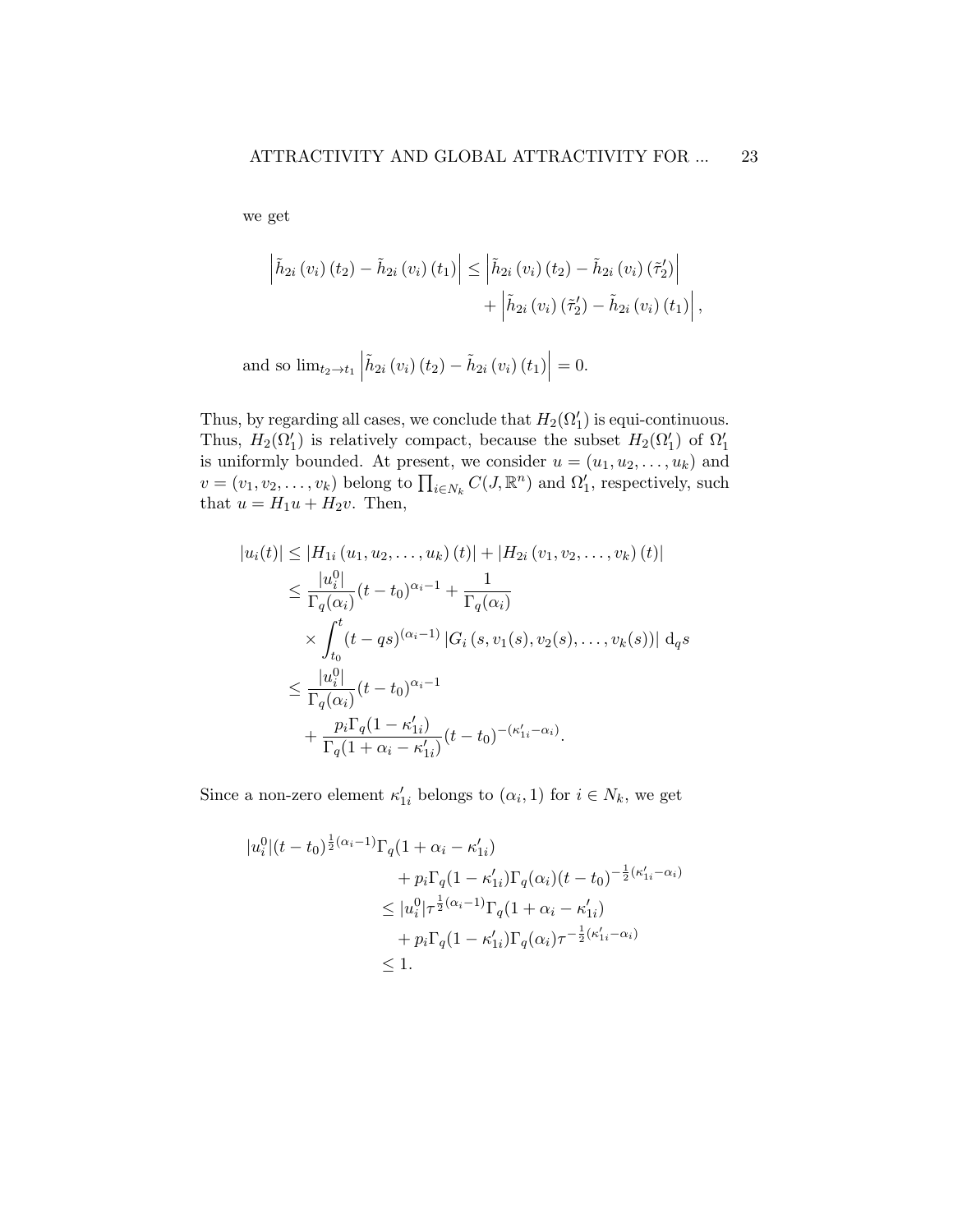Therefore,

$$
|u_i(t)| \le \left[\frac{|u_i^0|}{\Gamma_q(\alpha_i)}(t - t_0)^{\frac{1}{2}(\alpha_i - 1)} + \frac{p_i \Gamma_q(1 - \kappa'_{1i})}{\Gamma_q(1 + \alpha_i - \kappa'_{1i})}(t - t_0)^{-\frac{1}{2}(\kappa'_{1i} - \alpha_i)}\right](t - t_0)^{-\beta'_{1i}} \le (t - t_0)^{-\beta'_{1i}},
$$

for all  $t \in [t_0 + \tau, \infty)$  and i in  $N_k$ . We conclude that  $u(t) \in \Omega'_1$ , for all  $t \in [t_0 + \tau, \infty)$ . Therefore, by employing Theorem [2.2,](#page-8-2) the system [\(2\)](#page-4-1) has a solution, which is a fixed point  $\Theta$  in  $\Omega'_1$ . Hence, the zero solution of the k-dimension system  $(2)$  is globally attractive, because all elements of the set  $\Omega'_1$  tend to 0 as  $t \to \infty$ .  $\Box$ 

**Theorem 3.5.** The zero solution of the problem  $(2)$  is globally attractive, whenever for all  $i \in N_k$  there exist  $\kappa'_{2i} \in (\alpha_i \frac{1}{2})$  $\frac{1}{2}(1+\alpha_i)$  and  $p_i \geq 0$ such that

$$
|G_i(t, u_1(t), u_2(t), \dots, u_k(t))| \le p_i(t - t_0)^{-\kappa'_{2i}} |u_i(t)|,
$$

for any  $t \in J$  and  $u_i \in C(J, \mathbb{R}^n)$ .

**Proof.** We just take the set  $\Omega'_2$  of all  $(u_1, u_2, \dots, u_k)$  with  $u_i \in C(J, \mathbb{R}^n)$ such that  $|u_i(t)| \le (t-t_0)^{-\tilde{\beta}'_{2i}}$  for each  $i \in N_k$  and almost all  $t \in$  $[t_0 + \tau, \infty)$ , where  $\beta'_{2i} = \frac{1}{2}$  $\frac{1}{2}(1-\alpha_i)$  and  $\tau$  is chosen such that

$$
|u_i^0|\tau^{\frac{1}{2}(\alpha_i-1)}\Gamma_q(1+\alpha_i-\kappa'_{2i}-\beta'_{2i})
$$
  
+  $p_i\Gamma_q(1-\kappa'_{2i}-\beta'_{2i})\Gamma_q(\alpha_i)\tau_3^{-(\kappa'_{2i}-\alpha_i)}$   

$$
\leq \Gamma_q(\alpha_i)\Gamma_q(1+\alpha_i-\kappa'_{2i}-\beta'_{2i}).
$$

With the same use proof of Theorem [3.4,](#page-17-0) we conclude that  $\Omega_2'$  is a bounded, closed and convex set,  $H_2$  is a self-maps on  $\Omega'_2$ , the set  $H_2(\Omega'_2)$ is relatively compact and  $H_2$  is continuous on  $[t_0 + \tau, \infty)$ . Let  $u =$  $(u_1, u_2, \ldots, u_k)$  and  $v = (v_1, v_2, \ldots, v_k)$  belong to  $\prod_{i \in N_k} C(J, \mathbb{R}^n)$  and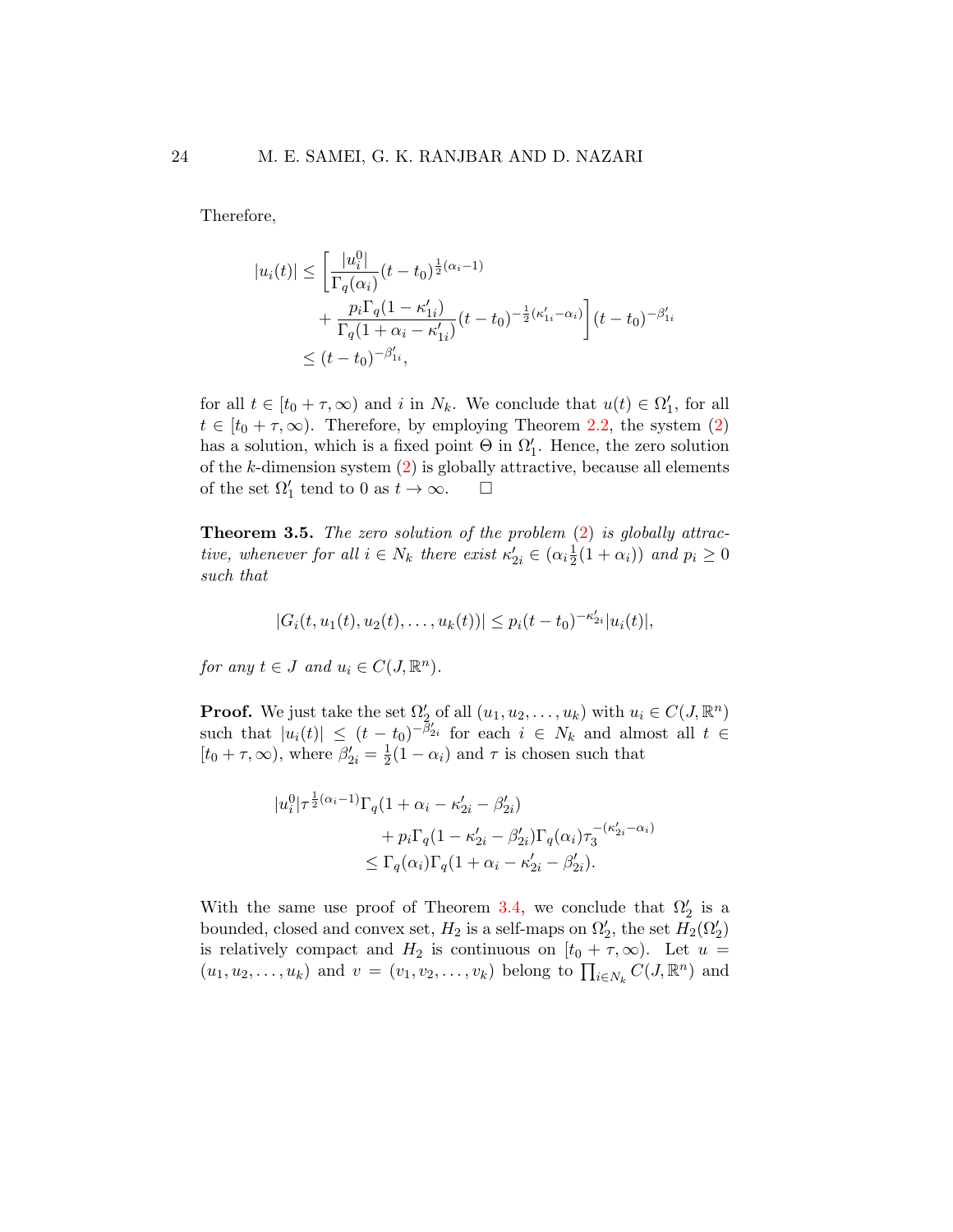$\Omega_2$ , respectively, somehow that  $u = H_1u + H_2v$ . Then,

$$
|u_i(t)| \leq |h_{1i}(u_1, u_2, \dots, u_k)(t)| + |h_{2i}(v_1, v_2, \dots, v_k)(t)|
$$
  
\n
$$
\leq \frac{|u_i^0|}{\Gamma_q(\alpha_i)} (t - t_0)^{\alpha_i - 1}
$$
  
\n
$$
+ \frac{1}{\Gamma_q(\alpha_i)} \int_{t_0}^t (t - qs)^{(\alpha_i - 1)} |\widetilde{G}(s, v_i(s))| \,d q s
$$
  
\n
$$
\leq \frac{|u_i^0|}{\Gamma_q(\alpha_i)} (t - t_0)^{\alpha_i - 1}
$$
  
\n
$$
+ \frac{1}{\Gamma_q(\alpha_i)} \int_{t_0}^t (t - qs)^{(\alpha_i - 1)} p_i(s - t_0)^{-\kappa'_{2i}} |v_i(s)| \,d q s
$$
  
\n
$$
\leq \frac{|u_i^0|}{\Gamma_q(\alpha_i)} (t - t_0)^{\alpha_i - 1}
$$
  
\n
$$
+ \frac{1}{\Gamma_q(\alpha_i)} \int_{t_0}^t (t - qs)^{(\alpha_i - 1)} p_i(s - t_0)^{-\kappa'_{2i} - \beta'_{2i}} \,ds
$$
  
\n
$$
\leq \frac{|u_i^0|}{\Gamma_q(\alpha_i)} (t - t_0)^{\alpha_i - 1}
$$
  
\n
$$
+ \frac{p_i \Gamma_q(1 - \kappa'_{2i} - \beta'_{2i})}{\Gamma_q(1 + \alpha_i - \kappa'_{2i} - \beta'_{2i})} (t - t_0)^{-(\kappa'_{2i} - \beta'_{2i} - \alpha_i)}
$$

for all  $i$  belongs to  $N_k.$  Since a non-zero element

$$
\kappa'_{2i}\in(\alpha_i,\frac{1}{2}(1+\alpha_i)),
$$

we get

$$
\frac{|u_i^0|}{\Gamma_q(\alpha_i)}(t-t_0)^{\frac{1}{2}(\alpha_i-1)} + \frac{p_i\Gamma_q(1-\kappa_{2i}'-\beta_{2i}')}{\Gamma_q(1+\alpha_i-\kappa_{2i}'-\beta_{2i}')}(t-t_0)^{-(\kappa_{2i}'-\alpha_i)}
$$
  

$$
\leq \frac{|u_i^0|}{\Gamma_q(\alpha_i)}\tau^{\frac{1}{2}(\alpha_i-1)} + \frac{p_i\Gamma_q(1-\kappa_{2i}'-\beta_{2i}')}{\Gamma_q(1+\alpha_i-\kappa_{2i}'-\beta_{2i}')}\tau^{-(\kappa_{2i}'-\alpha_i)}
$$
  

$$
\leq 1.
$$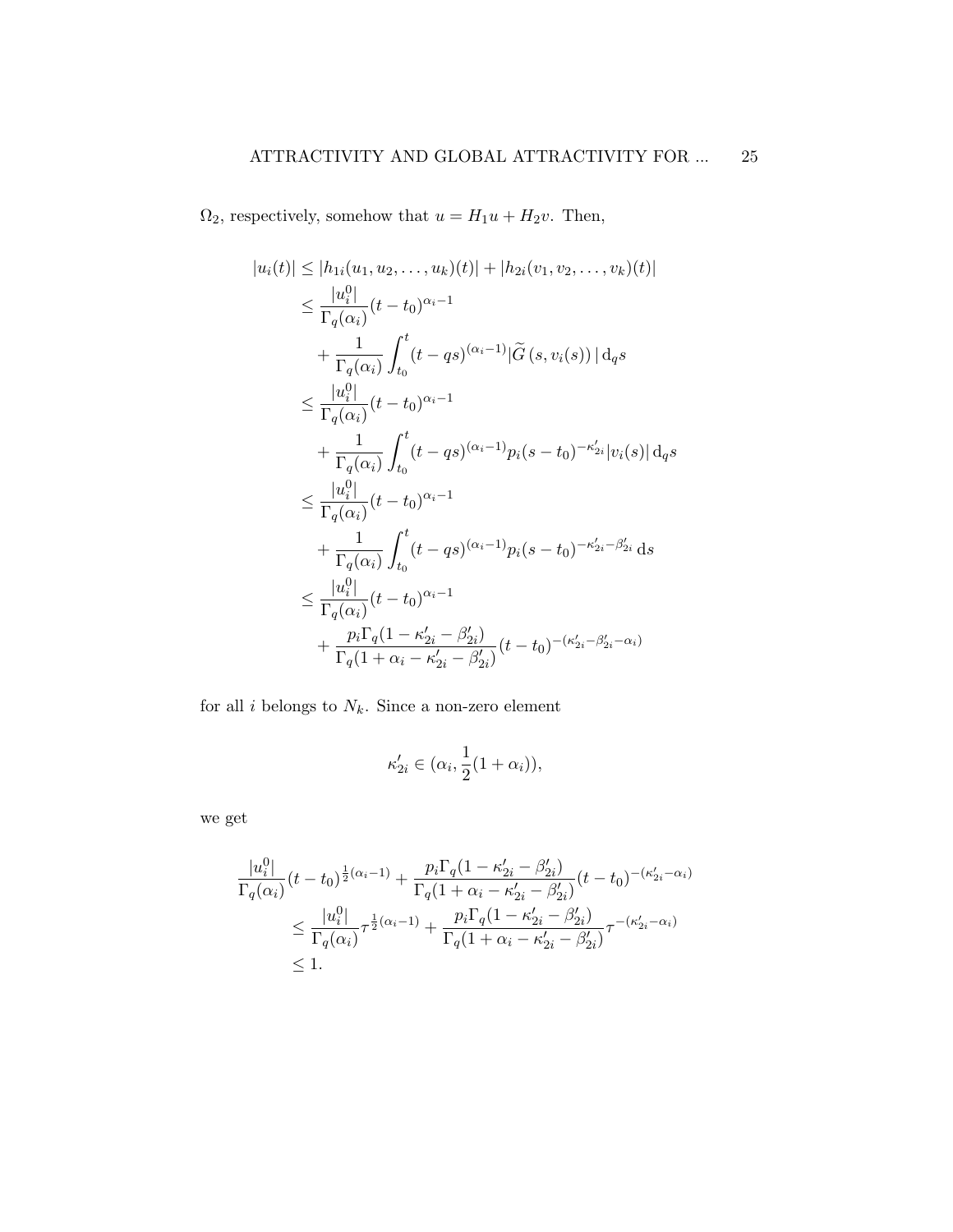Thus,

$$
|u_i(t)| \leq \left[\frac{|u_i^0|}{\Gamma_q(\alpha_i)}(t-t_0)^{\frac{1}{2}(\alpha_i-1)} + \frac{p_i \Gamma_q(1-\kappa_{2i}'-\beta_{2i}')}{\Gamma_q(1+\alpha_i-\kappa_{2i}'-\beta_{2i}')}(t-t_0)^{-(\kappa_{2i}'-\alpha_i)}\right](t-t_0)^{-\beta_{2i}'} \leq (t-t_0)^{-\beta_{2i}'},
$$

for each  $t \in [t_0 + \tau, \infty)$  and  $i \in N_k$ . Hence, we conclude that  $u(t) \in \Omega_2$ , for almost all  $t \geq t_0 + \tau_3$ . Thus, the zero solution of the k-dimension system [\(2\)](#page-4-1) is globally attractive, because all elements of the set  $\Omega_2'$  tend to zero as  $t \to \infty$ .  $\Box$ 

## <span id="page-25-0"></span>4 Examples and algorithms for the problem

In this part, we give a complete computational techniques for checking working to exists the attractivity of solutions for fractional functional q-differential equations, and the global attractivity for nonlinear fractional  $q$ -differential equations in k-dimensional system with the boundary value conditions  $(1)$  and  $(2)$ , respectively, and present numerical examples. Foremost, we present a simplified analysis can be executed to calculate the value of q-Gamma function,  $\Gamma_q(x)$ , for input values q and x by counting the number of sentences  $n$  in summation. To this aim, we consider a pseudo-code description of the method for calculated  $q$ -Gamma function of order n in Algorithm [2](#page-6-1) (for more details, see the following link [https://en.wikipedia.org/wiki/Q-gamma\\_function](https://en.wikipedia.org/wiki/Q-gamma_function)).

Table [1](#page-26-0) shows that when  $q$  is constant, the  $q$ -Gamma function is an increasing function. Also, for smaller values of  $x$ , an approximate result is obtained with less values of n. It has been shown by underlined rows. Table [2](#page-26-1) shows that the  $q$ -Gamma function for values q near to one is obtained with more values of  $n$  in comparison with other columns. They have been underlined in line 8 of the first column, line 17 of the second column and line 29 of third columns of Table [2.](#page-26-1) Also, Table [3](#page-27-0) is the same as Table [2,](#page-26-1) but x values increase in [3.](#page-27-0) Similarly, the  $q$ -Gamma function for values q near to one is obtained with more values of  $n$  in comparison with other columns. Furthermore, we provided algorithms [3](#page-7-0)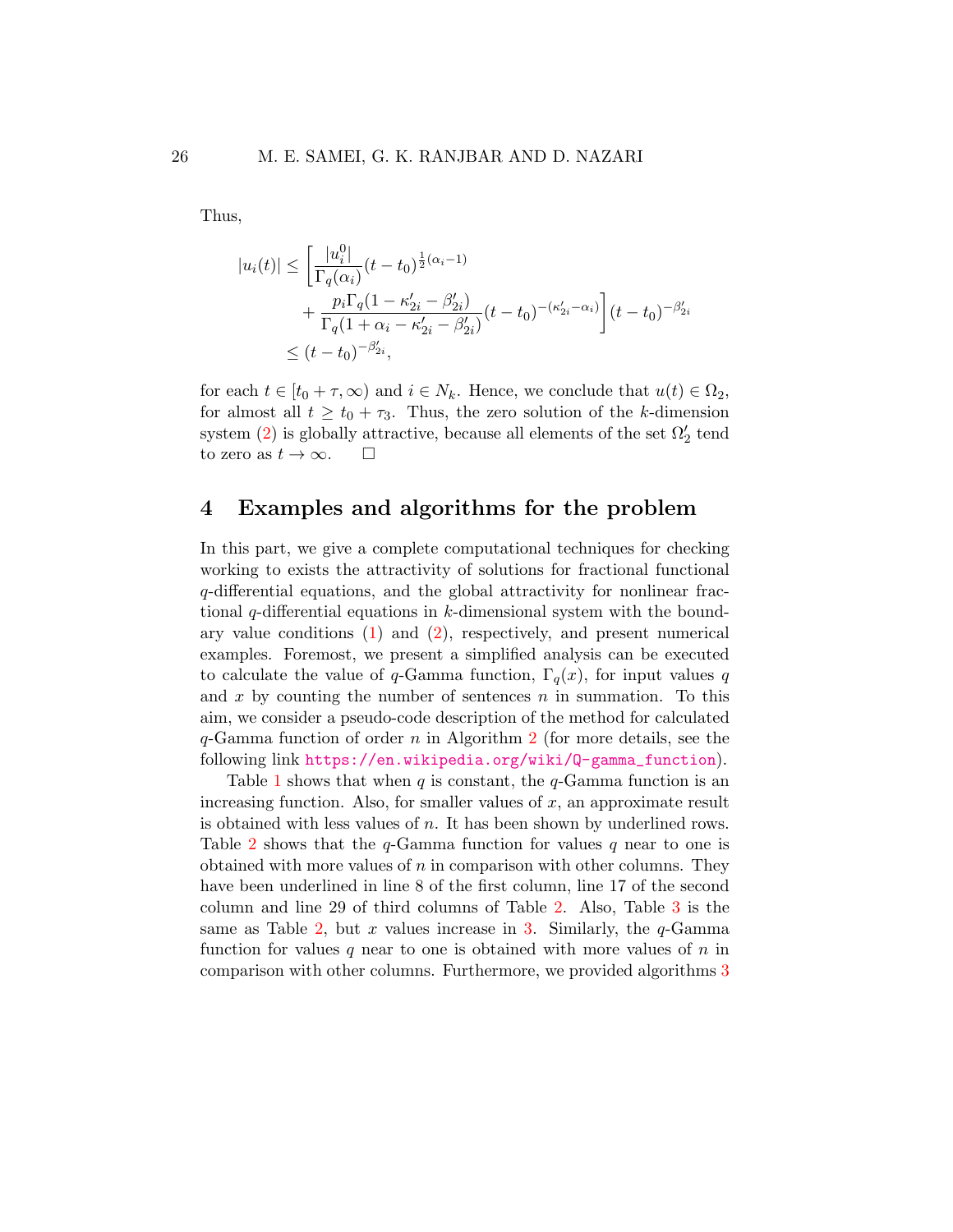| $\boldsymbol{n}$ | $x=4.5$  | $x = 8.4$ | $x = 12.7$ | $\boldsymbol{n}$ | $x = 4.5$ | $x = 8.4$ | $x = 12.7$ |
|------------------|----------|-----------|------------|------------------|-----------|-----------|------------|
|                  | 2.472950 | 11.909360 | 68.080769  | 9                | 2.340263  | 11.257158 | 64.351366  |
| 2                | 2.383247 | 11.468397 | 65.559266  | 10               | 2.340250  | 11.257095 | 64.351003  |
| 3                | 2.354446 | 11.326853 | 64.749894  | 11               | 2.340245  | 11.257074 | 64.350881  |
| 4                | 2.344963 | 11.280255 | 64.483434  | 12               | 2.340244  | 11.257066 | 64.350841  |
| 5                | 2.341815 | 11.264786 | 64.394980  | 13               | 2.340243  | 11.257064 | 64.350828  |
| 6                | 2.340767 | 11.259636 | 64.365536  | 14               | 2.340243  | 11.257063 | 64.350823  |
| 7                | 2.340418 | 11.257921 | 64.355725  | 15               | 2.340243  | 11.257063 | 64.350822  |
| 8                | 2.340301 | 11.257349 | 64.352456  |                  |           |           |            |

<span id="page-26-0"></span>**Table 1:** Some numerical results for calculation of  $\Gamma_q(x)$  with  $q = \frac{1}{3}$  that is constant,  $x = 4.5, 8.4, 12.7$  $x = 4.5, 8.4, 12.7$  $x = 4.5, 8.4, 12.7$  and  $n = 1, 2, ..., 15$  of Algorithm 2.

<span id="page-26-1"></span>**Table 2:** Some numerical results for calculation of  $\Gamma_q(x)$  with  $q = \frac{1}{3}, \frac{1}{2}, \frac{2}{3}, x = 5$ and  $n = 1, 2, \ldots, 35$  of Algorithm [2.](#page-6-1)

| $\boldsymbol{n}$ | $q =$<br>$\overline{3}$ | $q =$<br>$\overline{2}$ | $\frac{2}{3}$<br>$q =$ | $\, n$ | $q =$<br>$\overline{3}$ | $q =$<br>$\overline{2}$ | $\frac{2}{3}$<br>$q =$ |
|------------------|-------------------------|-------------------------|------------------------|--------|-------------------------|-------------------------|------------------------|
| 1                | 3.016535                | 6.291859                | 18.937427              | 18     | 2.853224                | 4.921884                | 8.476643               |
| $\overline{2}$   | 2.906140                | 5.548726                | 14.154784              | 19     | 2.853224                | 4.921879                | 8.474597               |
| 3                | 2.870699                | 5.222330                | 11.819974              | 20     | 2.853224                | 4.921877                | 8.473234               |
| 4                | 2.859031                | 5.069033                | 10.537540              | 21     | 2.853224                | 4.921876                | 8.472325               |
| 5                | 2.855157                | 4.994707                | 9.782069               | 22     | 2.853224                | 4.921876                | 8.471719               |
| 6                | 2.853868                | 4.958107                | 9.317265               | 23     | 2.853224                | 4.921875                | 8.471315               |
| 7                | 2.853438                | 4.939945                | 9.023265               | 24     | 2.853224                | 4.921875                | 8.471046               |
| 8                | 2.853295                | 4.930899                | 8.833940               | 25     | 2.853224                | 4.921875                | 8.470866               |
| 9                | 2.853247                | 4.926384                | 8.710584               | 26     | 2.853224                | 4.921875                | 8.470747               |
| 10               | 2.853232                | 4.924129                | 8.629588               | 27     | 2.853224                | 4.921875                | 8.470667               |
| 11               | 2.853226                | 4.923002                | 8.576133               | 28     | 2.853224                | 4.921875                | 8.470614               |
| 12               | 2.853224                | 4.922438                | 8.540736               | 29     | 2.853224                | 4.921875                | 8.470578               |
| 13               | 2.853224                | 4.922157                | 8.517243               | 30     | 2.853224                | 4.921875                | 8.470555               |
| 14               | 2.853224                | 4.922016                | 8.501627               | 31     | 2.853224                | 4.921875                | 8.470539               |
| 15               | 2.853224                | 4.921945                | 8.491237               | 32     | 2.853224                | 4.921875                | 8.470529               |
| 16               | 2.853224                | 4.921910                | 8.484320               | 33     | 2.853224                | 4.921875                | 8.470522               |
| 17               | 2.853224                | 4.921893                | 8.479713               | 34     | 2.853224                | 4.921875                | 8.470517               |

and [4](#page-8-0) which calculated  $(\mathcal{D}_{q}^{\alpha}f)(x)$  and  $(\mathcal{I}_{q}^{\sigma}f)(x)$ , respectively.

Here, we provide two example to illustrate our results.

<span id="page-26-2"></span>**Example 4.1.** For  $k = 3$ ,  $t_0 = 0$ ,  $\delta = 1$ ,  $J = (0, \infty)$ ,  $J = [0, \infty)$ ,  $J_{-\delta} =$ [-1,0],  $\overline{J}_{-\delta}^{t_0} = [-1,0]$  and  $\overline{J}_{-\delta}^{\infty} = [-1,\infty)$  in k-dimensional system [\(1\)](#page-4-0),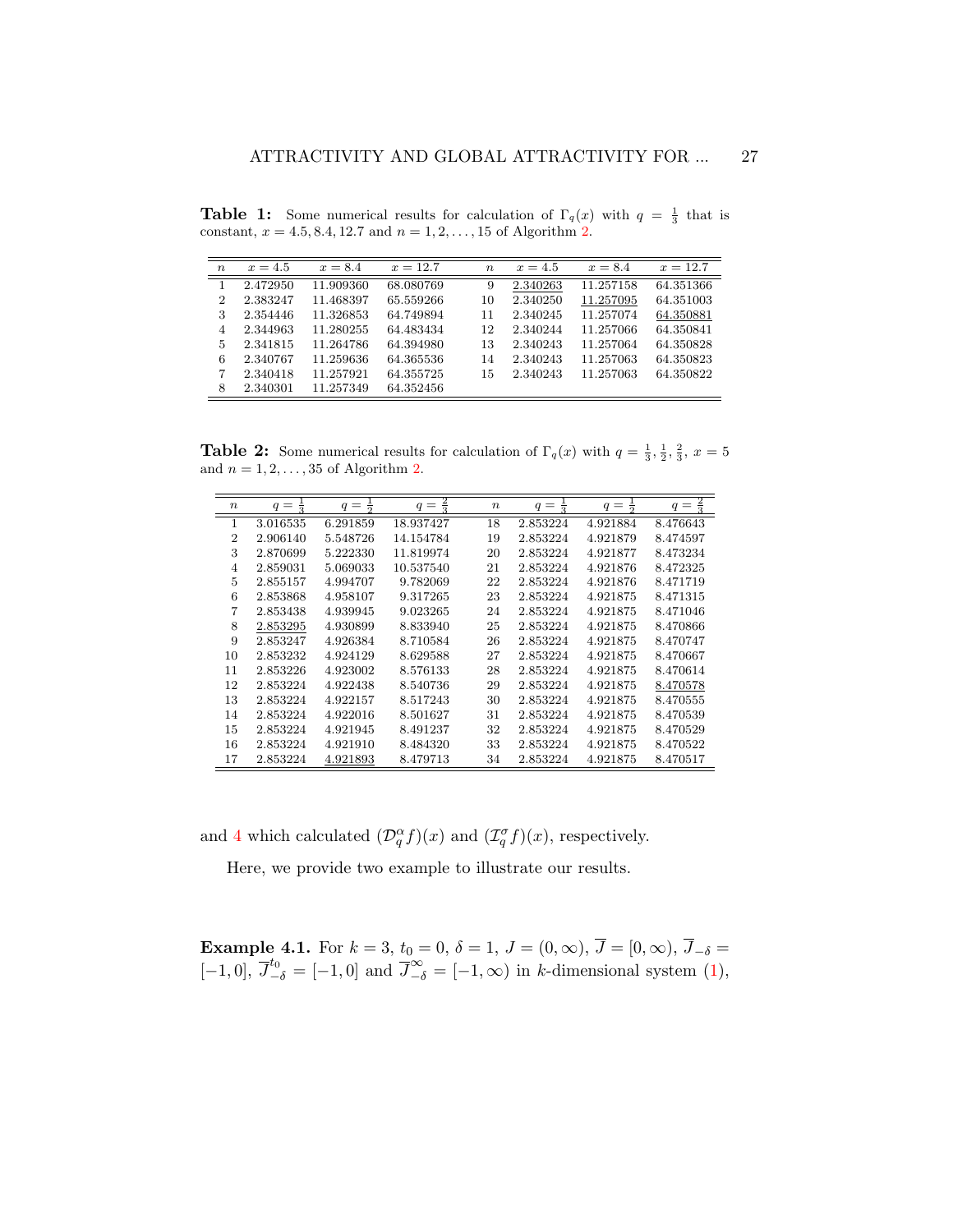<span id="page-27-0"></span>**Table 3:** Some numerical results for calculation of  $\Gamma_q(x)$  with  $x = 8.4$ ,  $q = \frac{1}{3}, \frac{1}{2}, \frac{2}{3}$ and  $n = 1, 2, \ldots, 40$  of Algorithm [2.](#page-6-1)

| $\boldsymbol{n}$ | $q =$<br>$\frac{1}{3}$ | $\frac{1}{2}$<br>$q =$ | $\frac{2}{3}$<br>$q =$ | $\boldsymbol{n}$ | $q =$<br>$\bar{\bar{z}}$ | $\frac{1}{2}$<br>$q =$ | $\frac{2}{3}$<br>$q =$ |
|------------------|------------------------|------------------------|------------------------|------------------|--------------------------|------------------------|------------------------|
| 1                | 11.909360              | 63.618604              | 664.767669             | 21               | 11.257063                | 49.065390              | 260.033372             |
| $\overline{2}$   | 11.468397              | 55.707508              | 474.800503             | 22               | 11.257063                | 49.065384              | 260.011354             |
| 3                | 11.326853              | 52.245122              | 384.795341             | 23               | 11.257063                | 49.065381              | 259.996678             |
| $\overline{4}$   | 11.280255              | 50.621828              | 336.326796             | 24               | 11.257063                | 49.065380              | 259.986893             |
| 5                | 11.264786              | 49.835472              | 308.146441             | 25               | 11.257063                | 49.065379              | 259.980371             |
| 6                | 11.259636              | 49.448420              | 290.958806             | 26               | 11.257063                | 49.065379              | 259.976023             |
| 7                | 11.257921              | 49.256401              | 280.150029             | 27               | 11.257063                | 49.065379              | 259.973124             |
| 8                | 11.257349              | 49.160766              | 273.216364             | 28               | 11.257063                | 49.065378              | 259.971192             |
| 9                | 11.257158              | 49.113041              | 268.710272             | 29               | 11.257063                | 49.065378              | 259.969903             |
| 10               | 11.257095              | 49.089202              | 265.756606             | 30               | 11.257063                | 49.065378              | 259.969044             |
| 11               | 11.257074              | 49.077288              | 263.809514             | 31               | 11.257063                | 49.065378              | 259.968472             |
| 12               | 11.257066              | 49.071333              | 262.521127             | 32               | 11.257063                | 49.065378              | 259.968090             |
| 13               | 11.257064              | 49.068355              | 261.666471             | 33               | 11.257063                | 49.065378              | 259.967836             |
| 14               | 11.257063              | 49.066867              | 261.098587             | 34               | 11.257063                | 49.065378              | 259.967666             |
| 15               | 11.257063              | 49.066123              | 260.720833             | 35               | 11.257063                | 49.065378              | 259.967553             |
| 16               | 11.257063              | 49.065751              | 260.469369             | 36               | 11.257063                | 49.065378              | 259.967478             |
| 17               | 11.257063              | 49.065564              | 260.301890             | 37               | 11.257063                | 49.065378              | 259.967427             |
| 18               | 11.257063              | 49.065471              | 260.190310             | 38               | 11.257063                | 49.065378              | 259.967394             |
| 19               | 11.257063              | 49.065425              | 260.115957             | 39               | 11.257063                | 49.065378              | 259.967371             |
| 20               | 11.257063              | 49.065402              | 260.066402             | 40               | 11.257063                | 49.065378              | 259.967357             |

we consider

$$
\begin{cases}\nc_D^{\frac{2}{3}}u_1(t) = A_1(t+3)^{\frac{-6}{7}} \frac{u_3(t-1)\cos^2(u_1(t-1))}{(1+(u_2(t-1))^2)(1+|u_3(t-1)|)},\\
c_D^{\frac{3}{5}}u_2(t) = A_2(t+2)^{\frac{-9}{10}} \frac{\sin^4(u_1(t-1))}{1+\cos^2(u_3(t-1))+|u_2(t-1)|},\\
c_D^{\frac{1}{4}}u_3(t) = A_3(t+1)^{\frac{-5}{8}} \frac{(u_1(t-1))^4}{1+((u_1(t-1))^4+6|u_2(t-1)|^3},\n\end{cases} (5)
$$

for any  $t \in (0, \infty)$  and  $u_1(t) = u_2(t) = u_3(t) = t$  for almost all  $t \in [-1, 0]$ , where  $q \in (0, 1)$ , and

$$
A_i = \begin{bmatrix} \frac{\Gamma_q(\frac{17}{21})}{\Gamma_q(\frac{1}{7})} \\ \frac{\Gamma_q(\frac{7}{10})}{\Gamma_q(\frac{1}{10})} \\ \frac{\Gamma_q(\frac{5}{8})}{\Gamma_q(\frac{1}{4})} \end{bmatrix}, \qquad \varphi_i = \begin{bmatrix} t \\ t \\ t \end{bmatrix}.
$$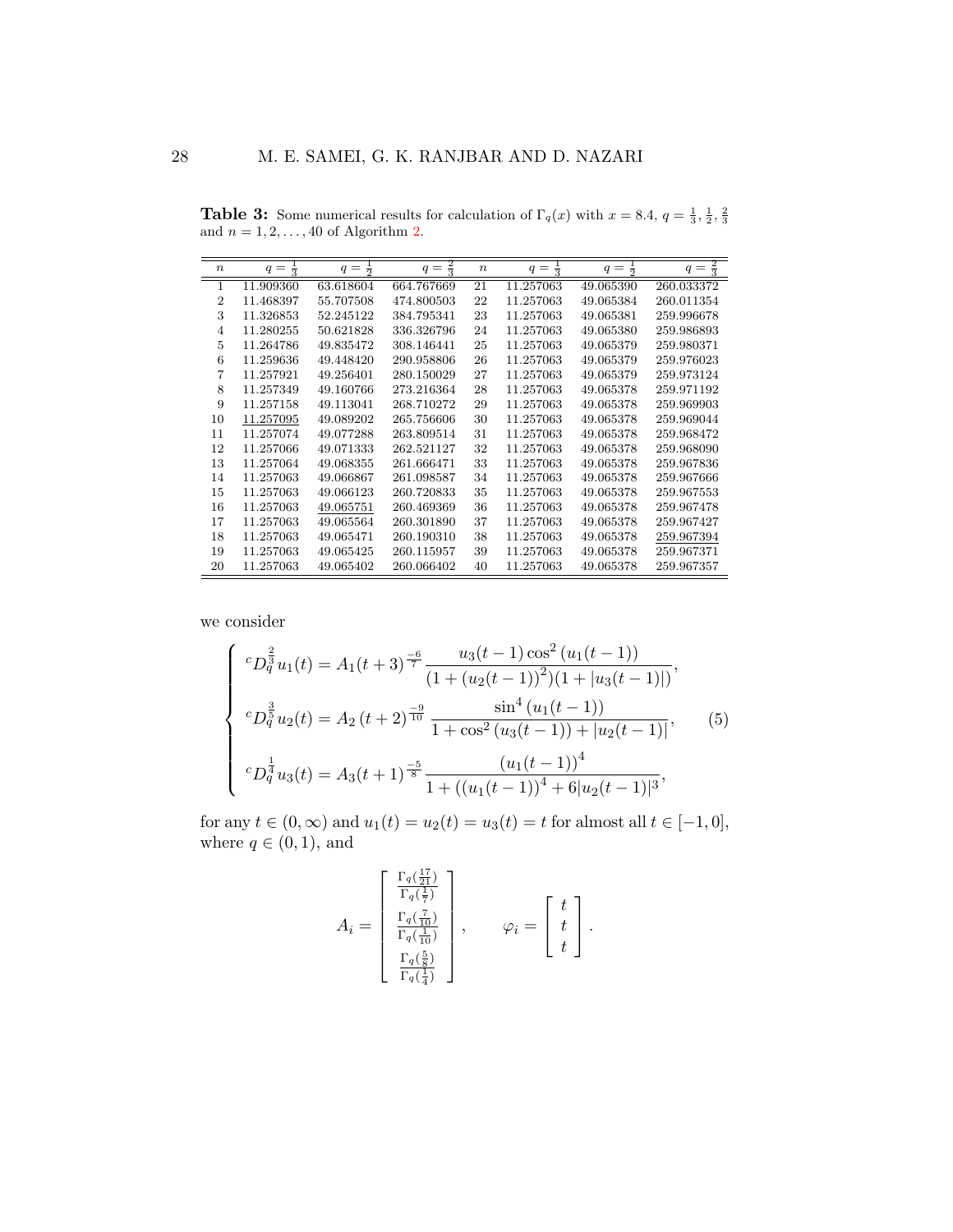Define the maps

$$
F_1(t, u_{1t}, u_{2t}, u_{3t}) = A_1(t+3)^{\frac{-6}{7}} \frac{u_3(t-1)\cos^2(u_1(t-1))}{(1 + (u_2(t-1))^2)(1 + |u_3(t-1)|)}
$$
  
\n
$$
\in L^{\frac{1}{\kappa_{11}}}(J \times \mathcal{C}^3),
$$
  
\n
$$
F_2(t, u_{1t}, u_{2t}, u_{3t}) = A_2(t+2)^{\frac{-9}{10}} \frac{\sin^4(u_1(t-1))}{1 + \cos^2((u_3(t-1)) + |u_2(t-1)|)}
$$
  
\n
$$
\in L^{\frac{1}{\kappa_{12}}}(J \times \mathcal{C}^3),
$$
  
\n
$$
F_3(t, u_{1t}, u_{2t}, u_{3t}) = A_3(t+1)^{\frac{-5}{8}} \frac{(u_1(t-1))^4}{1 + ((u_1(t-1))^4 + 6|u_2(t-1)|^3)}
$$
  
\n
$$
\in L^{\frac{1}{\kappa_{13}}}(J \times \mathcal{C}^3).
$$

On the other hand, by using [\(3\)](#page-6-1), the facts

$$
\frac{1}{\Gamma_q(\alpha)} \int_a^t (t - qs)^{(\alpha - 1)} (s - a)^{\beta} d_q s = \frac{\Gamma_q(\beta + 1)}{\Gamma_q(\alpha + \beta + 1)} (t - a)^{\alpha + \beta},
$$

with  $a = 0$ , and  $B_q(\alpha, \beta) = \frac{\Gamma_q(\alpha)\Gamma_q(\beta)}{\Gamma_q(\alpha+\beta)}$ , we obtain

$$
\left| \int_{t_0}^{t} \frac{(t - qs)^{(\frac{-1}{3})}}{\Gamma_q(\frac{2}{3})} F_1(s, u_{1_s}, u_{2_s}, u_{s_t}) \, d_q s \right|
$$
  
\n
$$
\leq \int_0^t \frac{(t - qs)^{(\frac{-1}{3})}}{\Gamma_q(\frac{2}{3})} \left( A_1(s + 3)^{\frac{-6}{7}} \right) \, d_q s
$$
  
\n
$$
\leq \frac{A_1}{\Gamma_q(\frac{2}{3})} \int_0^t (t - qs)^{(\frac{-1}{3})} s^{\frac{-6}{7}} \, d_q s
$$
  
\n
$$
= \frac{A_1}{\Gamma_q(\frac{2}{3})} t^{\frac{-4}{21}} \int_0^1 (1 - qs)^{(\frac{-1}{3})} s^{\frac{-6}{7}} \, d_q s
$$
  
\n
$$
= \frac{A_1}{\Gamma_q(\frac{2}{3})} t^{\frac{-4}{21}} B_q \left( \frac{1}{7}, \frac{2}{3} \right) = t^{\frac{-4}{21}},
$$
  
\n
$$
\left| \int_{t_0}^t \frac{(t - qs)^{(\frac{-2}{5})}}{\Gamma_q(\frac{3}{5})} F_2(s, u_{1_s}, u_{2_s}, u_{3_s}) \, d_q s \right|
$$
  
\n
$$
\leq \int_0^t \frac{(t - qs)^{(\frac{-2}{5})}}{\Gamma_q(\frac{3}{5})} \left( A_2(s + 2)^{\frac{-9}{10}} \right) d_q s
$$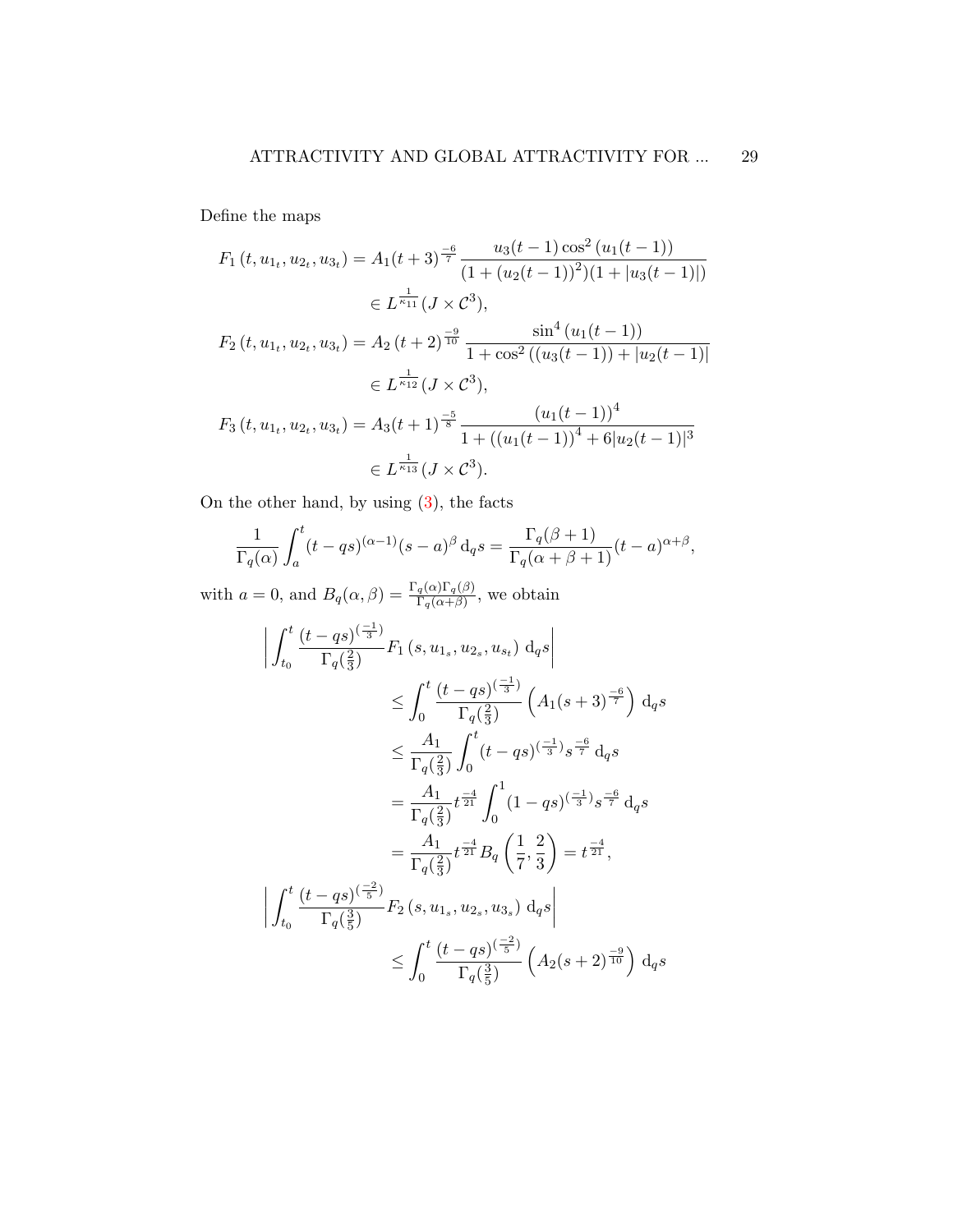$$
\leq \frac{A_2}{\Gamma_q(\frac{3}{5})} \int_0^t (t - qs)^{(\frac{-2}{5})} s^{\frac{-9}{10}} d_q s
$$
\n
$$
= \frac{A_2}{\Gamma_q(\frac{3}{5})} t^{\frac{-3}{10}} \int_0^1 (t - qs)^{(\frac{-2}{5})} s^{\frac{-9}{10}} d_q s
$$
\n
$$
= \frac{A_2}{\Gamma_q(\frac{3}{5})} t^{\frac{-3}{10}} B_q \left( \frac{1}{10}, \frac{3}{5} \right) = t^{\frac{-3}{10}},
$$
\n
$$
\left| \int_{t_0}^t \frac{(t - qs)^{(\frac{-3}{4})}}{\Gamma_q(\frac{1}{4})} F_3 (s, u_{1s}, u_{2s}, u_{3s}) d_q s \right|
$$
\n
$$
\leq \int_0^t \frac{(t - qs)^{(\frac{-3}{4})}}{\Gamma_q(\frac{1}{4})} \left( A_3 (s + 1)^{\frac{-5}{8}} \right) d_q s
$$
\n
$$
\leq \frac{A_3}{\Gamma_q(\frac{1}{4})} \int_0^t (t - qs)^{(\frac{-3}{4})} s^{\frac{-5}{8}} d_q s
$$
\n
$$
= \frac{A_3}{\Gamma_q(\frac{1}{4})} t^{\frac{-3}{8}} \int_0^1 (1 - qs)^{(\frac{-3}{4})} s^{\frac{-5}{8}} d_q s
$$
\n
$$
= \frac{A_3}{\Gamma_q(\frac{1}{4})} t^{\frac{-3}{8}} B_q \left( \frac{1}{4}, \frac{3}{8} \right) = t^{\frac{-3}{8}}.
$$

Note that,  $\beta_{11} = \frac{4}{21}, \beta_{12} = \frac{3}{10}$ , and  $\beta_{13} = \frac{3}{8}$  $\frac{3}{8}$ . Now, we take

$$
\kappa_{1i} = \left[\begin{array}{c} \frac{1}{7} \\ \frac{1}{10} \\ \frac{1}{8} \end{array}\right].
$$

Then,

$$
\int_{t_0}^{\infty} |F_1(t, u_{1t}, u_{2t}, u_{3t})|^7 dt \le \int_0^{\infty} \left[ A_1(t+3)^{-6 \over 7} \right]^7 dt
$$

$$
= \frac{1}{1215} A_1^7 = \eta_1,
$$

$$
\int_{t_0}^{\infty} |F_2(t, u_{1t}, u_{2t}, u_{3t})|^{10} dt \le \int_{0}^{\infty} \left[ A_2(t+2)^{\frac{-9}{10}} \right]^{10} dt
$$

$$
= \frac{1}{2048} A_2^{10} = \eta_2,
$$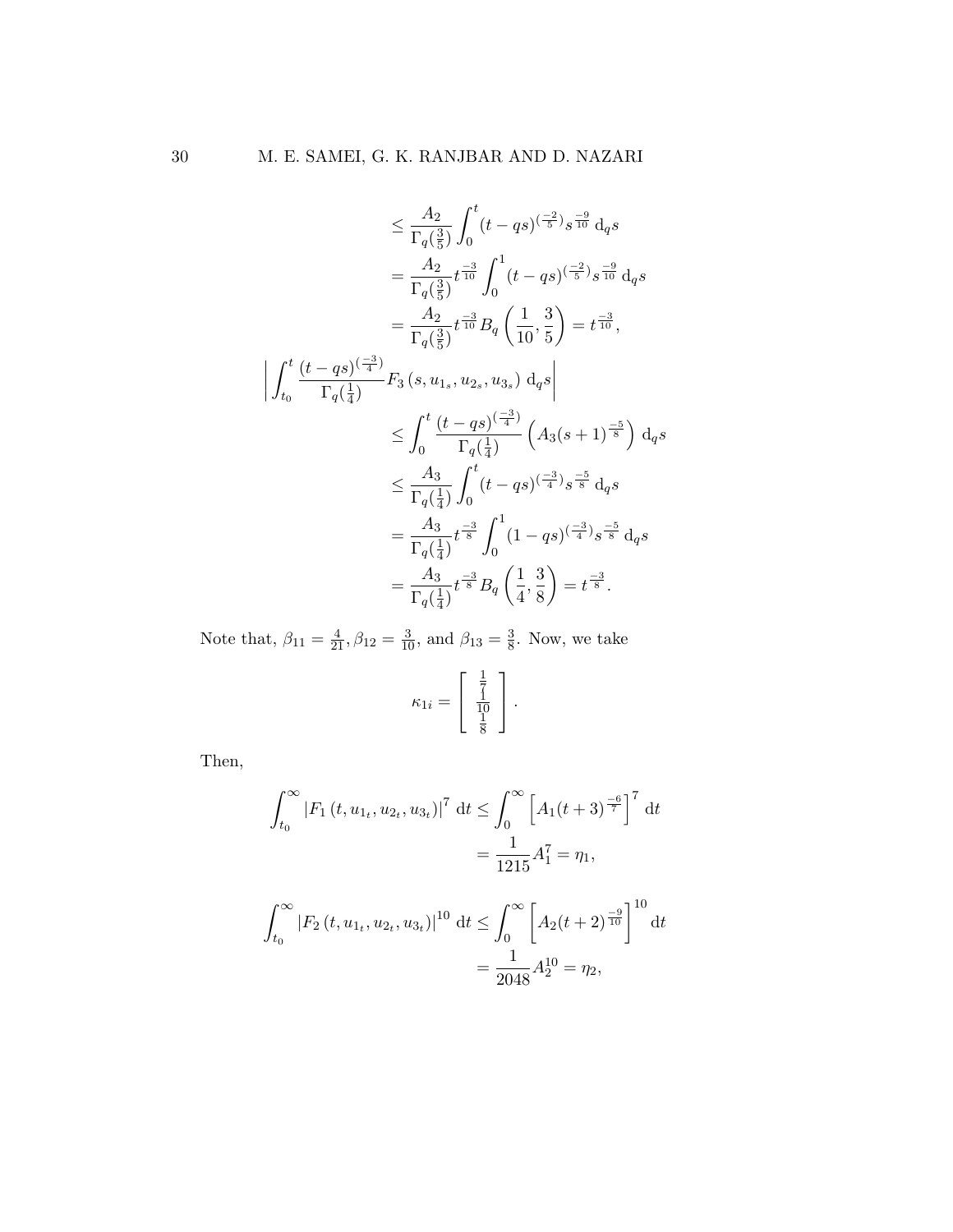| $\boldsymbol{n}$ | A1      | $A_2$   | $A_3$   | $\eta_1$ | $\eta_2$ | $\eta_3$ |
|------------------|---------|---------|---------|----------|----------|----------|
|                  | 0.32041 | 0.24551 | 0.56155 | 0        | 0        | 0.00247  |
| $\overline{2}$   | 0.31762 | 0.24328 | 0.55871 | 0        | 0        | 0.00237  |
| 3                | 0.31727 | 0.24301 | 0.55836 | 0        | 0        | 0.00236  |
| 4                | 0.31723 | 0.24297 | 0.55831 | 0        | 0        | 0.00236  |
| 5                | 0.31722 | 0.24297 | 0.55831 | 0        | $\theta$ | 0.00236  |
| 6                | 0.31722 | 0.24297 | 0.55831 | 0        | 0        | 0.00236  |
|                  | 0.31722 | 0.24297 | 0.55831 | 0        | 0        | 0.00236  |

<span id="page-30-0"></span>**Table 4:** Some numerical results of  $\eta_i$  in Example [4.1](#page-26-2) where  $q = \frac{1}{8}$  by Algorithmic [2.](#page-6-1)

<span id="page-30-1"></span>**Table 5:** Some numerical results of  $\eta_i$  in Example [4.1](#page-26-2) where  $q = \frac{1}{2}$  by Algorithmic [2.](#page-6-1)

| $\, n$ | A <sub>1</sub> | $A_2$   | $A_3$   | $\eta_1$ | $\eta_2$ | $\eta_3$ |
|--------|----------------|---------|---------|----------|----------|----------|
| 1      | 0.26678        | 0.20349 | 0.3422  | 0        | 0        | 0.00005  |
| 2      | 0.24071        | 0.1844  | 0.34571 | 0        | 0        | 0.00005  |
| 3      | 0.22985        | 0.17648 | 0.35676 | 0        | 0        | 0.00007  |
| 4      | 0.22486        | 0.17283 | 0.36973 | 0        | 0        | 0.00009  |
| 5      | 0.22246        | 0.17109 | 0.38255 | 0        | 0        | 0.00011  |
| 6      | 0.22129        | 0.17023 | 0.3944  | 0        | 0        | 0.00015  |
| 7      | 0.22071        | 0.1698  | 0.40503 | 0        | 0        | 0.00018  |
| 8      | 0.22042        | 0.16959 | 0.41441 | 0        | 0        | 0.00022  |
| 9      | 0.22027        | 0.16949 | 0.42263 | 0        | 0        | 0.00025  |
| 10     | 0.2202         | 0.16944 | 0.4298  | 0        | 0        | 0.00029  |
| 11     | 0.22016        | 0.16941 | 0.43606 | 0        | 0        | 0.00033  |
| 12     | 0.22015        | 0.1694  | 0.44153 | 0        | 0        | 0.00036  |
| 13     | 0.22014        | 0.16939 | 0.44631 | 0        | 0        | 0.00039  |

$$
\int_{t_0}^{\infty} |F_3(t, u_{1t}, u_{2t}, u_{3t})|^8 dt \le \int_0^{\infty} \left[ A_3(t+1)^{-5 \over 8} \right]^8 dt
$$
  
=  $\frac{1}{4} A_3^8 = \eta_3.$ 

Tables [4,](#page-30-0) [5](#page-30-1) and [6](#page-31-0) show the some numerical value of  $\eta_1$ ,  $\eta_2$  and  $\eta_3$  for  $q=\frac{1}{8}$  $\frac{1}{8}, \frac{1}{2}$  $\frac{1}{2}$  and  $\frac{8}{9}$ , respectively. Thus, all conditions of Theorem [3.1](#page-10-0) hold and so this system of fractional functional differential equations have an attractive solution.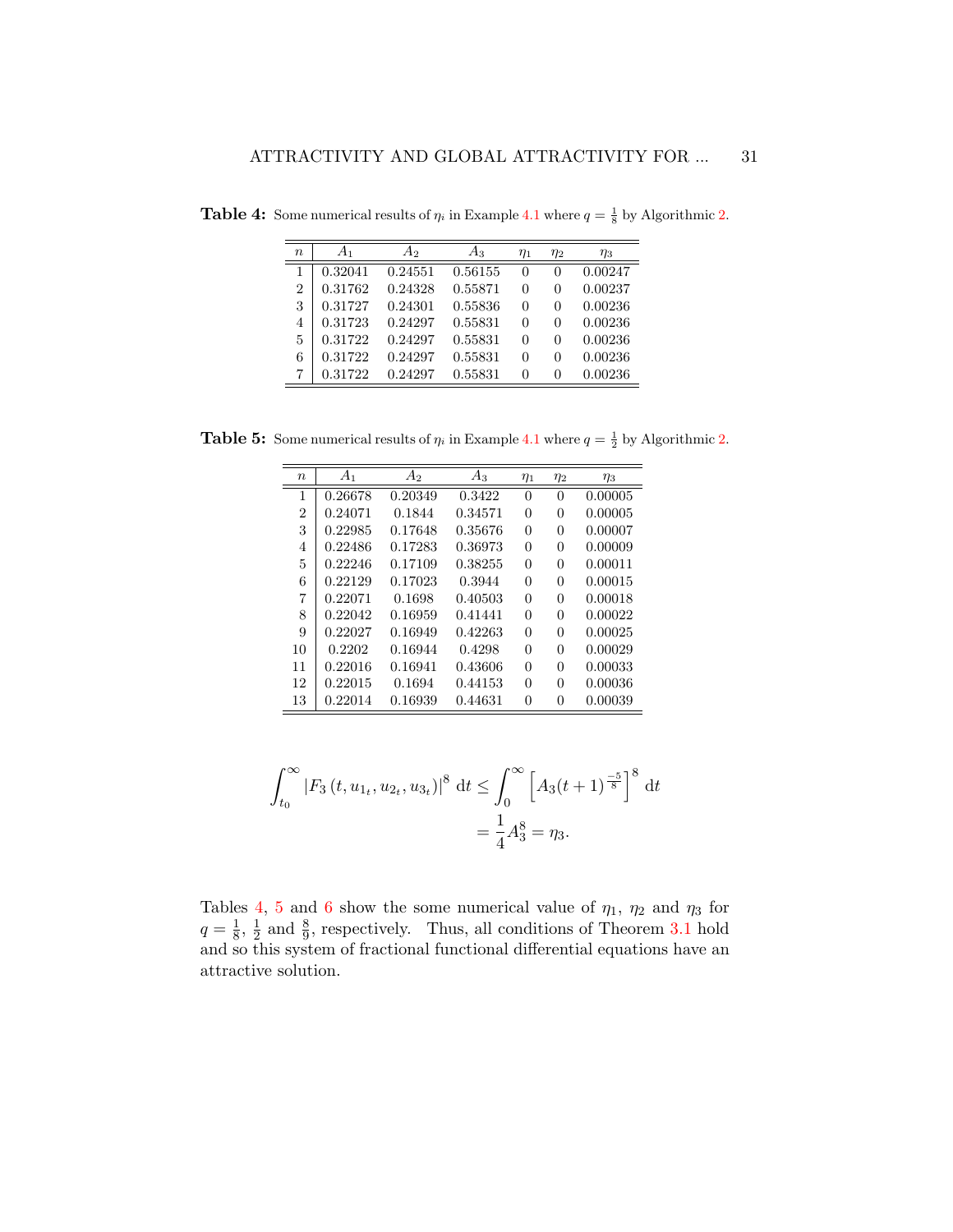| $\boldsymbol{n}$ | $A_1$   | $A_2$   | $A_3$   | $\eta_1$       | $\eta_2$       | $\eta_3$ |
|------------------|---------|---------|---------|----------------|----------------|----------|
| 1                | 0.52085 | 0.37029 | 0.73247 | 0.00001        | $\overline{0}$ | 0.02071  |
| $\overline{2}$   | 0.41238 | 0.29787 | 0.64117 | $\overline{0}$ | $\overline{0}$ | 0.00714  |
| 3                | 0.35289 | 0.25793 | 0.58681 | $\overline{0}$ | $\overline{0}$ | 0.00351  |
| $\overline{4}$   | 0.31506 | 0.23239 | 0.55021 | $\overline{0}$ | $\theta$       | 0.0021   |
| $\overline{5}$   | 0.28886 | 0.21461 | 0.52377 | $\overline{0}$ | $\overline{0}$ | 0.00142  |
| 6                | 0.26968 | 0.20153 | 0.50376 | $\overline{0}$ | $\overline{0}$ | 0.00104  |
| 7                | 0.25508 | 0.19153 | 0.48813 | $\overline{0}$ | $\overline{0}$ | 0.00081  |
| 8                | 0.24365 | 0.18368 | 0.47562 | $\overline{0}$ | $\overline{0}$ | 0.00065  |
| 9                | 0.2345  | 0.17738 | 0.46542 | $\overline{0}$ | $\overline{0}$ | 0.00055  |
| 10               | 0.22705 | 0.17224 | 0.457   | $\overline{0}$ | $\overline{0}$ | 0.00048  |
| 11               | 0.22091 | 0.16799 | 0.44996 | $\overline{0}$ | $\overline{0}$ | 0.00042  |
| 12               | 0.21578 | 0.16444 | 0.44403 | $\overline{0}$ | $\overline{0}$ | 0.00038  |
| 13               | 0.21147 | 0.16144 | 0.43898 | $\overline{0}$ | $\overline{0}$ | 0.00034  |
| 14               | 0.20781 | 0.1589  | 0.43467 | $\overline{0}$ | $\theta$       | 0.00032  |
| 15               | 0.20469 | 0.15673 | 0.43097 | $\overline{0}$ | $\theta$       | 0.0003   |
| 16               | 0.20201 | 0.15486 | 0.42777 | $\overline{0}$ | $\overline{0}$ | 0.00028  |
| 17               | 0.1997  | 0.15325 | 0.425   | $\overline{0}$ | $\overline{0}$ | 0.00027  |
| 18               | 0.1977  | 0.15185 | 0.42259 | $\overline{0}$ | $\overline{0}$ | 0.00025  |
| 19               | 0.19597 | 0.15064 | 0.42049 | $\overline{0}$ | $\overline{0}$ | 0.00024  |
| 20               | 0.19446 | 0.14959 | 0.41866 | $\overline{0}$ | $\overline{0}$ | 0.00024  |
| 21               | 0.19314 | 0.14867 | 0.41705 | $\overline{0}$ | $\overline{0}$ | 0.00023  |
| 22               | 0.19199 | 0.14786 | 0.41564 | $\overline{0}$ | $\overline{0}$ | 0.00022  |
| 23               | 0.19097 | 0.14715 | 0.4144  | $\overline{0}$ | $\overline{0}$ | 0.00022  |
| 24               | 0.19009 | 0.14653 | 0.41332 | $\overline{0}$ | $\overline{0}$ | 0.00021  |
| 25               | 0.18931 | 0.14598 | 0.41236 | $\overline{0}$ | $\overline{0}$ | 0.00021  |
| 26               | 0.18862 | 0.1455  | 0.41151 | $\overline{0}$ | $\overline{0}$ | 0.00021  |
| 27               | 0.18801 | 0.14508 | 0.41076 | $\overline{0}$ | $\overline{0}$ | 0.0002   |
| 28               | 0.18748 | 0.1447  | 0.4101  | $\overline{0}$ | $\overline{0}$ | 0.0002   |
| 29               | 0.18701 | 0.14437 | 0.40952 | $\overline{0}$ | $\overline{0}$ | 0.0002   |
| 30               | 0.18659 | 0.14408 | 0.409   | $\overline{0}$ | $\overline{0}$ | 0.0002   |

<span id="page-31-0"></span>**Table 6:** Some numerical results of  $\eta_i$  in Example [4.1](#page-26-2) where  $q = \frac{8}{9}$  by Algorithmic [2.](#page-6-1)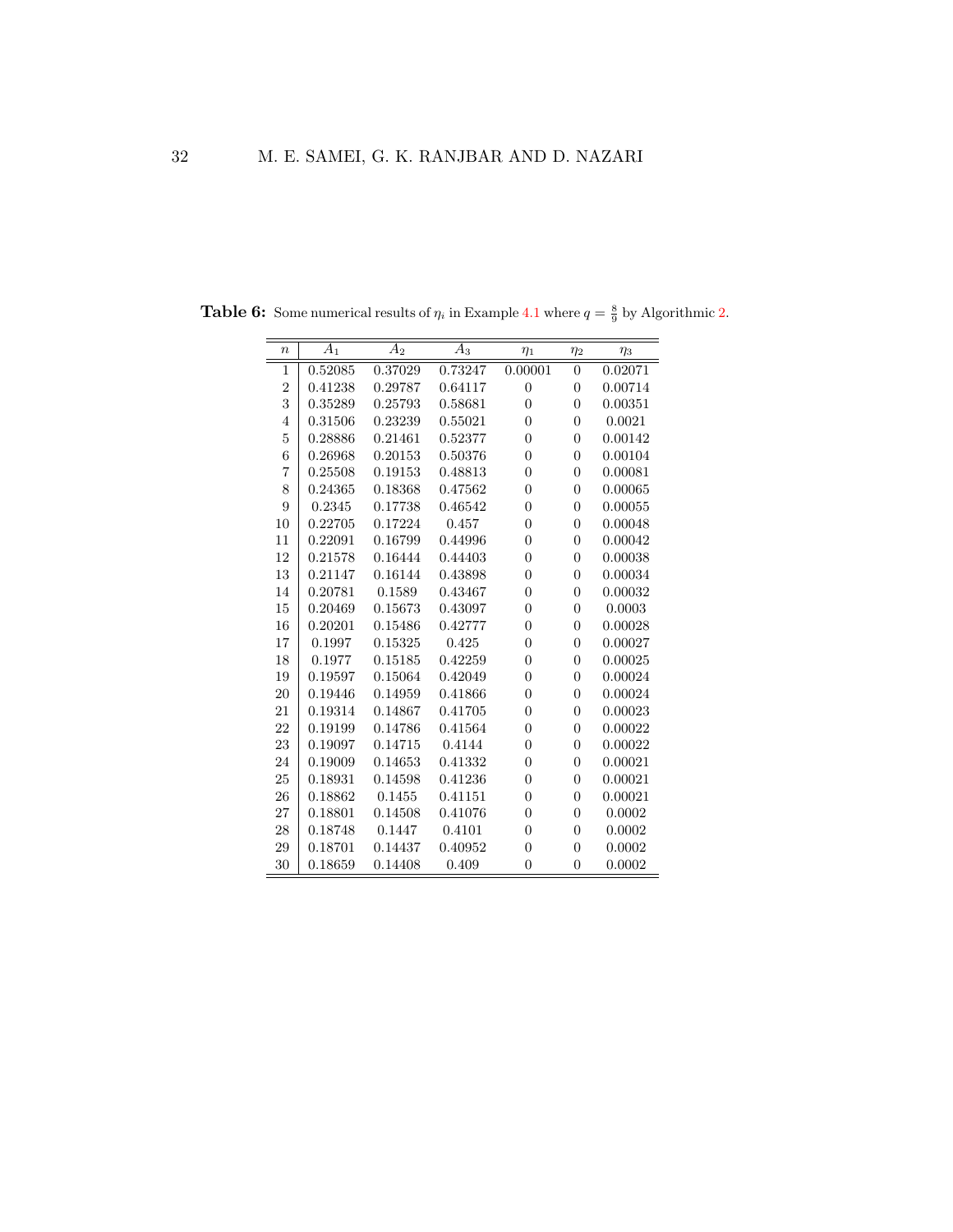**Example 4.2.** Consider the k-dimensional system of [\(2\)](#page-4-1) for  $k = 3$ ,

$$
\begin{cases}\nD_q^{\alpha_1}u_1(t) = \frac{p_1u_3(t)\cos^2(u_2(t))}{1.5 + |u_3(t)| + |u_2(t)|}(t-a)^{-\kappa'_{11}},\\ \nD_q^{\alpha_2}u_2(t) = \frac{p_2t^2(u_1(t))^2}{(7+5t^2)(1+2(u_1(t))^2 + (u_3(t))^2)}(t-a)^{-\kappa'_{12}},\\ \nD_q^{\alpha_3}u_3(t) = \frac{p_3\cos^3(u_2(t))}{8+3(u_2(t))^2 + |u_3(t)|^3}(t-a)^{-\kappa'_{13}},\n\end{cases}
$$
\n(6)

for almost all  $t \in J$  and

$$
D_q^{\alpha_i - 1} u_i(t) = u_i^0,
$$

for  $t = t_0$ , where  $\alpha_i \in (0,1)$ ,  $p_i \in [0,\infty)$ ,  $\kappa'_{1i} \in (\alpha_i,1)$  and  $u_i^0$  is a constant for  $i = 1, 2, 3$ . If we define maps

$$
G_1(t, u_1(t), u_2(t),..., u_k(t)) = \frac{p_1 u_2(t) \cos^2(u_3(t))}{1.5 + |u_2(t)| + |u_3(t)|} (t - a)^{-\kappa'_{11}},
$$
  
\n
$$
G_2(t, u_1(t), u_2(t),..., u_k(t)) = \frac{p_2 t^2 (u_1(t))^2}{(7 + 5t^2)(1 + 2(u_1(t))^2 + (u_3(t))^2)}
$$
  
\n
$$
\times (t - a)^{-\kappa'_{12}},
$$
  
\n
$$
G_3(t, u_1(t), u_2(t),..., u_k(t)) = \frac{p_3 \cos^3(u_2(t))}{8 + 3(u_2(t))^2 + |u_3(t)|^3} (t - a)^{-\kappa'_{31}},
$$

then, with a simple check, we will conclude that all conditions of Theorem [3.4](#page-17-0) hold and so this system of fractional q-differential equations has a globally attractive solution.

## <span id="page-32-0"></span>5 Conclusions

The attractive and global attractivity solutions of the system of fractional q-differential equations and their applications represent a matter of high interest in the area of fractional  $q$ -calculus and its applications in diverse fields of science and engineering. In this manuscript, we focused on the attractivity and global attractivity of solutions for two  $k$ -dimensional systems of fractional  $q$ -differential equations. Two illustrative examples demonstrate the pertinence of the suggested methods.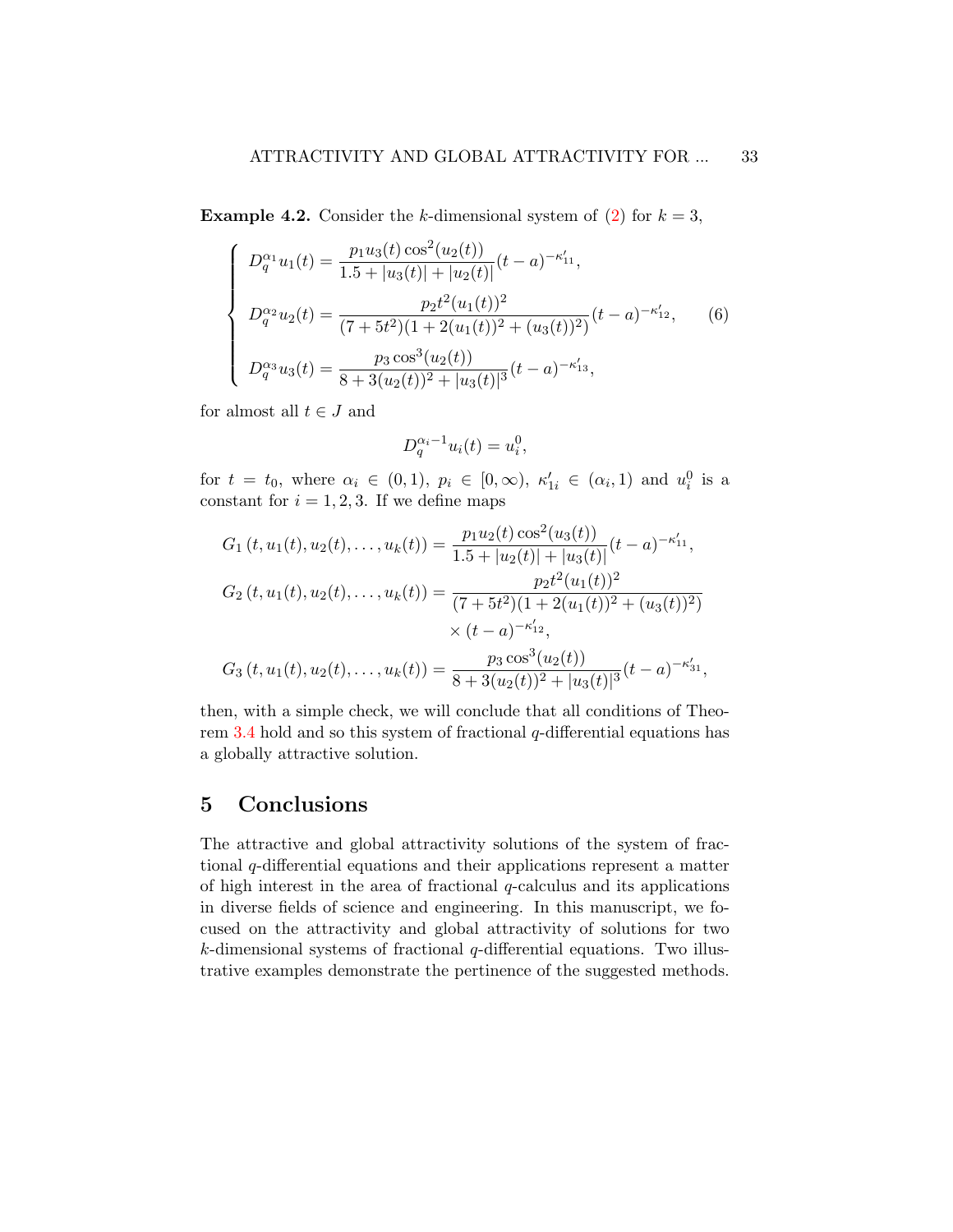The techniques of the reported results can be applied to investigating the attractivity and global attractivity of solutions of  $q$ -differential systems of (singular) fractional  $q$ -differential equations.

#### Acknowledgements

Research of the first and second were supported by Bu-Ali Sina university and third author was supported by Azarbaidjan Shahid Madani University. Also, the authors express their gratitude to the editor of the journal for their helpful comments and the referees for their helpful suggestions which improved final version of this paper.

## References

- <span id="page-33-5"></span>[1] T. Abdeljawad, J. Alzabut and D. Baleanu, A generalized q-fractional gronwall inequality and its applications to non-linear delay q-fractional difference systems, Journal of Inequalities and Applications, (2016) 2016:240.
- <span id="page-33-0"></span>[2] C.R. Adams, The general theory of a class of linear partial  $q$ -difference equations, Transactions of the American Mathematical Society, 26 (1924), 283–312.
- <span id="page-33-1"></span>[3] R.P. Agarwal. Certain fractional q-integrals and q-derivatives. Proceedings of the Cambridge Philosophical Society, 66 (1969), 365–370.
- <span id="page-33-2"></span>[4] R.P. Agarwal, D. Baleanu, V. Hedayati, and Sh. Rezapour, Two fractional derivative inclusion problems via integral boundary condition, *Applied* Mathematics and Computation, 257 (2015), 205–212.
- <span id="page-33-6"></span>[5] B. Ahmad, S. Etemad, M. Ettefagh, and Sh. Rezapour, On the existence of solutions for fractional  $q$ -difference inclusions with  $q$ -antiperiodic boundary conditions, *Bulletin mathématiques de la Société des sciences* mathématiques de Roumanie, 59 (107) (2) (2016), 119-134.
- <span id="page-33-3"></span>[6] B. Ahmad, J. J. Nieto, Riemann–liouville fractional integro-differential equations with fractional nonlocal integral boundary conditions, Boundary Value Problems, (2011) 2011:36.
- <span id="page-33-4"></span>[7] E. Akbari Kojabad, Sh. Rezapour, Approximate solutions of a sum-type fractional integro-differential equation by using chebyshev and legendre polynomials, Advances in Difference Equations, (2017) 2017:351.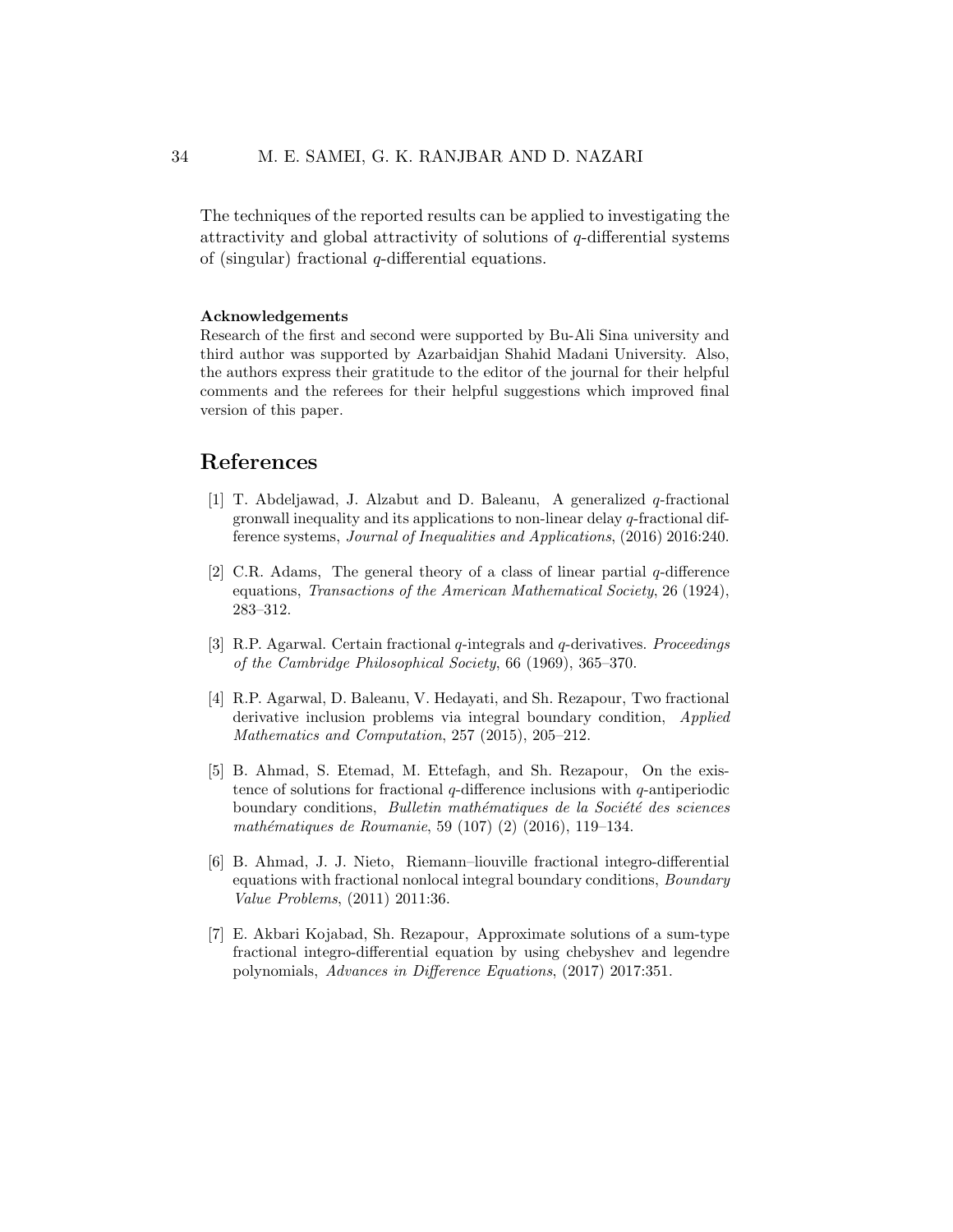- <span id="page-34-6"></span>[8] A. Alsaedi, D. Baleanu, S. Etemad, and Sh. Rezapour, On coupled systems of time-fractional differential problems by using a new fractional derivative, Journal of Function Spaces, 2016 (2016), 8 pages.
- <span id="page-34-0"></span>[9] M. H. Annaby and Z. S. Mansour, q-Fractional Calculus and Equations, Springer Heidelberg, Cambridge, (2012).
- <span id="page-34-1"></span>[10] M. S. Aydogan, D. Baleanu, A. Mousalou, Sh. Rezapour, On high order fractional integro-differential equations including the Caputo–Fabrizio derivative. Boundary Value Problems, (2018) 2018:90.
- <span id="page-34-2"></span>[11] S. M. Aydogan, D. Baleanu, A. Mousalou, Sh. Rezapour, On approximate solutions for two higher-order Caputo–Fabrizio fractional integrodifferential equations. Advances in Difference Equations, (2017) 2017:221.
- <span id="page-34-7"></span>[12] D. Baleanu, R. P. Agarwal, H. Mohammadi, Sh. Rezapour, Some existence results for a nonlinear fractional differential equation on partially ordered banach spaces, Boundary Value Problems, (2013) 2013:112.
- <span id="page-34-3"></span>[13] D. Baleanu, V. Hedayati, Sh. Rezapour, and M.M. Al Qurashi, On two fractional differential inclusions, Springerplus, 5 (1) (2016), 882.
- [14] D. Baleanu, A. Mousalou, Sh. Rezapour, A new method for investigating approximate solutions of some fractional integro-differential equations involving the Caputo–Fabrizio derivative, Advances in Difference Equations, (2017) 2017:51.
- [15] D. Baleanu, A. Mousalou, Sh. Rezapour, On the existence of solutions for some infinite coefficient-symmetric Caputo–Fabrizio fractional integrodifferential equations, Boundary Value Problems, (2017) 2017:145.
- <span id="page-34-4"></span>[16] D. Baleanu, A. Mousalou, Sh. Rezapour, The extended fractional Caputo– Fabrizio derivative of order  $0 \leq \sigma < 1$  on  $c_{\mathbb{R}}[0,1]$  and the existence of solutions for two higher-order series-type differential equations, *Advances* in Difference Equations, (2018) 2018:255.
- <span id="page-34-8"></span>[17] D. Baleanu, S. Z. Nazemi, Sh. Rezapour, Attractivity for a k-dimensional system of fractional functional differential equations and global attractivity for a k-dimensional system of nonlinear fractional differential equations, Journal of Inequalities and Applications, (2014), 2014:31.
- <span id="page-34-5"></span>[18] D. Baleanu, Sh. Rezapour, H. Mohammadi, Some existence results on nonlinear fractional differential equations, Philosophical transactions. Series A, Mathematical, physical, and engineering sciences, 371 (2013), 7 pages.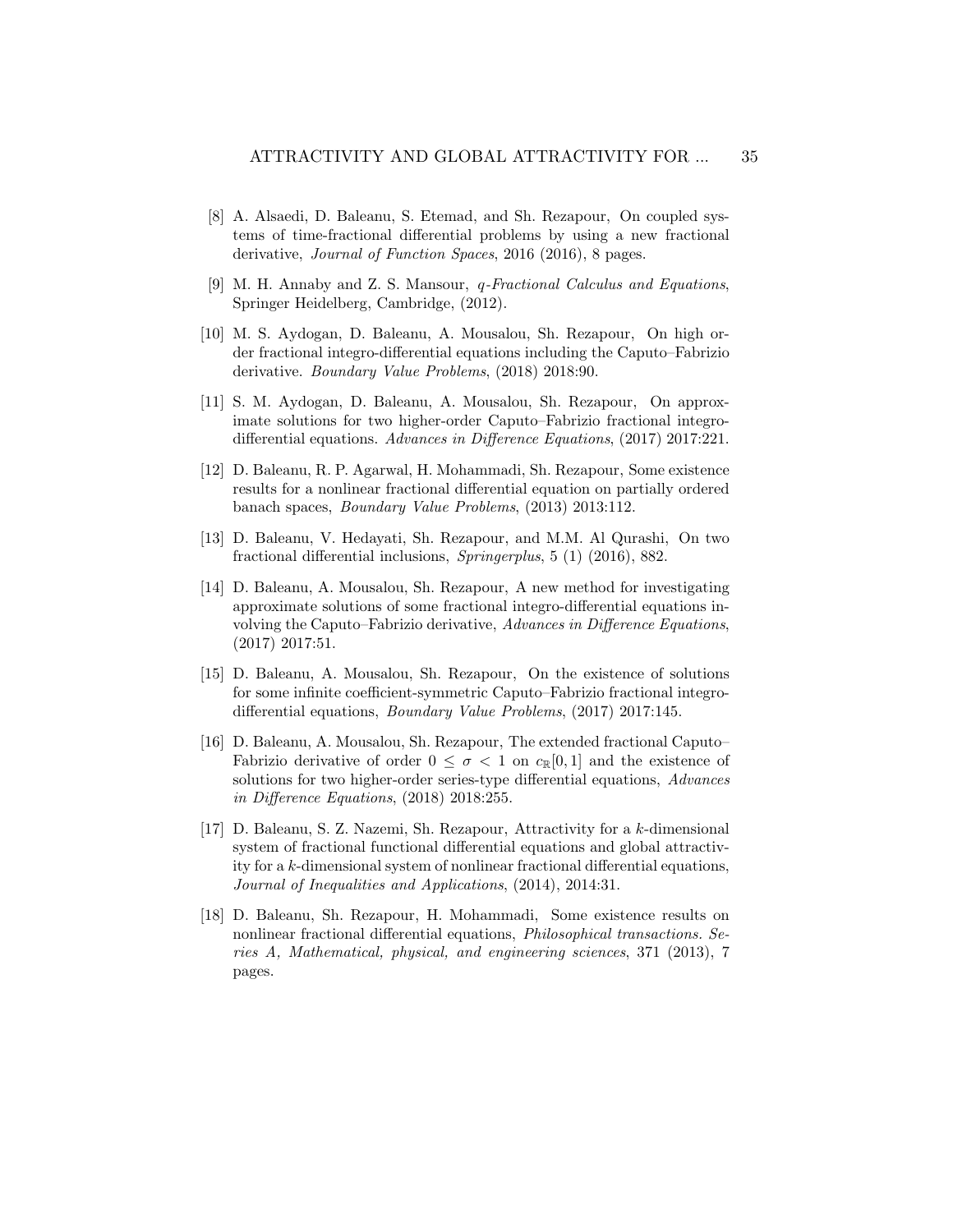- <span id="page-35-3"></span>[19] N. Balkani, Sh. Rezapour, R. H. Haghi, Approximate solutions for a fractional q-integro-difference equation, J. Math. Extension, 13(3) (2019), 201–214.
- <span id="page-35-10"></span>[20] T. A Burton, A fixed-point theorem of krasnoselskii, Applied Mathematics Letters, 11(1) (1998), 85–88.
- <span id="page-35-5"></span>[21] F. Chen, J. J. Nieto, Y. Zhou, Global attractivity for nonlinear fractional differential equations, Nonlinear Analysis Real World Applications, 3(1) (2012), 287–298.
- <span id="page-35-6"></span>[22] F. Chen Y. Zhou, Attractivity of fractional functional differential equations, Computers and Mathematics with Applications, 62 (2011), 1359– 1369.
- <span id="page-35-4"></span>[23] R. A. C. Ferreira, Nontrivials solutions for fractional q-difference boundary value problems, Electronic journal of qualitative theory of differential equations, 70 (2010), 1–101.
- <span id="page-35-2"></span>[24] V. Hedayati, M. E. Samei, Positive solutions of fractional differential equation with two pieces in chain interval and simultaneous dirichlet boundary conditions, Boundary Value Problems, (2019) 2019:141.
- <span id="page-35-7"></span>[25] F. H. Jackson, q-difference equations, American Journal of Mathematics, 32 (1910), 305–314.
- <span id="page-35-0"></span>[26] V. Kac, P. Cheung, Quantum Calculus, Universitext, Springer, New York, (2002).
- <span id="page-35-8"></span>[27] V. Kalvandi, M. E. Samei, New stability results for a sum-type fractional q-integro-differential equation, Journal of Advanced Mathematical Studies, 12(2) (2019), 201–209.
- <span id="page-35-1"></span>[28] A. A. Kilbas, H. M. Srivastava, J. J. Trujillo, Theory and applications of fractional differential equations, North-Holland Mathematics Studies, Elsevier Science, (2006).
- <span id="page-35-11"></span>[29] M. A. Kranoselskii, Topological Metod in the Theory of Nanlinear Integral Equations, Oxford, Program Press, New York, (1964).
- <span id="page-35-9"></span>[30] S. Liang, M. E. Samei, New approach to solutions of a class of singular fractional q-differential problem via quantum calculus, Advances in Difference Equations, (2020) 2020:14.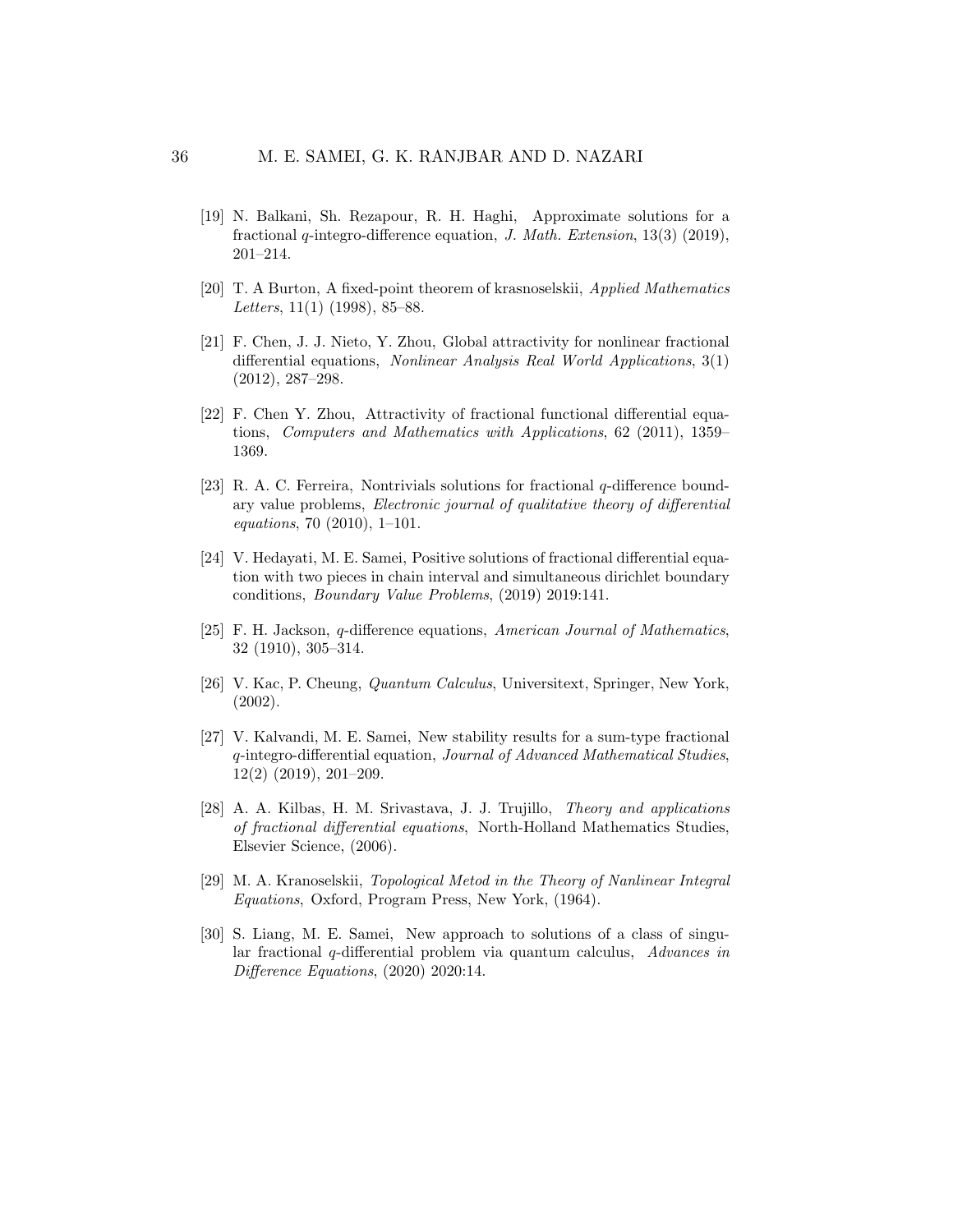- <span id="page-36-4"></span>[31] J. Losada, J. J. Nieto, E. Pourhadi, On the attractivity of solutions for a class of multi-term fractional functional differential equations, Journal of Computational and Applied Mathematics, 312(1) (2017), 2–12.
- <span id="page-36-1"></span>[32] S. K. Ntouyas, M. E. Samei, Existence and uniqueness of solutions for multi-term fractional  $q$ -integro-differential equations via quantum calculus, Advances in Difference Equations, (2019) 2019:475.
- <span id="page-36-0"></span>[33] P. M. Rajković, S. D. Marinković, M. S. Stanković, Fractional integrals and derivatives in q-calculus, Applicable Analysis and Discrete Mathematics, 1 (2007), 311–323.
- <span id="page-36-2"></span>[34] Sh. Rezapour, V. Hedayati, On a caputo fractional differential inclusion with integral boundary condition for convex-compact and nonconvexcompact valued multifunctions. Kragujevac Journal of Mathematics, 41 (1) (2017), 143–158.
- <span id="page-36-10"></span>[35] R. Rodríguez-Lóez, S. Tersian, Multiple solutions to boundary value problem for impulsive fractional differential equations, Fractional Calculus and Applied Analysis, 17(4) (2014), 1016–1038.
- <span id="page-36-7"></span>[36] M. E. Samei. Existence of solution for a class of fuzzy fractional q-integral equation, International Journal of Statistical Analysis, 1(1) (2019), 1–9.
- <span id="page-36-8"></span>[37] M. E. Samei, Existence of solutions for a system of singular sum fractional q-differential equations via quantum calculus, Advances in Difference Equations, (2020) 2020:23.
- <span id="page-36-3"></span>[38] M. E. Samei, V. Hedayati, Sh. Rezapour, Existence results for a fraction hybrid differential inclusion with caputo–hadamard type fractional derivative, Advances in Difference Equations, (2019) 2019:163.
- <span id="page-36-9"></span>[39] M. E. Samei, G. K. Ranjbar, V. Hedayati, Existence of solutions for a class of caputo fractional q-difference inclusion on multifunctions by computational results, Kragujevac Journal of Mathematics, 45(4) (2021), 543–570.
- <span id="page-36-6"></span>[40] M. E. Samei, G. K. Ranjbar, Some theorems of existence of solutions for fractional hybrid q-difference inclusio, Journal of Advanced Mathematical Studies, 12(1) (2019), 63–76.
- <span id="page-36-5"></span>[41] Y. Zhao, H. Chen, Q. Zhang, Existence results for fractional q-difference equations with nonlocal  $q$ -integral boundary conditions, Advances in Difference Equations, (2013) 2013:48.